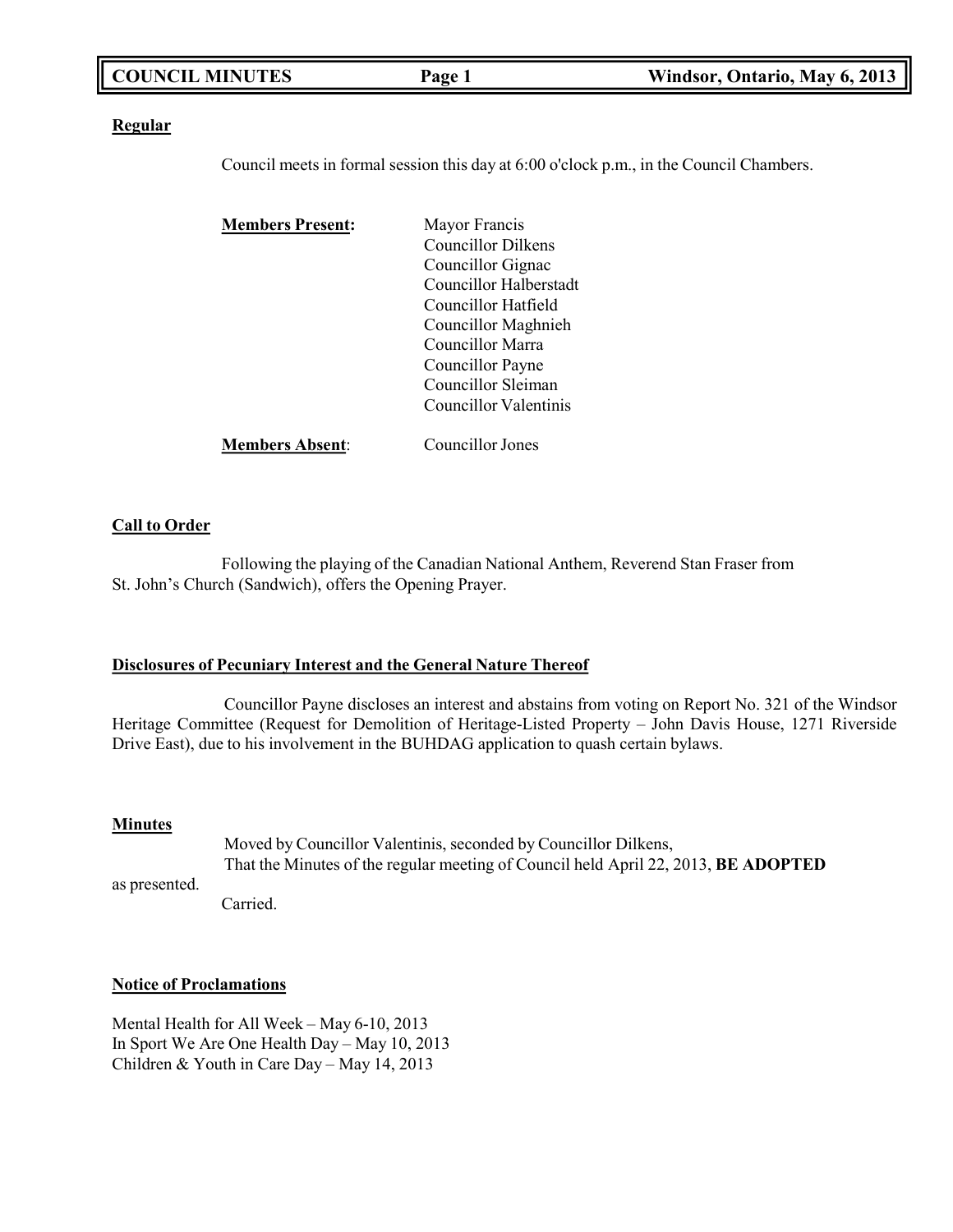# **COUNCIL MINUTES Page 2 May 6, 2013**

#### **Committee of the Whole**

Moved by Councillor Gignac, seconded by Councillor Halberstadt,

That Council do now rise and move into Committee of the Whole with the Mayor presiding for the purpose of dealing with:

- (a) communication items;
- (b) consent agenda;
- (c) hearing requests for deferrals or referrals of any items of business;
- (d) hearing presentations and delegations;
- (e) consideration of business items;
- (f) consideration of Committee reports:
	- (i) **Report of Special In-Camera Meeting or other Committee as may be held prior to Council** (if scheduled); and
	- (ii) **Report of the Striking Committee** of its meeting held April 22, 2013

(g) consideration of by-laws 60-2013 through 73-2013 (inclusive).

Carried.

### **Communications**

Moved by Councillor Hatfield, seconded by Councillor Dilkens,

**M177–2013** That the following Communication Items 1, 2, 5, 7, 8, 11 to 22 and 24 to 31 inclusive, as set forth in the Council Agenda **BE REFERRED** as noted; that Communications No. 3, 10, 23 and 32 be dealt with at the "Request for deferrals, referrals and/or withdrawals stage"; and that Communications No. 4, 6 and 9 be dealt with as follows:

#### **Communication No. 4:**

Moved by Councillor Marra, seconded by Councillor Hatfield,

**M180-2013** That the correspondence from the State of Michigan Department of Environmental Quality dated April 17, 2013 regarding the storage of petroleum coke (pet coke) along the Detroit River in the City of Detroit, **BE RECEIVED**, and further, that this **BE REFERRED** to the Windsor Essex County Environment Committee (WECEC).

Carried.

EI2013

## **Communication No. 6:**

Moved by Councillor Sleiman, seconded by Councillor Gignac,

**M181-2013** That the correspondence from the Windsor Chief of Police dated April 18, 2013 regarding "WPS Capital Projects" **BE RECEIVED**, and further, that Council **APPROVE** the \$1,000,000 allotted funds for Windsor Police Capital Projects as presented in the 2013 Enhanced Capital Plan and the one-time funding transfer from the Police Fleet Reserve Fund #183 in the amount of \$700,000 to fund the balance of capital projects as approved by the Windsor Police Services Board.

Carried.

SP2013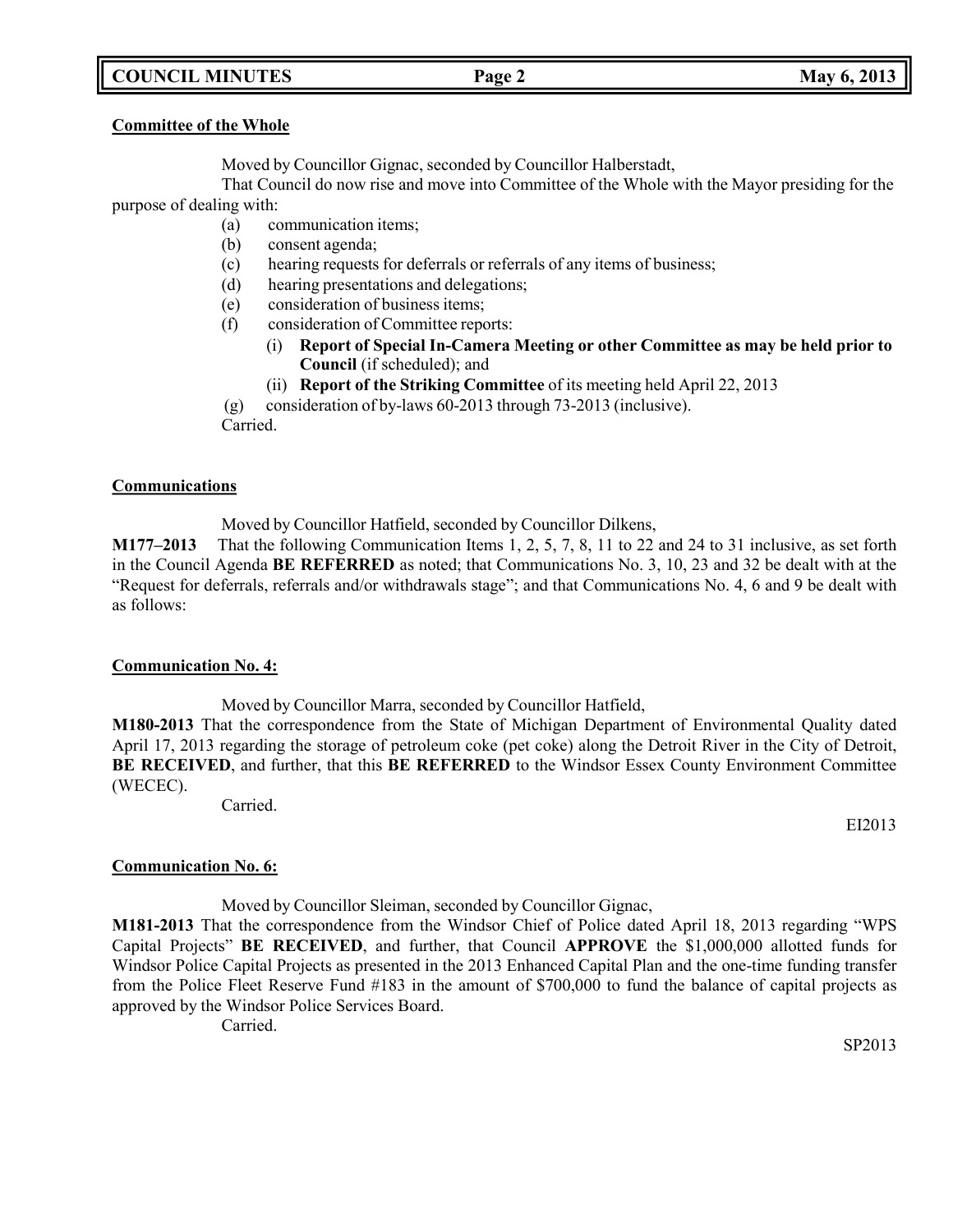**COUNCIL MINUTES Page 3 May 6, 2013**

# **Communication No. 9:**

Moved by Councillor Marra, seconded by Councillor Gignac,

**M182-2013** That the correspondence from the Mayor of the City of Stratford dated April 15, 2013 regarding "Build Strong Cities – A campaign for Canada" **BE NOTED AND FILED**.

Carried.

GM2013

| <b>Item</b>    | From                                  | <b>Description</b>                                                                                                                      |
|----------------|---------------------------------------|-----------------------------------------------------------------------------------------------------------------------------------------|
|                |                                       | Notice that the City of Windsor will receive a one-time grant of<br>\$7,000,000 for demolition, clean-up or redevelopment of the former |
| $\mathbf{1}$   | Ministry of Agriculture               | Grace Hospital site.                                                                                                                    |
|                | and Food                              | <b>Chief Financial Officer &amp; City Treasurer</b>                                                                                     |
|                | Ministry of Rural Affairs             | <b>Chief Building Official</b>                                                                                                          |
|                |                                       | Note & File<br><b>SB/11510</b>                                                                                                          |
|                |                                       | Reply to correspondence (previously distributed) regarding the closure of                                                               |
|                | Citizenship and<br>Immigration Canada | the Visa and Immigration Section at the Canadian Consulate General in                                                                   |
| $\overline{2}$ | Ministerial Enquiries                 | Detroit, Michigan.                                                                                                                      |
|                | Division                              | Note & File                                                                                                                             |
|                |                                       | <b>GM2013</b><br>Notice of Decision No. 152-R-2013 dated April 19, 2013.                                                                |
|                | <b>Canadian Transportation</b>        | <b>City Solicitor</b>                                                                                                                   |
| 3              | Agency                                | Note & File                                                                                                                             |
|                |                                       | <b>MTR2013</b>                                                                                                                          |
|                | State of Michigan,                    | Response to letters dated March 20 & 21, 2013 regarding storage of                                                                      |
| $\overline{4}$ | Department of                         | petroleum coke along the Detroit River in the City of Detroit<br>Note & File                                                            |
|                | <b>Environmental Quality</b>          | EI2013                                                                                                                                  |
|                |                                       | Notice of amended appointment for hearing regarding 9099 Riverside                                                                      |
|                |                                       | Drive East.                                                                                                                             |
| 5              | Ontario Municipal Board               | <b>City Solicitor</b><br><b>City Planner</b>                                                                                            |
|                |                                       | Note & File                                                                                                                             |
|                |                                       | <b>ZC2013</b>                                                                                                                           |
|                |                                       | Request to approve Windsor Police Service Capital Projects.                                                                             |
| 6              | Chief Of Police                       | <b>Chief Financial Officer &amp; City Treasurer</b>                                                                                     |
|                |                                       | <b>COUNCIL DIRECTION REQUESTED</b><br>SP2013                                                                                            |
|                |                                       | Ontario Announces Plan for New Infrastructure Fund.                                                                                     |
| $\overline{7}$ | <b>Ontario Good Roads</b>             | <b>City Engineer</b>                                                                                                                    |
|                | Association (OGRA)                    | Note & File                                                                                                                             |
|                |                                       | <b>GM2013</b>                                                                                                                           |
|                | <b>CAA</b>                            | CAA's Annual Worst Roads Campaign.<br><b>City Engineer</b>                                                                              |
| 8              |                                       | <b>Chief Financial Officer &amp; City Treasurer</b>                                                                                     |
|                |                                       | Note & File                                                                                                                             |
|                |                                       | <b>GM2013</b>                                                                                                                           |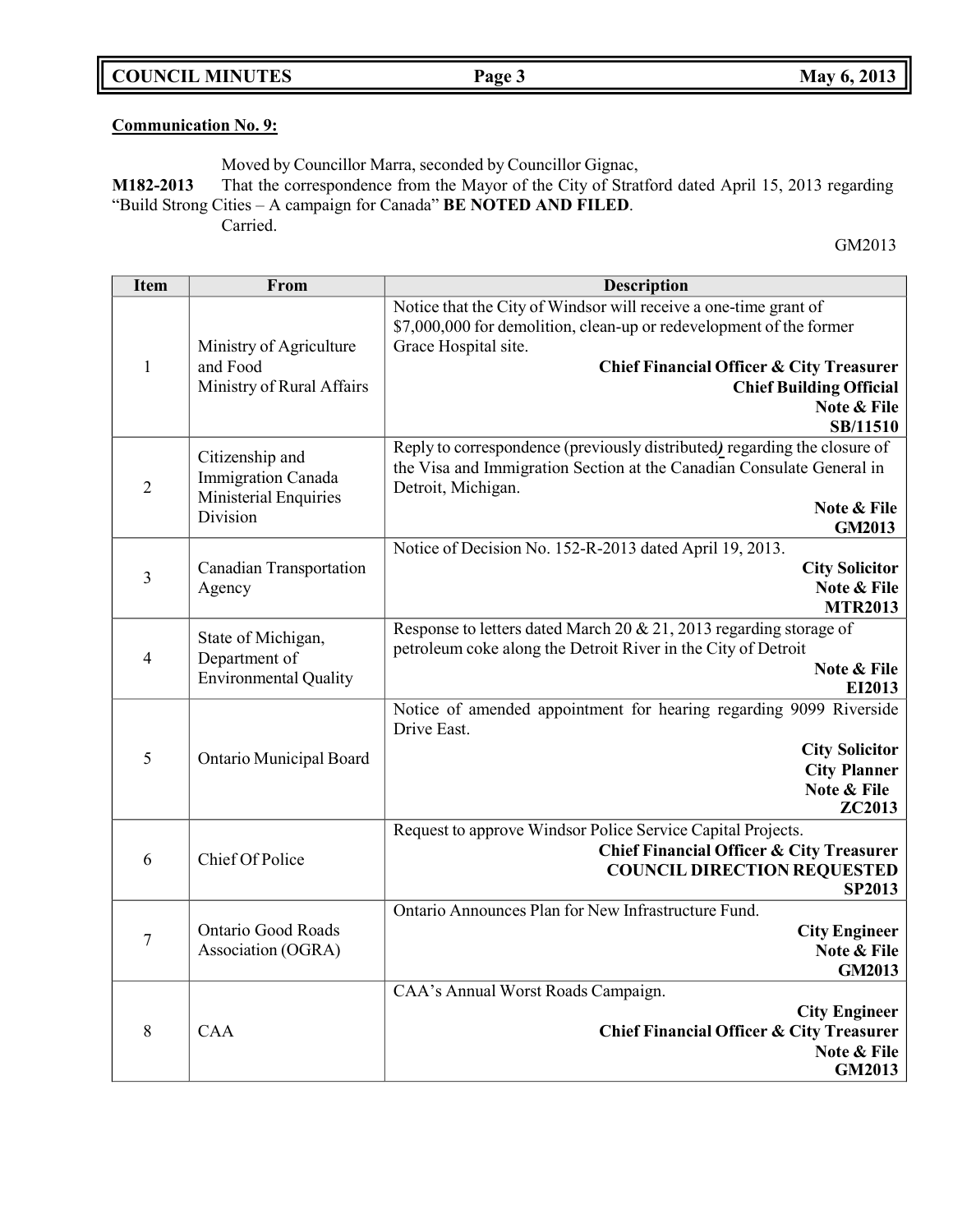**COUNCIL MINUTES Page 4 May** 6, 2013

|    |                                        | Request for financial support for the Federation of Canadian<br>Municipalities (FCM) infrastructure campaign. |
|----|----------------------------------------|---------------------------------------------------------------------------------------------------------------|
| 9  | Mayor, City of Stratford               | <b>City Engineer</b><br>Chief Financial Officer & City Treasurer                                              |
|    |                                        |                                                                                                               |
|    |                                        | <b>Senior Manager of Communications</b><br><b>COUNCIL DIRECTION REQUESTED</b>                                 |
|    |                                        | GM2013                                                                                                        |
|    |                                        | Request to send a joint letter of support with Essex County Warden Bain                                       |
|    |                                        | to the Ministry of Health and Long Term Care regarding the Healthy                                            |
|    | Windsor-Essex County                   | Children Strategies.                                                                                          |
| 10 | Health Unit                            | <b>Community Development &amp; Health Commissioner</b>                                                        |
|    |                                        | <b>COUNCIL DIRECTION REQUESTED</b>                                                                            |
|    |                                        | <b>MH2013</b>                                                                                                 |
|    |                                        | Response to M139-2013 regarding Active Transportation and Build                                               |
| 11 | Windsor-Essex County                   | Enviro-Feb22 2013 WECHU Endorsement".                                                                         |
|    | Health Unit                            | Note & File                                                                                                   |
|    |                                        | <b>MH2013</b>                                                                                                 |
|    |                                        | Correspondence to Edward Dickson, President, IAFF Local 455 regarding                                         |
| 12 | Mayor Francis                          | contract negotiations.                                                                                        |
|    |                                        | Note & File                                                                                                   |
|    |                                        | <b>SF2013</b>                                                                                                 |
|    |                                        | Correspondence to CUPE Local 82 & 543 regarding 2013 National Day                                             |
| 13 | <b>Chief Administrative</b>            | of Mourning.                                                                                                  |
|    | Officer, City of Windsor               | Note & File                                                                                                   |
|    |                                        | <b>APR2013</b><br>Signals and Communications Fibre Electronics Renewal Project.                               |
|    |                                        | <b>City Engineer</b>                                                                                          |
|    | Canadian Pacific                       | <b>City Solicitor</b>                                                                                         |
| 14 |                                        | <b>City Planner</b>                                                                                           |
|    |                                        | <b>Chief Building Official</b>                                                                                |
|    |                                        | Note & File                                                                                                   |
|    |                                        | <b>MTR2013</b>                                                                                                |
|    |                                        | 2012 Annual Report - "Changing Perspectives for Ontario's Electricity                                         |
| 15 | <b>Independent Electricity</b>         | Grid". (Note: Due to size, copies provided to Mayor and Council only)                                         |
|    | System Operator (IESO)                 | Note & File                                                                                                   |
|    |                                        | <b>MU2013</b>                                                                                                 |
| 16 | Essex-Windsor Solid<br>Waste Authority | Waste Diversion Annual Report 2012.<br>Note & File                                                            |
|    | (EWSWA)                                | <b>EG/8335</b>                                                                                                |
|    |                                        | Application of ADA Architectural for Site Plan Approval to permit a                                           |
|    |                                        | retail space located at 2301 Tecumseh Road East.                                                              |
| 17 | Manager of Urban Design                | Note & File                                                                                                   |
|    |                                        | ZS/11664                                                                                                      |
|    |                                        | Consent Authority Agenda Record Hearing to be held on Wednesday,                                              |
|    | Secretary/Treasurer                    | May 8, 2013, 406-400 City Hall Square East, Windsor.                                                          |
| 18 | Committee of Adjustment                | Note & File                                                                                                   |
|    |                                        | ZC2013                                                                                                        |
|    | Chief Administrative                   | 2012 United Way Campaign Summary.                                                                             |
| 19 | Officer                                | Note & File                                                                                                   |
|    |                                        | <b>APR2013</b>                                                                                                |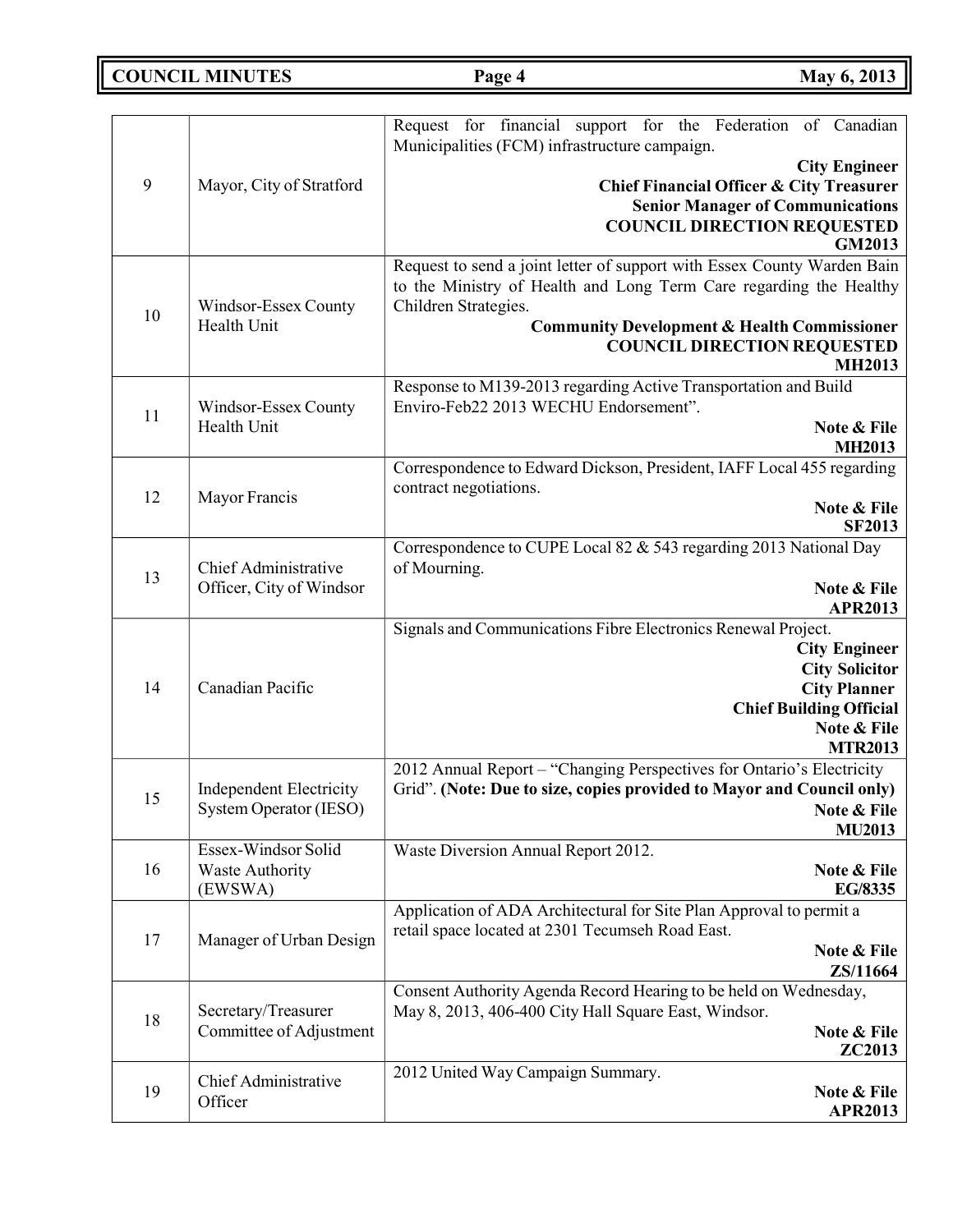**COUNCIL MINUTES Page 5 May 6, 2013**

| 20 | <b>Community Development</b><br>& Health Services   | Response to Council Question CQ3-2013 – Pet restrictions in apartments.<br>Note & File<br><b>GH2013</b>                                                                                                                                                  |
|----|-----------------------------------------------------|----------------------------------------------------------------------------------------------------------------------------------------------------------------------------------------------------------------------------------------------------------|
| 21 | City Engineer                                       | CQ1-2013 – Parking Enforcement Policy for Private Property.<br>Note & File<br>ST2013                                                                                                                                                                     |
| 22 | City Engineer                                       | CQ90-2007 – Common Fee Structure for Parking Lots.<br>Note & File<br>ST2013                                                                                                                                                                              |
| 23 | City Engineer                                       | CQ3-2011 – Mount Royal & Cabana Intersection Improvements for<br>Advanced Left Turn Signals.<br>Note & File<br><b>SW/5884</b>                                                                                                                            |
| 24 | City Engineer                                       | CQ75-2011 - Residential Permit Parking - Policies & Procedures.<br>Note & File<br>ST2013                                                                                                                                                                 |
| 25 | City Engineer                                       | CQ45-2011 - Review Traffic Signals.<br>Note & File<br><b>ST2013</b>                                                                                                                                                                                      |
| 26 | City Engineer                                       | Acceptable Garbage Carts.<br>Note & File<br><b>SW2013</b>                                                                                                                                                                                                |
| 27 | Chief Financial Officer &<br>City Treasurer         | Councillors and Appointees Statement of Remuneration and Expenses for<br>2012.<br>Note & File<br>ACO/7090                                                                                                                                                |
| 28 | City Solicitor                                      | Building Safety Month.<br>Note & File<br><b>SB2013</b>                                                                                                                                                                                                   |
| 29 | City Solicitor                                      | 1235 Huron Church Road; Former Provincial Tourist Information Centre.<br>Note & File<br><b>APM2013</b>                                                                                                                                                   |
| 30 | City Solicitor                                      | 2012 Year End Claims Update.<br>Note & File<br>AL2013                                                                                                                                                                                                    |
| 31 | Family Aquatic Complex<br><b>Steering Committee</b> | Minutes of the Family Aquatic Complex Steering Committee meeting<br>held April 5, 2013. (previously distributed for members of Council only)<br>(copy available upon request)<br>Note & File<br><b>MB2013</b>                                            |
| 32 | <b>Windsor Essex County</b><br>Health Unit          | Proposed letter of support to the Minister of Health & Long Term Care<br>regarding "No Time To Wait: The Healthy Kids Strategy" report.<br><b>COUNCIL DIRECTION REQUESTED</b><br><b>Community Development &amp; Health Commissioner</b><br><b>MH2013</b> |

Carried.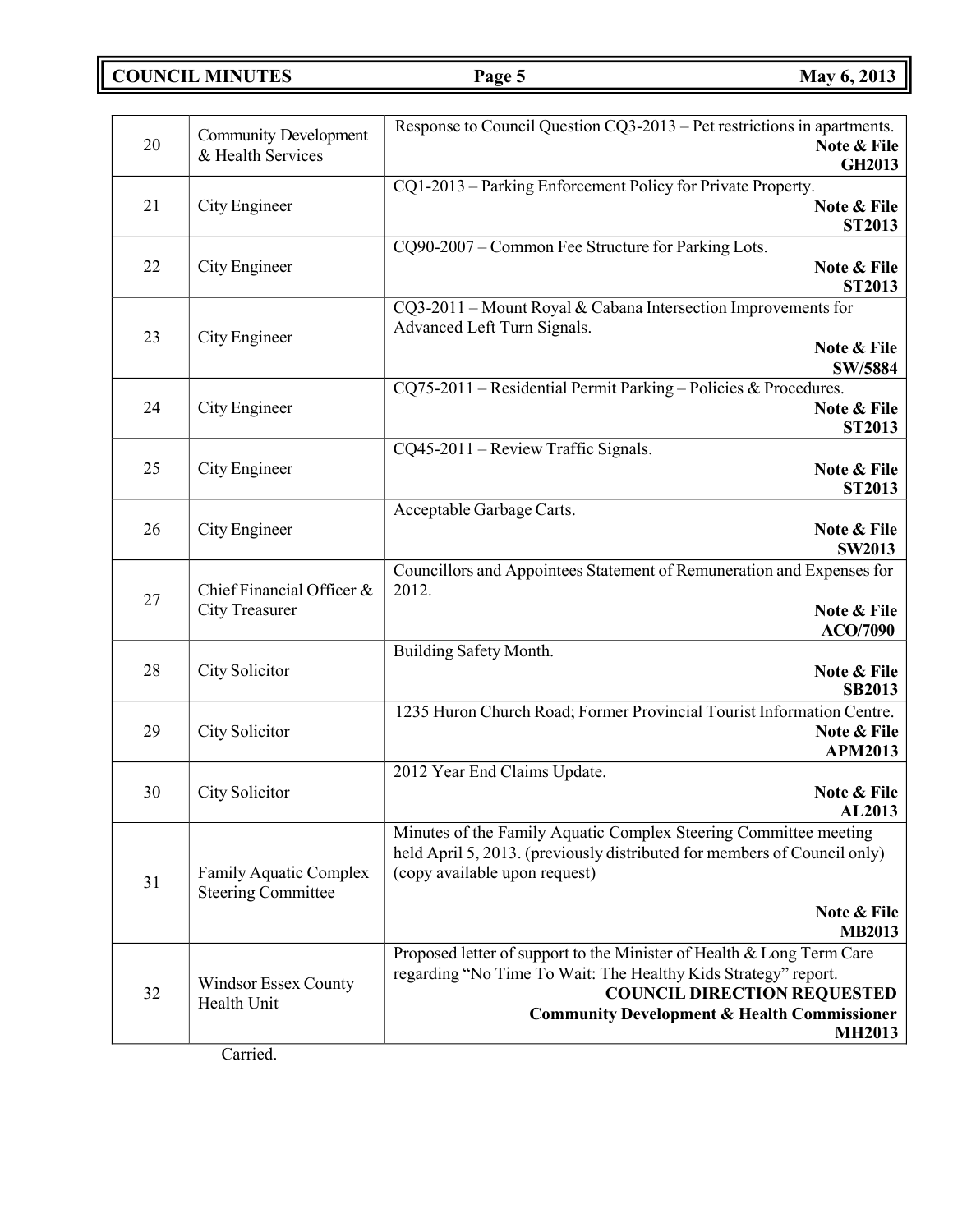**COUNCIL MINUTES Page 6 May 6, 2013**

### **Consent Agenda**

Moved by Councillor Maghnieh, seconded by Councillor Marra,

That the following Consent Agenda and the recommendations contained in the administrative reports **BE APPROVED** as amended:

- Item 1 Richmond Landing Block project, Claim of tenant Amy Kwan, 174-199 Pitt Street East
- Item 3 2013 Photocopier Leases
- Item 4 Provincial/Cabana intersection project: City expropriation of land from J. Russo at 890 Cabana Road East
- Item 5 The Color RunTM 5K Riverfront Festival Plaza and Riverfront Civic Terrace, Riverfront Trail Temporary Road Closure of Riverside Drive East
- Item 6 Award of Tender 25-13: Clairview Generator and MCC Replacement
- Item 7 City Purchase from 1722912 Ontario Ltd. Land Required for Improvements to the Walker Road Corridor
- Item 8 3326 Walker Road Parking Encroachment
- Item 9 3181 Walker Road Parking Encroachment
- Item 10 Utility Cut Restoration Asphalt Repairs Tender No. 03-13
- Item 11 2013 Capital Budget Authorization to Sign Contracts
- Item 12 Amendments to the Sign By-law 250-2004, for Children's Fest-2013, Temporary Signs on Fencing at the Children's Safety Village by the Rotary Club of Windsor (1918) at 7515 Forest Glade Drive
- Item 17 Applications for Tax Reductions under Sections 357/358 of the *Ontario Municipal Act, 2001*

# **Consent Committee Reports**

| <b>Family Aquatic Complex Steering Committee</b> |               |                                                    |
|--------------------------------------------------|---------------|----------------------------------------------------|
| No.                                              |               | <b>Description</b>                                 |
|                                                  | Report No. 24 | Wall Treatment Natatorium – Family Aquatic Complex |

| <b>Windsor Heritage Committee</b> |                |                                                                       |
|-----------------------------------|----------------|-----------------------------------------------------------------------|
| N <sub>0</sub> .                  |                | <b>Description</b>                                                    |
|                                   | Report No. 321 | Windsor Heritage Committee (Request for Demolition of Heritage-Listed |
|                                   |                | Property, John Davis House, 1271 Riverside Drive East)                |

| <b>Planning &amp; Economic Development Standing Committee</b> |                |                                                                                                                                                         |
|---------------------------------------------------------------|----------------|---------------------------------------------------------------------------------------------------------------------------------------------------------|
| No.                                                           |                | <b>Description</b>                                                                                                                                      |
|                                                               | Report No. 135 | (1701 Provincial Road, 2135652 Ontario Ltd. - Plaza Ontario Marble & Tile                                                                               |
|                                                               |                | Ltd.                                                                                                                                                    |
|                                                               | Report No. 136 | Request to close east/west alley west of King Street, south of Prince abutting the<br>northerly limit of Lot 105, Plan 953, being all of PIN 01258-0150 |
|                                                               | Report No. 138 | Amendments to the Sidewalk Café Handbook                                                                                                                |
|                                                               | Report No. 139 | Minutes of the Windsor BIA Advisory Committee meeting held February 27,<br>2013                                                                         |

| <b>Social Development Health &amp; Culture Standing Committee</b> |                |                                                                                                                                     |
|-------------------------------------------------------------------|----------------|-------------------------------------------------------------------------------------------------------------------------------------|
| No.                                                               |                | Description                                                                                                                         |
|                                                                   | Report No. 149 | Windsor Fork and Cork Festival 2013 Riverfront Festival Plaza and Riverfront<br>Civic Terrace                                       |
|                                                                   | Report No. 150 | Commission for the Review of Social Assistance in Ontario Report – Brighter<br>Prospects: Transforming Social Assistance in Ontario |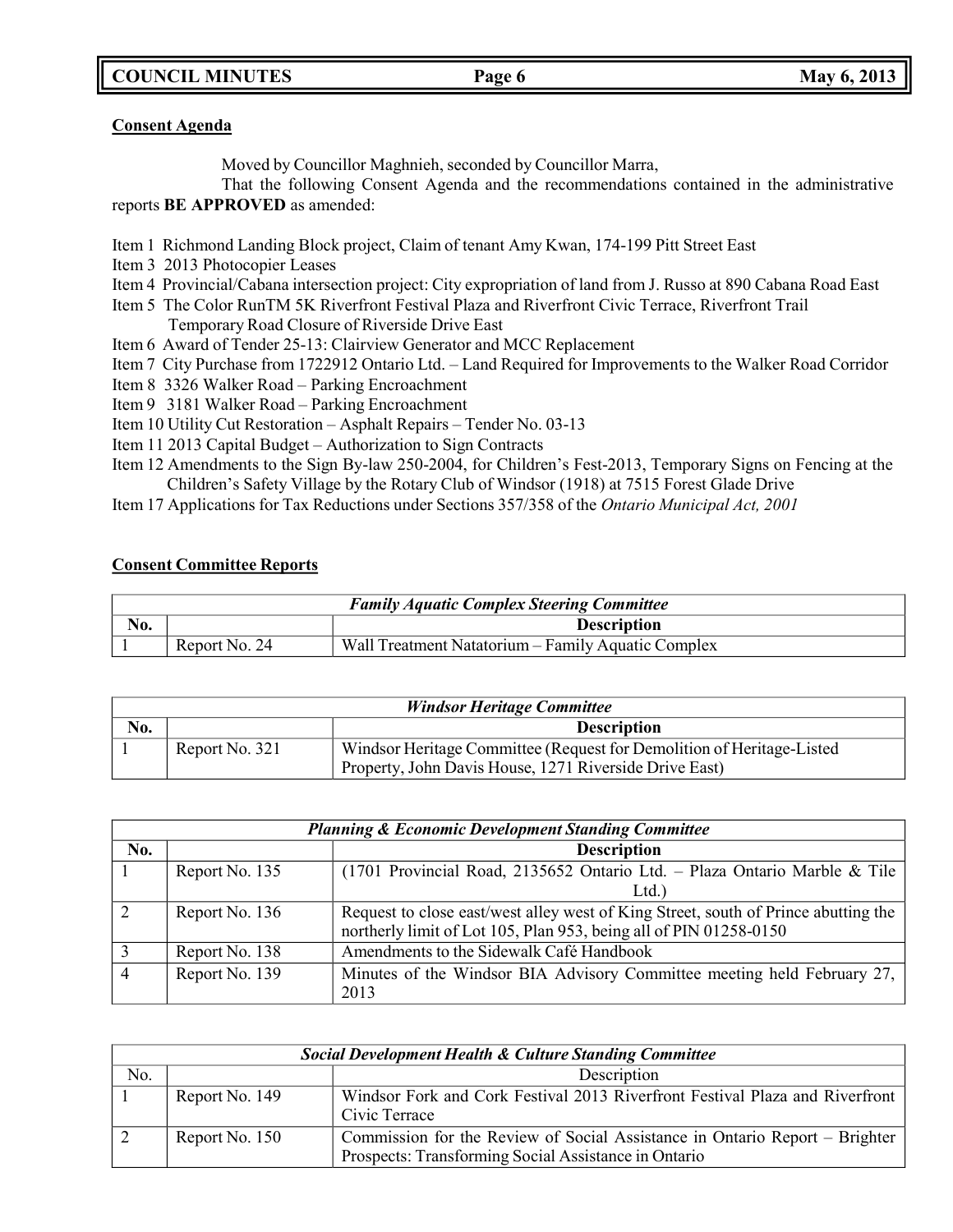|                | Report No. 151 | Update #2 on the Municipal Cultural Master Plan and 2012 Sectional Activities                                            |
|----------------|----------------|--------------------------------------------------------------------------------------------------------------------------|
| 4              | Report No. 152 | City of Windsor Lancaster Bomber FM212 Progress Report                                                                   |
| $\overline{5}$ | Report No. 153 | Establishing an Arm's Length Grant Program as per Recommendation #7 of the<br>Municipal Cultural Master Plan             |
| 6              | Report No. 154 | Minutes of the meeting of the Willistead Manor Inc. Board of Directors and<br>Executive Committee held February 14, 2013 |
|                | Report No. 155 | Minutes of the meeting of the Windsor Accessibility Advisory Committee held<br>February 21, 2013                         |
| 8              | Report No. 156 | Minutes of the meeting of the Housing Advisory Committee held February 13,<br>2013                                       |
| $\Omega$       | Report No. 157 | Utilizing the Bequest of the Odette Estate for the Windsor Sculpture Garden                                              |

Carried.

Councillor Payne discloses an interest and abstains from voting on Report No. 321 of the Windsor Heritage Committee.

### **Deferrals and/or Referrals and Withdrawals**

### Item 16 **Options Relative to Provision of Outdoor Furnishing on the Public Right-of-Way**

-At the request of John Dignan, representing Showstops Inc., this matter is being deferred to the Tuesday June 4, 2013 City Council meeting as his supporting delegations are unable to attend the May 6, 2013 council meeting.

SE2013

# **Communications No. 10 and 32 – re: Healthy Children Strategies of Support – Childhood Obesity Grant Proposal**

Moved by Councillor Gignac, seconded by Councillor Sleiman,

**M183-2013** That the correspondence from the Windsor Essex County Health Unit dated April 22, 2013 and from the County of Essex dated May 6, 2013 regarding "Healthy Children Strategies Letter of Support – Childhood Obesity Grant Proposal" **BE DEFERRED** to allow for administrative report on this matter. Carried.

MH2013 ST2013

# **Communication No. 23 – CQ3-2011 – Mount Royal & Cabana Intersection Improvements for Advanced Left Turn Signals**

Moved by Councillor Dilkens, seconded by Councillor Halberstadt,

**M184-2013** That the report of the City Engineer dated April 16, 2013 regarding "CQ3-2011 – Mount Royal & Cabana Intersection Improvements for Advanced Left Turn Signals" **BE DEFERRED** to a future meeting of Council concurrent with receipt of a petition that is forthcoming on this matter.

SW/5884

Carried.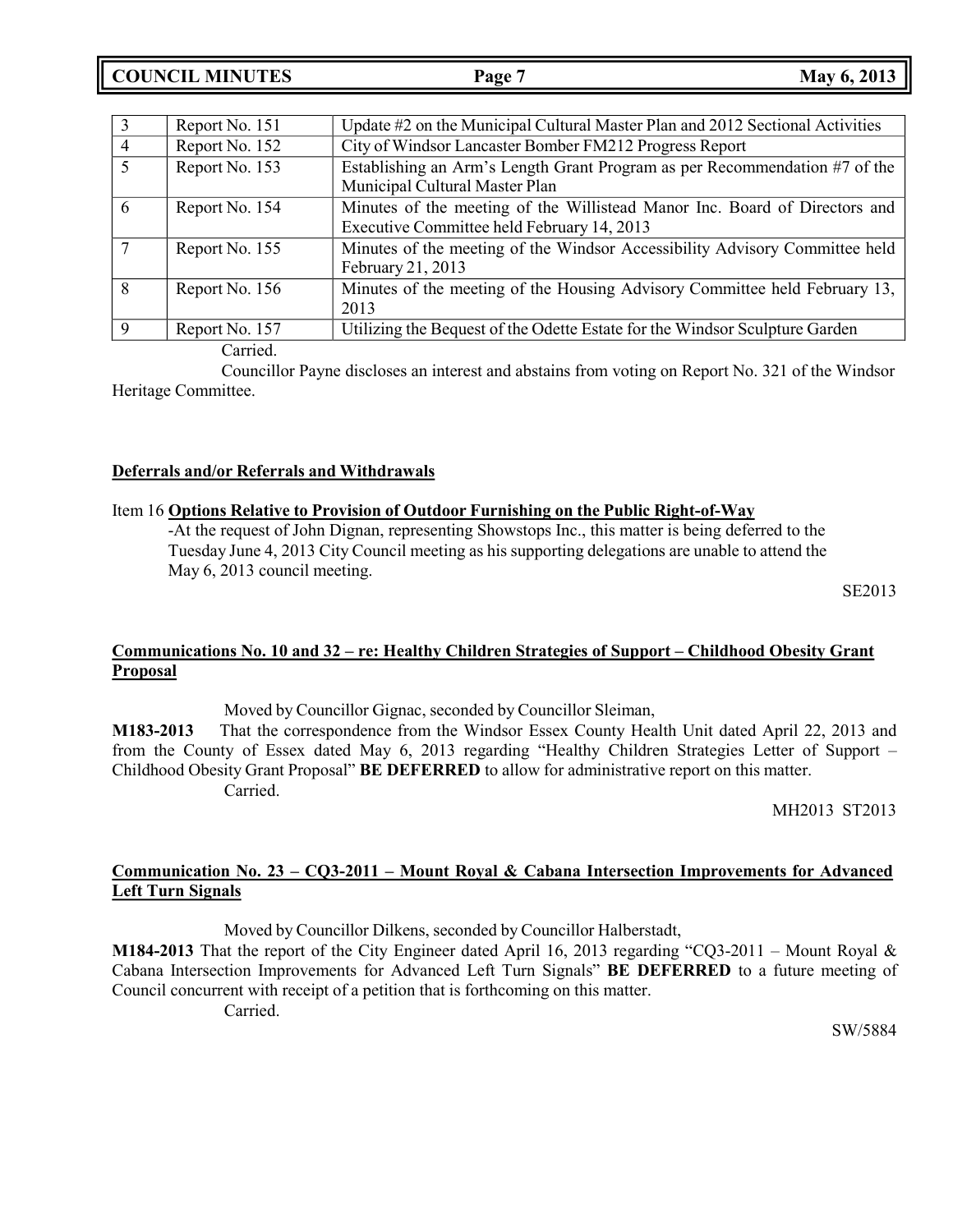# **Communication No. 3 – re: Canadian Transportation Agency – Decision No. 152-R-2013 dated April 19, 2013**

Moved by Councillor Halberstadt, seconded by Councillor Maghnieh,

**M185-2013** That the correspondence from the Canadian Transportation Agency dated April 19, 2013 regarding "Decision No. 152-R-2013 dated April 19, 2013 – Complaint by Mary Reaume pursuant to section 95.3 of the Canada Transportation Act, S.C., 1996, c.10, as amended", BE REFERRED to a future Council meeting as a regular agenda item to allow for delegations on this matter.

> The motion is put and is lost. Aye votes: Councillors Halberstadt and Maghnieh. Nay votes: Councillors Gignac, Sleiman, Payne, Hatfield, Marra, Valentinis and Dilkens. Absent: Councillor Jones.

Moved by Councillor Marra, seconded by Councillor Gignac,

**M186-2013** That the correspondence from the Canadian Transportation Agency dated April 19, 2013 regarding "Decision No. 152-R-2013 dated April 19, 2013 – Complaint by Mary Reaume pursuant to section 95.3 of the Canada Transportation Act, S.C., 1996, c.10, as amended" **BE NOTED AND FILED**. Carried.

MTR2013

### **Presentations & Delegations:**

### **PRESENTATIONS:**

# **2012 United Way Campaign Summary Mario Sonego, City Engineer; Penny Marrett, CEO of United Way Centraide Windsor-Essex County; and John Toth, United Way**

Mario Sonego, City Engineer; Penny Marrett, CEO of United Way Centraide Windsor-Essex County; and John Toth, United Way, appear before Council to receive a cheque from Mayor Francis and Helga Reidel, CAO, City of Windsor in the amount of \$142,761 which were generated from pledges made by staff across all employee groups including members of CUPE 543, CUPE 82, ONA, CANUE, Windsor Fire and Rescue and WPFFA, Windsor Police and WPA, Windsor Public Library, Windsor-Essex County Health Unit, Transit Windsor and ATU and retirees.

Moved by Councillor Maghnieh, seconded by Councillor Payne,

**M187-2013** That the 2012 United Way Campaign Summary and cheque presentation to United Way on behalf of the employees of the City of Windsor in the amount of \$142,761. **BE RECEIVED**. Carried.

APR2013

## **DELEGATIONS**

**Update on Contracted Waste Collection & Recycling Services**

**Jim Wood, President, CUPE Local 82 and Mike Preston**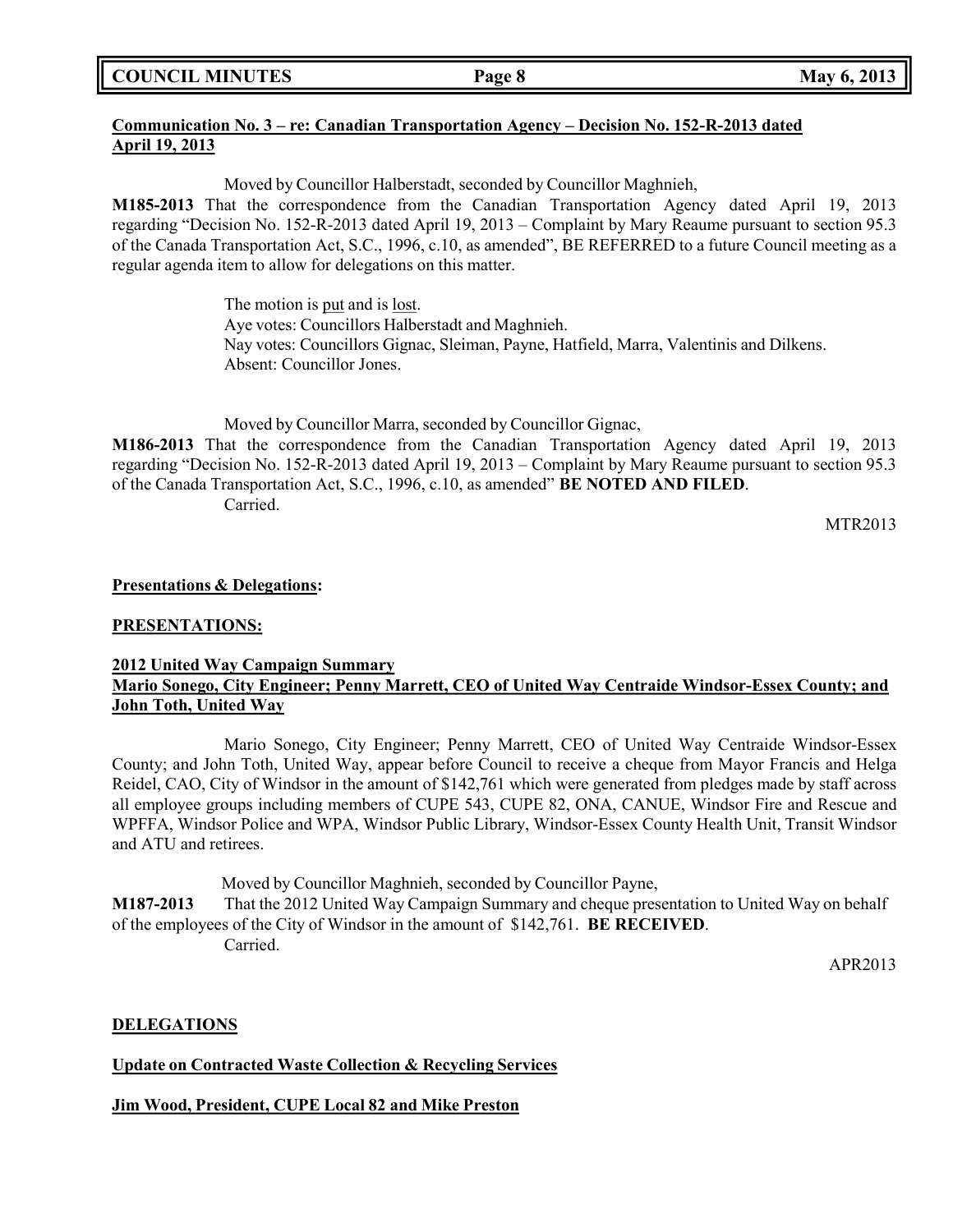|  | <b>COUNCIL MINUTES</b> | Page 9 | 2013<br><b>May 6,</b> |
|--|------------------------|--------|-----------------------|
|--|------------------------|--------|-----------------------|

Jim Wood, President, CUPE Local 82 and Mike Preston, appear before Council to provide comment on the administrative update to Council on contracted waste collection and recycling services, suggesting that there are still outstanding issues from when municipal garbage and recyclable collections were contracted out in 2010, specifically in terms of the many displaced city workers that were reassigned to the parks department and other permanent jobs within the corporation, but there are some positions that have not been filled.

### **EI/10515 14**

(For final disposition of this matter, see Clause CR**92/2013** in Schedule "A" attached hereto.)

## **Report No. 148 – Social Development, Health & Culture Standing Committee (Riverfront Festival Plaza Booking Policy & Procedures)**

#### **Renaldo Agostino**

Renaldo Agostino appears before Council to provide comment regarding the proposed Riverfront Festival Plaza Booking Policy and Procedures, supporting Option A in terms of controlling access to the plaza, whereby access is restricted on the northern boundary of the Plaza and concludes by reiterating the importance of having an emergency response plan in place.

### **David Hunter and Ian France**

David Hunter and Ian France appear before Council and are available for questions regarding the proposed Riverfront Festival Plaza Booking Policy and Procedures.

#### **Rita Ossington, Canada South Festival Network**

Rita Ossington, Canada South Festival Network, appears before Council and is available for questions regarding the proposed Riverfront Festival Plaza Booking Policy and Procedures.

#### **John Sheridan, Windsor River Cruises Ltd.**

John Sheridan, Windsor River Cruises Ltd., appears before Council to provide comment regarding the proposed Riverfront Festival Plaza Booking Policy and Procedures, stating that all options should be explored in terms of fencing, to allow for the least possible intrusion and inconvenience for the public.

#### **John Liedtke representing Bluesfest**

John Liedtke representing Bluesfest appears before Council and is available for questions regarding the proposed Riverfront Festival Plaza Booking Policy and Procedures.

SR2013

(For final disposition of this matter, see Clause **M167-2013** in Schedule "A" attached hereto.)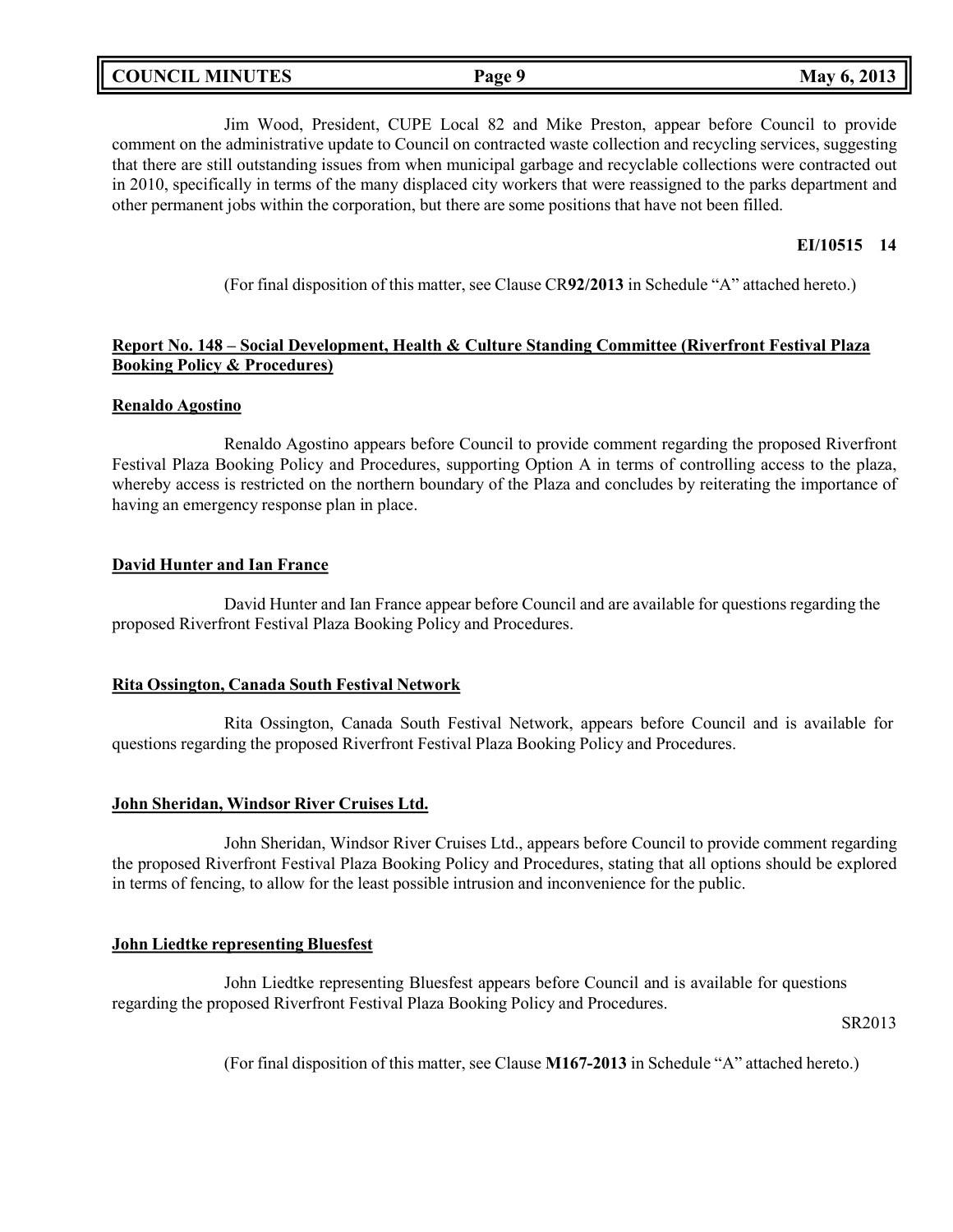**COUNCIL MINUTES Page 10 May 6, 2013**

# **Establishing the City-Wide Retail Development Corporation (a Municipal Services Corporation)**

# **PRESENTATION – Mayor Eddie Francis**

Mayor Francis provides a brief overview of the proposed "Retail Development Corporation" (RDC), including why the need for Retail Development Corporation; and examples of other municipal models in Ontario, Canada and the United States and concludes by stating that various models exist, and that RDC's are predominantly found in downtown areas, and a Windsor model would affirm BIA's for neighbourhood-specific improvement and representation and would incorporate the single city-wide RDC as the means of delivering neighbourhood and coordinated services.

## **Bridget Scheuerman, Co-Chair, Windsor BIA Advisory Committee**

Bridget Scheuerman, Co-Chair, Windsor BIA Advisory Committee, appears before Council to provide comment regarding the proposal to establish a city-wide Retail Development Corporation, expressing concern that the Windsor Business Improvement Area Advisory Committee (WBIAAC) was not consulted on this proposal, and concludes by requesting that the recommended resolution be amended to read that the Planning Department be directed to "consult WBIAAC prior to and during the preparation" of the required Business Case Study for the proposed Retail Development Corporation.

## **Larry Horwitz, Board Chair, Downtown Windsor BIA**

Larry Horwitz, Board Chair, Downtown Windsor BIA, appears before Council to speak in support of the establishment of a city-wide Retail Development Corporation as any tool that would assist in the creation of new retail is most welcome, and concludes by requesting that the recommended resolution be amended to read that the Planning Department be directed to "consult WBIAAC prior to and during the preparation" of the required Business Case Study for the proposed Retail Development Corporation.

#### **SPL2013 2**

(For final disposition of this matter, see Clause CR**80/2013** in Schedule "A" attached hereto.)

## **Regular Business Items (for final disposition of these matters see Schedule "A" attached)**

Item 13 Update on Contracted Parking Enforcement Services

## **Consideration of Committee Reports**

| M178-2013     | Moved by Councillor Valentinis, seconded by Councillor Dilkens,                      |  |
|---------------|--------------------------------------------------------------------------------------|--|
| as presented. | That the Report of the special In-camera meeting held May 6, 2013, BE ADOPTED        |  |
|               | Carried.<br>ACO <sub>2013</sub>                                                      |  |
| M179-2013     | Moved by Councillor Valentinis, seconded by Councillor Dilkens,                      |  |
| as presented. | That Report of the Striking Committee of its meeting held April 22, 2013, BE ADOPTED |  |
|               | Carried.                                                                             |  |

ACO2013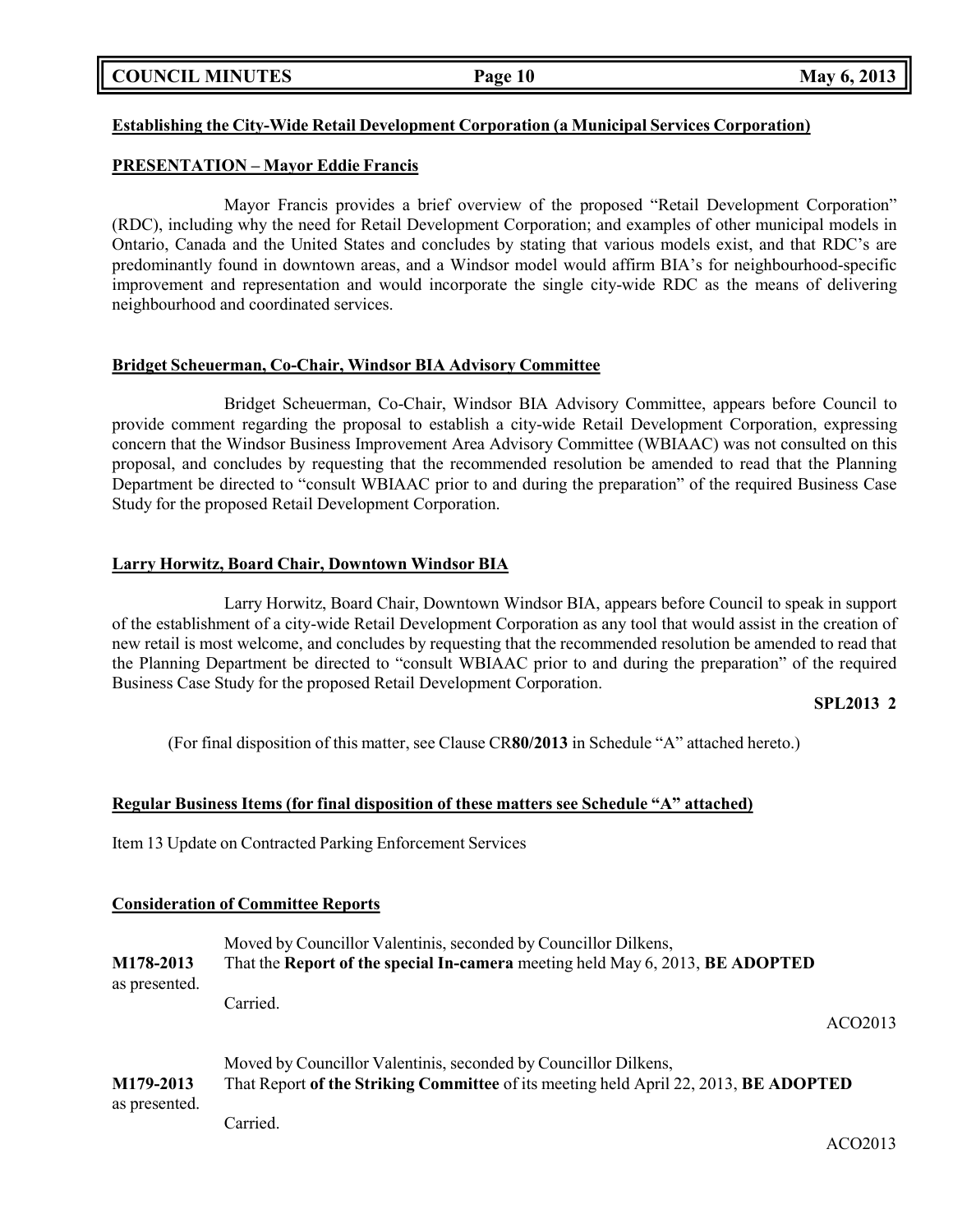**COUNCIL MINUTES Page 11 May 6, 2013**

| <b>By-laws</b>           |                                                                                                                                                                                                                                                                                          |
|--------------------------|------------------------------------------------------------------------------------------------------------------------------------------------------------------------------------------------------------------------------------------------------------------------------------------|
|                          | Moved by Councillor Gignac, seconded by Councillor Halberstadt,<br>That the following By-laws No. 60-2013 through 73-2013 (inclusive), be introduced and read                                                                                                                            |
| a first and second time: |                                                                                                                                                                                                                                                                                          |
| 60-2013                  | "A BY-LAW TO FURTHER AMEND BY-LAW 188-2000, BEING A BY-LAW TO APPOINT<br>PROVINCIAL OFFENCES OFFICERS FOR THE CORPORATION OF THE CITY OF<br>WINDSOR", authorized by Procedure By-Law 98-2011, adopted June 7, 2011                                                                       |
| 61-2013                  | "A BY-LAW TO FURTHER AMEND BY-LAW NUMBER 244-2004, BEING A BY-LAW TO<br>AMEND ANIMAL CONTROL OFFICERS FOR THE CORPORATION OF THE CITY OF<br>WINDSOR", authorized by Procedure By-Law 98-2011, adopted June 7, 2011                                                                       |
| 62-2013                  | "A BY-LAW TO ASSUME FOR PUBLIC USE AS A PUBLIC HIGHWAY THE 4.27 METRE<br>(14 FEET) WIDE EAST/WEST ALLEY EAST OF LLOYD GEORGE BOULEVARD, SOUTH<br>OF TECUMSEH ROAD EAST, CITY OF WINDSOR", authorized by M525-2012, adopted<br>December 3, 2012                                           |
| 63-2013                  | "A BY-LAW TO CLOSE, STOP UP AND CONVEY PART OF THE 4.27 METRE (14 FEET)<br>WIDE EAST/WEST ALLEY EAST OF LLOYD GEORGE BOULEVARD, SOUTH OF<br>TECUMSEH ROAD EAST, CITY OF WINDSOR", authorized by M525-2012, adopted<br>December 3, 2012                                                   |
| 64-2013                  | "A BY-LAW TO FURTHER AMEND BY-LAW NUMBER 9148 BEING A BY-LAW TO<br>REGULATE TRAFFIC WITHIN THE LIMITS OF THE CITY OF WINDSOR", authorized by<br>M113-2013, adopted April 8, 2013                                                                                                         |
| 65-2013                  | "A BY-LAW TO PROVIDE THAT PART-LOT CONTROL SHALL NOT APPLY TO<br>CERTAIN LAND THAT IS WITHIN REGISTERED PLAN 1090, IN THE CITY OF<br>WINDSOR", authorized by By-Law 28-2013                                                                                                              |
| 66-2013                  | "A BY-LAW TO AMEND BY-LAW NUMBER 392-2002, BEING A BY-LAW TO<br>ESTABLISH AND REQUIRE PAYMENT OF FEES AND CHARGES", authorized by B5/2013,<br>adopted March 4, 2013                                                                                                                      |
| 67-2013                  | "A BY-LAW TO FURTHER AMEND BY-LAW NUMBER 8600 CITED AS THE "WINDSOR<br>CORE AREA ZONING BY-LAW", authorized by By-Law 8600, adopted March 31, 1986                                                                                                                                       |
| 68-2013                  | "A BY-LAW TO FIX THE TAX RATES AND TO PROVIDE FOR THE LEVY AND<br>COLLECTION OF MUNICIPAL TAXES FOR THIS YEAR", authorized by CR70/2013,<br>adopted April 22, 2013                                                                                                                       |
| 69-2013                  | "A BY-LAW TO SET TAX RATE REDUCTIONS FOR PRESCRIBED PROPERTY<br>SUBCLASSES FOR THE YEAR 2013, authorized by CR70/2013, adopted April 22, 2013                                                                                                                                            |
| 70-2013                  | "A BY-LAW TO ESTABLISH TAX RATIOS FOR PRESCRIBED PROPERTY CLASSES",<br>authorized by CR70/2013, adopted April 22, 2013                                                                                                                                                                   |
| 71-2013                  | "A BY-LAW TO ADOPT OPTIONAL TOOLS FOR THE PURPOSES OF ADMINISTERING<br>LIMITS FOR ELIGIBLE PROPERTIES WITHIN THE MEANING OF SECTION 331 (NEW<br>CONSTRUCTION) FOR THE COMMERCIAL, INDUSTRIAL AND MULTI-RESIDENTIAL<br>PROPERTY CLASSES", authorized by CR70/2013, adopted April 22, 2013 |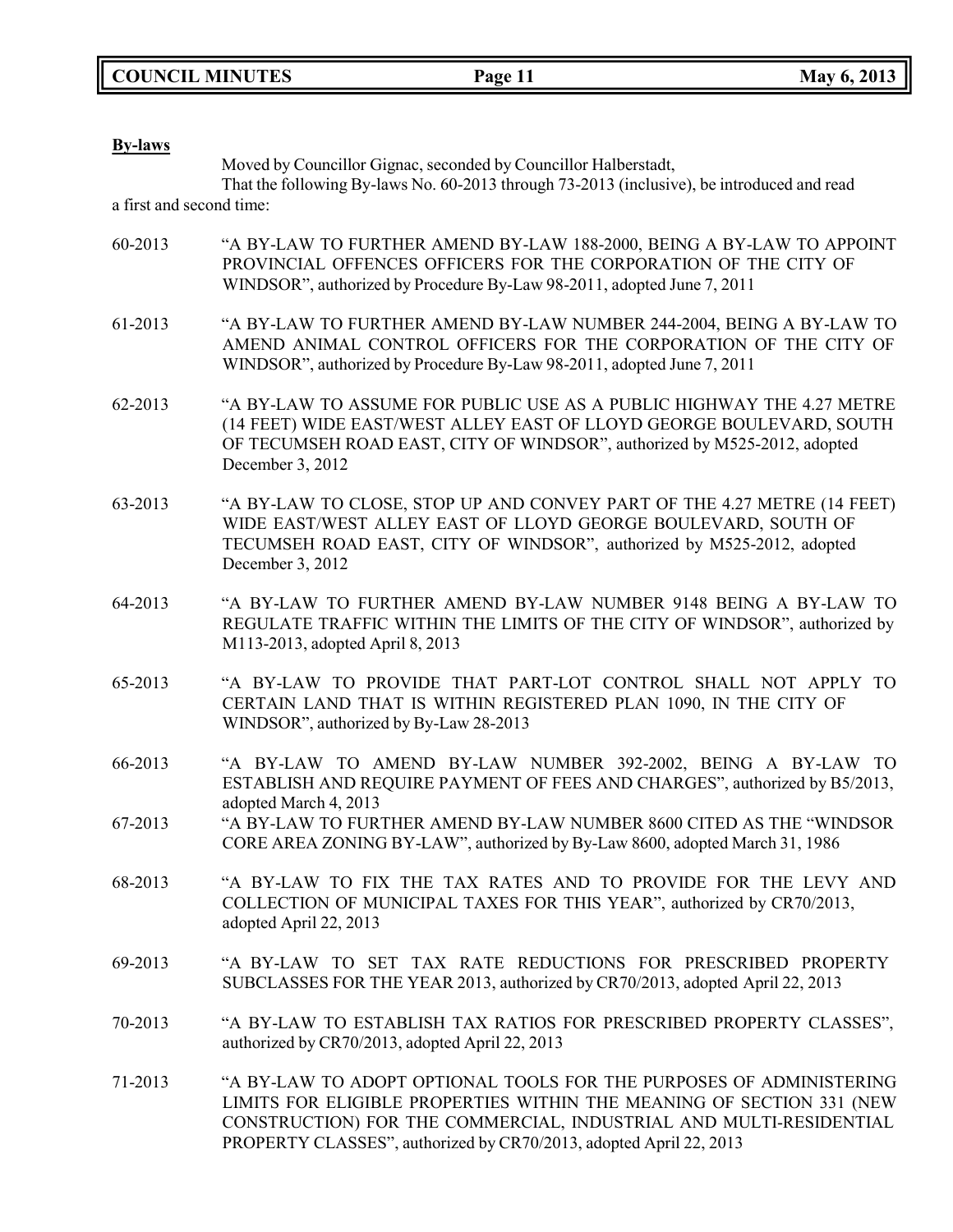**COUNCIL MINUTES Page 12 May 6, 2013**

- 72-2013 "A BY-LAW TO ADOPT OPTIONAL TOOLS FOR THE PURPOSES OF ADMINISTERING LIMITS FOR THE COMMERCIAL, INDUSTRIAL AND MULTI-RESIDENTIAL PROPERTY CLASSES", authorized by CR70/2013, adopted April 22, 2013
- 73-2013 "A BY-LAW TO CONFIRM THE PROCEEDINGS OF THE COUNCIL OF THE CORPORATION OF THE CITY OF WINDSOR AT ITS MEETING HELD ON THE SIXTH DAY OF MAY, 2013"

Carried. Councillor Marra was absent from the meeting when the vote was taken on this matter.

Moved by Councillor Hatfield, seconded by Councillor Dilkens,

That the Committee of the Whole does now rise and report to Council respecting the business items considered by the Committee:

| 1) | <b>Communication Items (as amended)</b>                           |
|----|-------------------------------------------------------------------|
| 2) | <b>Consent Agenda</b> (as amended)                                |
| 3) | <b>Items Deferred</b>                                             |
|    | <b>Items Referred</b>                                             |
| 4) | Consideration of the Balance of Business Items (see Schedule "A") |
| 5) | <b>Committee Reports (as presented)</b>                           |
| 6  | By-laws given first and second readings (as presented)            |

Carried.

Councillor Marra was absent from the meeting when the vote was taken on this matter.

## **Notices of Motion**

None presented.

## **Third Reading of By-laws**

Moved by Councillor Maghnieh, seconded by Councillor Dilkens,

That the following By-laws No. 60-2013 through 73-2013 (inclusive), having been read a first and second time be now read a third time and finally passed and that the Mayor and Clerk **BE AUTHORIZED** to sign and seal the same notwithstanding any contrary provision of the Council.

Carried.

Councillor Marra was absent from the meeting when the vote was taken on this matter.

## **Petitions**

None presented.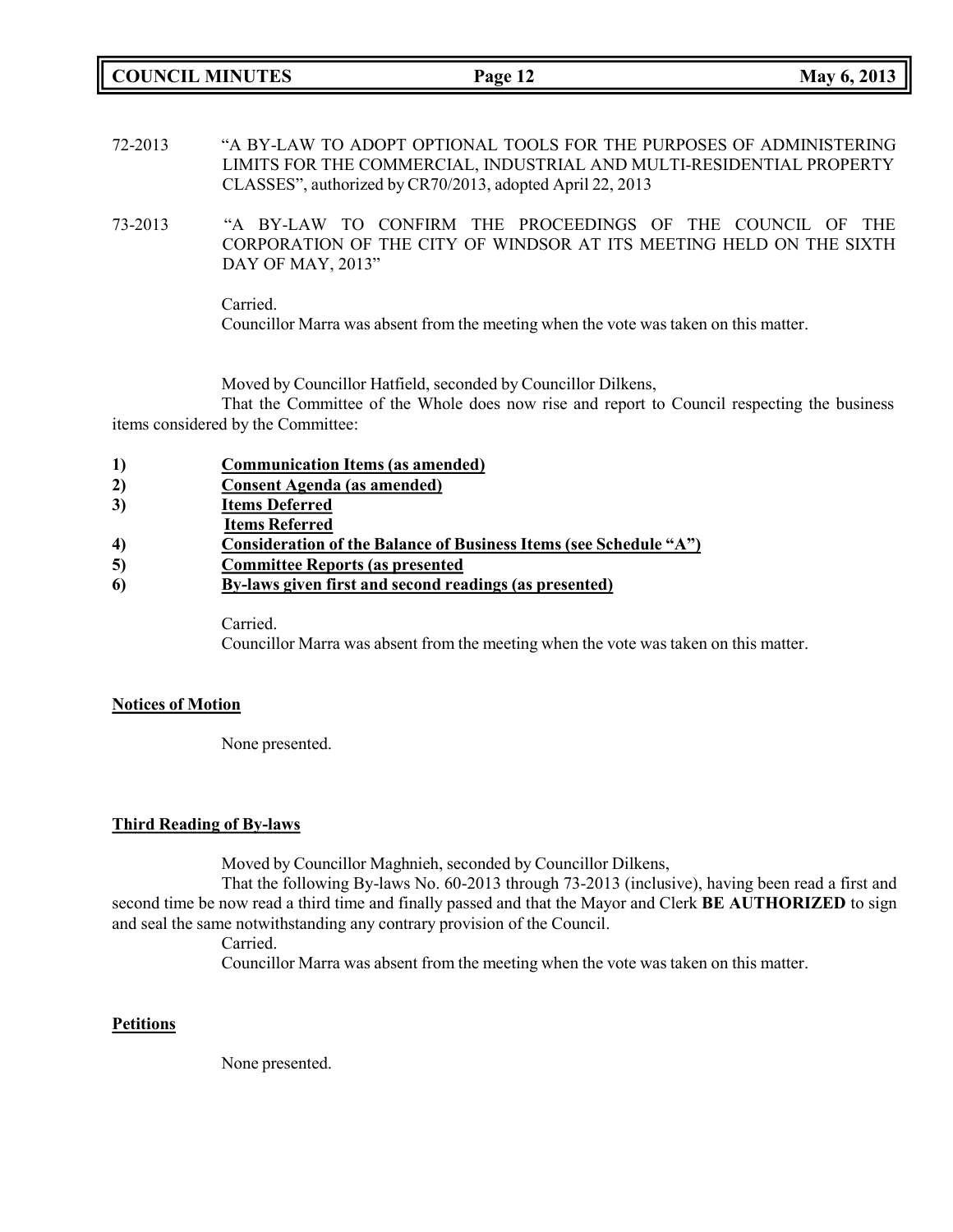# **COUNCIL MINUTES Page 13 May 6, 2013**

## **Council Questions**

Moved by Councillor Valentinis, seconded by Councillor Dilkens,

**M188-2013** That the following Council Question by Councillor Halberstadt **BE APPROVED**, and that Administration **BE DIRECTED** to proceed with the necessary actions to respond to the Council Question in the form of a written report, consistent with Council's instructions, and in accordance with Section 17.1 of the Procedure By-law 98-2011:

#### **CQ16-2013**

Asks for a report on existing anti-littering bylaws including prohibition of discarding cigarette butts on municipal property, as well as data, if any, on enforcement and education directed at violators of these bylaws.

AB2013

Carried. Councillor Marra was absent from the meeting when the vote was taken on this matter.

#### **Adjournment**

Moved by Councillor Gignac, seconded by Councillor Halberstadt, That this Council meeting stand adjourned until the next regular meeting of Council or at the call

#### of the Mayor.

Carried.

Councillor Marra was absent from the meeting when the vote was taken on this matter.

Accordingly, the meeting is adjourned at 8:53o'clock p.m.

**MAYOR**

**THIS IS A DRAFT COPY**

### **CITY CLERK**

## **DEPUTY CITY CLERK/SENIOR MANAGER OF COUNCIL SERVICES**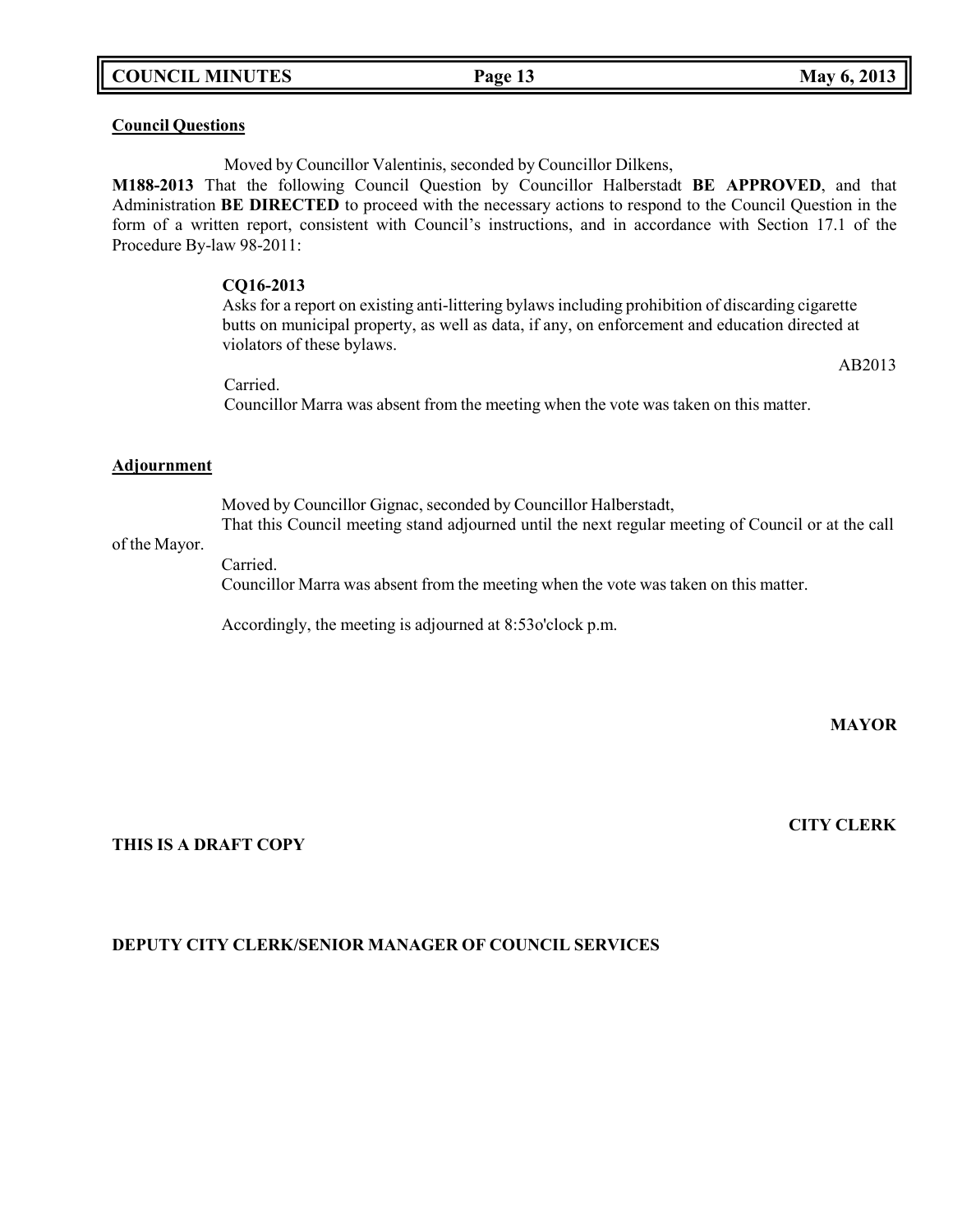# **COUNCIL MINUTES Page 14 May 6, 2013**

Maghnieh Marra

### CR79/2013

That the City Solicitor **BE AUTHORIZED** to settle the claim of Amy Kwan in the amount of \$7,000 plus \$2,000 (plus HST) in legal fees, to **BE FUNDED** from the Richmond Landing Project (007-5210-798125M), upon receipt of a Full and Final Release.

Carried.

Report Number **16520 Z/3286 C1**

Internal Distribution Legal [Patrick Brode] City Solicitor Chief Financial Officer & City Treasurer

External Distribution

Valentinis Dilkens

CR80/2013

- I. That the Planning Department **BE DIRECTED** to prepare the required Business Case Study for the proposed Retail Development Corporation pursuant to the requirements of Section 6 of Ontario Regulation 599/06;
- II. That the Planning Department **BE DIRECTED** to consult WBIAAC (Windsor Business Improvement Area Advisory Committee) and other potentially interested groups including but not limited to the Windsor Essex Economic Development Corporation and the Windsor-Essex Regional Chamber of Commerce, prior to and during the preparation of the required Business Case Study for the propose Retail Development Corporation pursuant to the requirements of Section 6 of Ontario Regulation 599/06;
- III. That the proposed Objectives of the Retail Development Corporation, as described in Appendix 'A', **BE ADOPTED IN PRINCIPLE** for the purposes of inclusion in the required Business Case Study to be prepared;
- IV. That the proposed Governance Framework of the Retail Development Corporation, as described in Appendix 'B', **BE ADOPTED IN PRINCIPLE** for the purposes of inclusion in the required Business Case Study to be prepared;
- V. That a proposed Funding Model of the Retail Development Corporation, **BE DEVELOPED IN PRINCIPLE** for the purposes of inclusion in the required Business Case Study to be prepared; and
- VI. That the proposed consultation process discussed in this report **BE ACCEPTED** to meet the public consultation requirements of Section 8 of the O.Reg.599/06.

Carried.

Report Number **16199 SPL2013 2**

Internal Distribution Planning [Neil Robertson]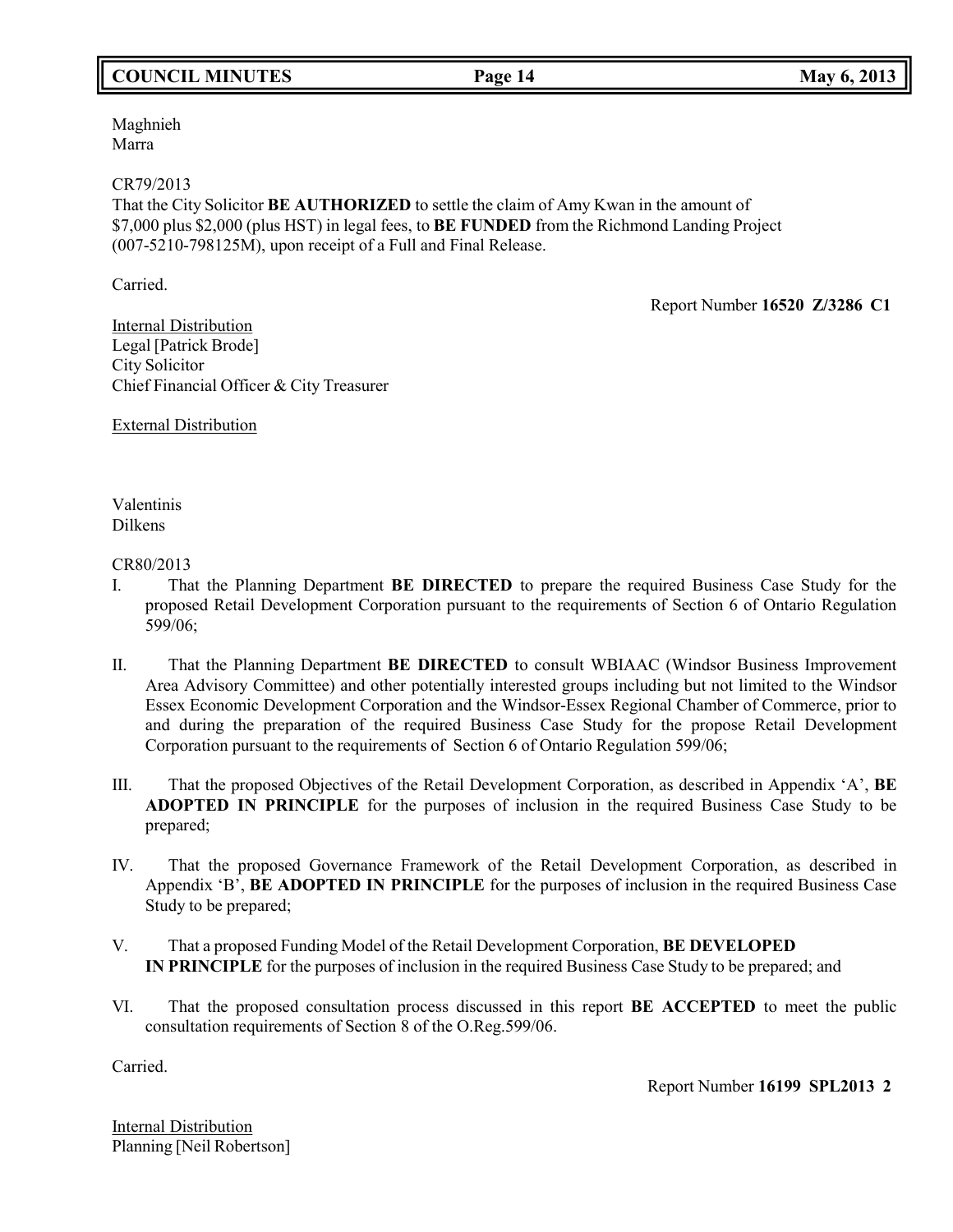# **COUNCIL MINUTES Page 15 May 6, 2013**

### City Planner Chief Financial Officer & City Treasurer City Solicitor

# External Distribution

| <b>Downtown Windsor Business</b>              | 419 Pelissier Street             | dwbia@downtownwindsor.ca                         |
|-----------------------------------------------|----------------------------------|--------------------------------------------------|
| <b>Improvement Association</b>                | Windsor, ON N9A 4L2              | horwitzwolf@aol.com                              |
| c/o Debi Croucher                             |                                  |                                                  |
| (Acting Executive Director)                   |                                  |                                                  |
| Ford City Business Improvement<br>Association | 1029 Hickory Road<br>Windsor, ON | kerryippolito@gmail.com                          |
| c/o Kerry Ippolito                            | <b>N8Y 3S2</b>                   |                                                  |
| (Executive Director)                          |                                  |                                                  |
| Walkerville BIA                               | 1519 Wyandotte Street East       | info@walkervilledistrict.com                     |
| c/o Joan Charette (Coordinator)               | Windsor, ON                      |                                                  |
|                                               | <b>N9A 3L3</b>                   |                                                  |
| Olde Riverside Town Centre                    | 2334 Cypress Road                | bscheuerman@cogeco.ca                            |
| c/o Bridget Scheuerman                        | Windsor, ON                      |                                                  |
| (Executive Director)                          | <b>N8T 0A7</b>                   |                                                  |
| Olde Sandwich Towne Business                  | 3118 Sandwich Street             | macuderman@cogeco.ca                             |
| Association                                   | Windsor, ON                      |                                                  |
| c/o Mary-Ann Cuderman (Chair)                 | <b>N9C 1A6</b>                   |                                                  |
| <b>Ottawa Street Business</b>                 | 1647 Ottawa Street               | karens4kids@hotmail.com                          |
| <b>Improvement</b> Area                       | Windsor, ON                      |                                                  |
| c/o Arnie Blaine (President)                  | <b>N8Y 1R2</b>                   |                                                  |
| Pillette Village BIA                          | 4769 Wyandotte Street East       | $\text{greg}(\widehat{a})$ imaginativeimaging.ca |
| c/o Greg Plante                               | Windsor, ON                      |                                                  |
|                                               | <b>N8Y 1H8</b>                   |                                                  |
| Via Italia / Erie Street BIA                  | 884 Erie Street East             | tmancini@gmail.com                               |
| c/o Tessa Mancini Ruggirello                  | Windsor, ON<br><b>N9A3Y6</b>     |                                                  |
| Wyandotte Towne Centre BIA                    | 1380 Wyandotte Street East       | caroline.postma@hotmail.com                      |
| c/o Caroline Postma (Executive                | Windsor, ON                      |                                                  |
| Director)                                     | <b>N8Y 3E5</b>                   |                                                  |
| Rukesh Naidu, Acting Chief                    | 700 California Avenue,           |                                                  |
| Operating Officer, Windsor-Essex              | Suite 200                        |                                                  |
| Economic Development                          | Windsor, ON N9B 2Z2              |                                                  |
| Corporation                                   |                                  |                                                  |
| Matt Marchand, President & CEO                | 2575 Ouellette Avenue            | mmarchand@windsorchamber.org                     |
| Windsor-Essex Regional Chamber                | Windsor, ON N8X 1L9              |                                                  |
| of Commerce                                   |                                  |                                                  |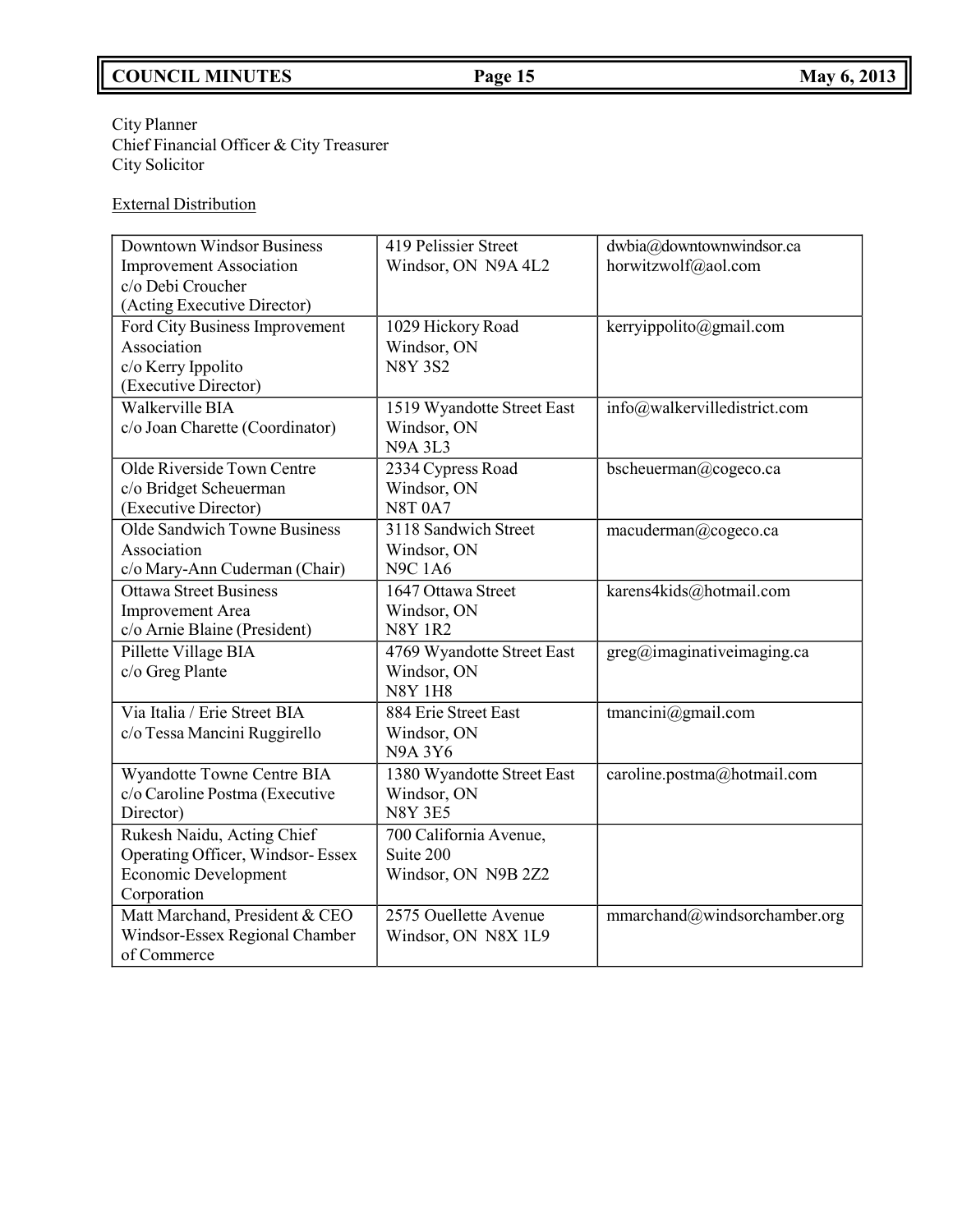### *CR81/2013 AMENDED BY CR218/2015 ADOPTED BY COUNCIL NOVEMBER 16, 2015* Maghnieh

Marra

# CR81/2013

**WHEREAS** in the opinion of the Chief Financial Officer And City Treasurer and City Council the proposed leases will not materially impact the debt and financial obligation of the City of Windsor, and its risks, in combination with all other leases of that category entered into or proposed to be entered into this year by the City of Windsor and will not result in a material impact for the community; therefore

# **BE IT RESOLVED THAT** City Council **APPROVE** the addition of:

- One photocopier for Community Development & Health Services
- One photocopier for Asset Planning Division

# **BE IT RESOLVED THAT** City Council **APPROVE** the replacement of:

• One photocopier for the Windsor Police Services

Sufficient funding is available within the respective operating budgets to cover new and ongoing lease costs.

**AND FURTHER THAT** City Council **AUTHORIZE** administration to continue to satisfy the photocopier needs of the City of Windsor by leasing, in accordance with the Standing Agreement from the Ministry of Government Services, VOR-1027, which was previously approved by CR251/2012 until January 31, 2013 and which has now been extended by the Province and will remain in effect until January 31, 2014.

Carried.

Report Number **16524 AE2013 C3**

Internal Distribution Finance [Sandra Divic Trudelle] Chief Financial Officer & City Treasurer Deputy Treasurer –Financial Planning, Joe Mancina

## External Distribution

Maghnieh Marra

#### CR82/2013

That the City Solicitor **BE AUTHORIZED** to offer to the owners of land at 890 Cabana being Deborah and Joe Russo a total settlement of \$35,500 plus reasonable legal fees and disbursements to date, to **BE FUNDED** from the Provincial/Division Corridor project (007-5210-7086003), in return for a Full and Final Release in form satisfactory to the City Solicitor.

Carried.

Internal Distribution Legal [Patrick Brode] City Solicitor Chief Financial Officer & City Treasurer City Engineer

External Distribution Maghnieh

Report Number **16521 SW/10746 C4**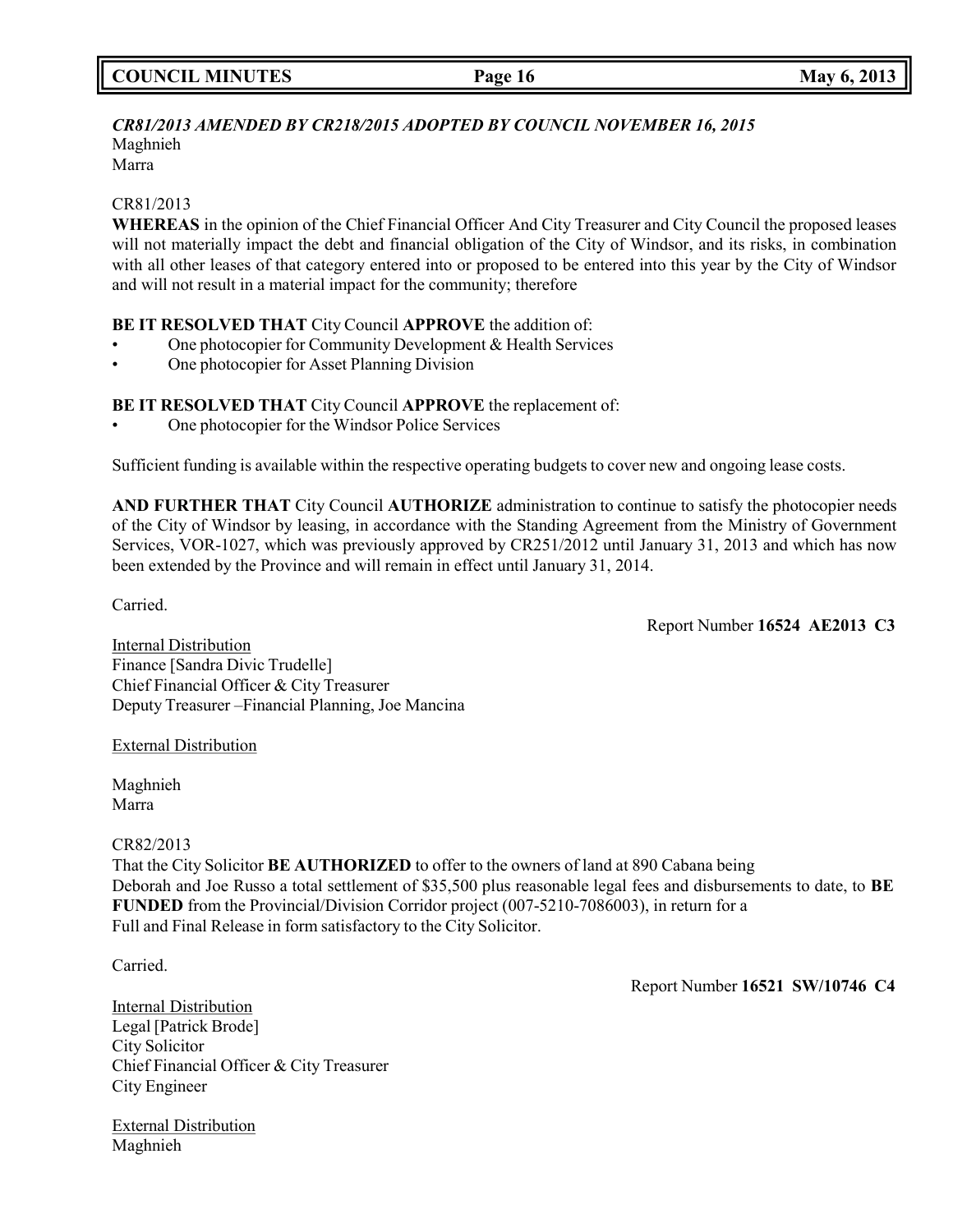# **COUNCIL MINUTES Page 17 May 6, 2013**

Marra

#### CR83/2013

THAT the request from RUNNINGFLAT LTD. to host The Color RunTM 5K at the Riverfront Festival Plaza and the Riverfront Civic Terrace and the Riverfront Trail on July 19 and 20, 2013 (July 21, 2013 rainout event day) **BE APPROVED**; and further

THAT a temporary road closure from 8:00 a.m. – 10:15 a.m. of Riverside Drive East between Ouellette Avenue and Sunset Avenue on July 20, 2013 (July 21, 2013 rainout date) **BE APPROVED.**

Carried.

Report Number **16479 SR2013, SAS2013 C5**

Internal Distribution Recreation & Culture [Mike Taylor] Executive Director of Recreation & Culture Executive Director of Operations/Deputy City Engineer Community Development and Health Commissioner

### External Distribution

| Chris Uszynski                         | 430 Lakewood Beach Drive<br>Amherstburg, ON.<br><b>N9V 2Y8</b> | chris@runningflat.com          |
|----------------------------------------|----------------------------------------------------------------|--------------------------------|
| Mike Holdsworth, President             |                                                                | $mnh61$ ( <i>a</i> ) cogeco.ca |
| <b>Downtown Residents Association</b>  |                                                                |                                |
| Windsor                                |                                                                |                                |
| <b>Business</b><br>Windsor<br>Downtown | 419 Pelissier Street                                           | debi@indabamarketing.com       |
| Improvement Association c/o Debi       | Windsor, ON N9A 4L2                                            |                                |
| Croucher                               |                                                                |                                |
| <b>SERT</b>                            |                                                                |                                |
|                                        |                                                                |                                |
| Special Events Mailing List            |                                                                |                                |

### Maghnieh Marra

CR84/2013 That the following low tender **BE ACCEPTED**:

| TENDERER:           | Kingdom Construction limited. |
|---------------------|-------------------------------|
|                     | 3172 Alps Road                |
|                     | Ayr, Ontario N0B 1E0          |
| <b>TENDER NO.:</b>  | 25-13                         |
| TOTAL TENDER PRICE: | \$495,619.00 (excluding HST)  |

and that the Chief Administrative Officer and City Clerk **BE AUTHORIZED** to sign a contract with the low tenderer, satisfactory in technical content to the City Engineer, in financial content to the City Treasurer, and in form to the City Solicitor.

Account to be Charged: 007-5410-1790-02942-7091010.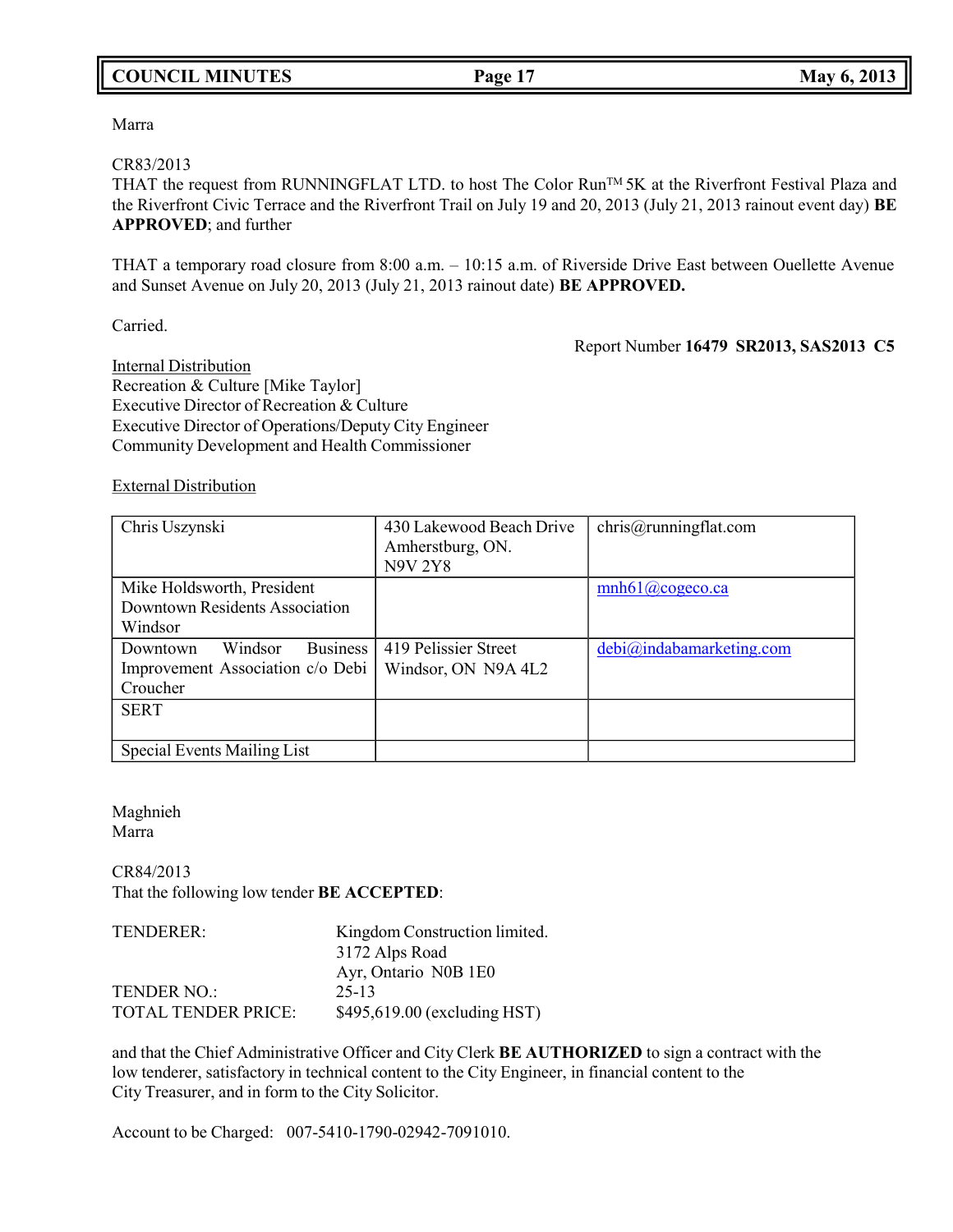# **COUNCIL MINUTES Page 18 May 6, 2013**

Carried.

Report Number **16502 SW/11668 C6**

Internal Distribution Public Works [John Guidolin] City Engineer Senior Manager Pollution Control, Chris Manzon Manager of Purchasing & Risk Management/Deputy City Solicitor Chief Financial Officer & City Treasurer City Solicitor

External Distribution Kingdom Construction limited. 3172 Alps Road Ayr, Ontario N0B 1E0 [dvint@kingdomconstruction.ca](mailto:dvint@kingdomconstruction.ca)

Maghnieh Marra

CR85/2013

That the recommendation in the Personal and Confidential Memo with the subject "City Purchase From 1722912 Ontario Ltd. - Land Required For Improvements To The Walker Road Corridor" dated April 23, 2012 **BE APPROVED.**

Carried.

Report Number **16523 SW/7961 C7**

Internal Distribution Legal [Frank Scarfone; Mike Stamp] City Solicitor City Engineer Chief Financial Officer & City Treasurer

## External Distribution

Maghnieh Marra

## CR86/2013

That the request by the owner of the property at 3326 Walker Road, legally known as Registered Plan 1126, Lots 464 and 465 to permit the parking encroachment into the Walker Road right-of-way, as shown on attached Drawing C-3170, **BE APPROVED**, subject to the owner entering into a no fee encroachment agreement, satisfactory in form to the City Solicitor and in technical content to the City Engineer, to comply with the following terms and conditions:

- (a) Furnish a copy of the Registered Deed by which ownership to the property was acquired.
- (b) Indemnify the City of Windsor against all claims which may arise by reason of its occupying sections of the public right-of-way herein before listed and file with the Risk Management Supervisor a Certificate of Insurance with a minimum amount of \$2,000,000.00 per occurrence Commercial General Liability, a cross liability endorsement, the Corporation of the City of Windsor as an additional insured and 30 days notice of cancellation.

The Certificate of Insurance must be satisfactory in form to the Risk Management Supervisor and provided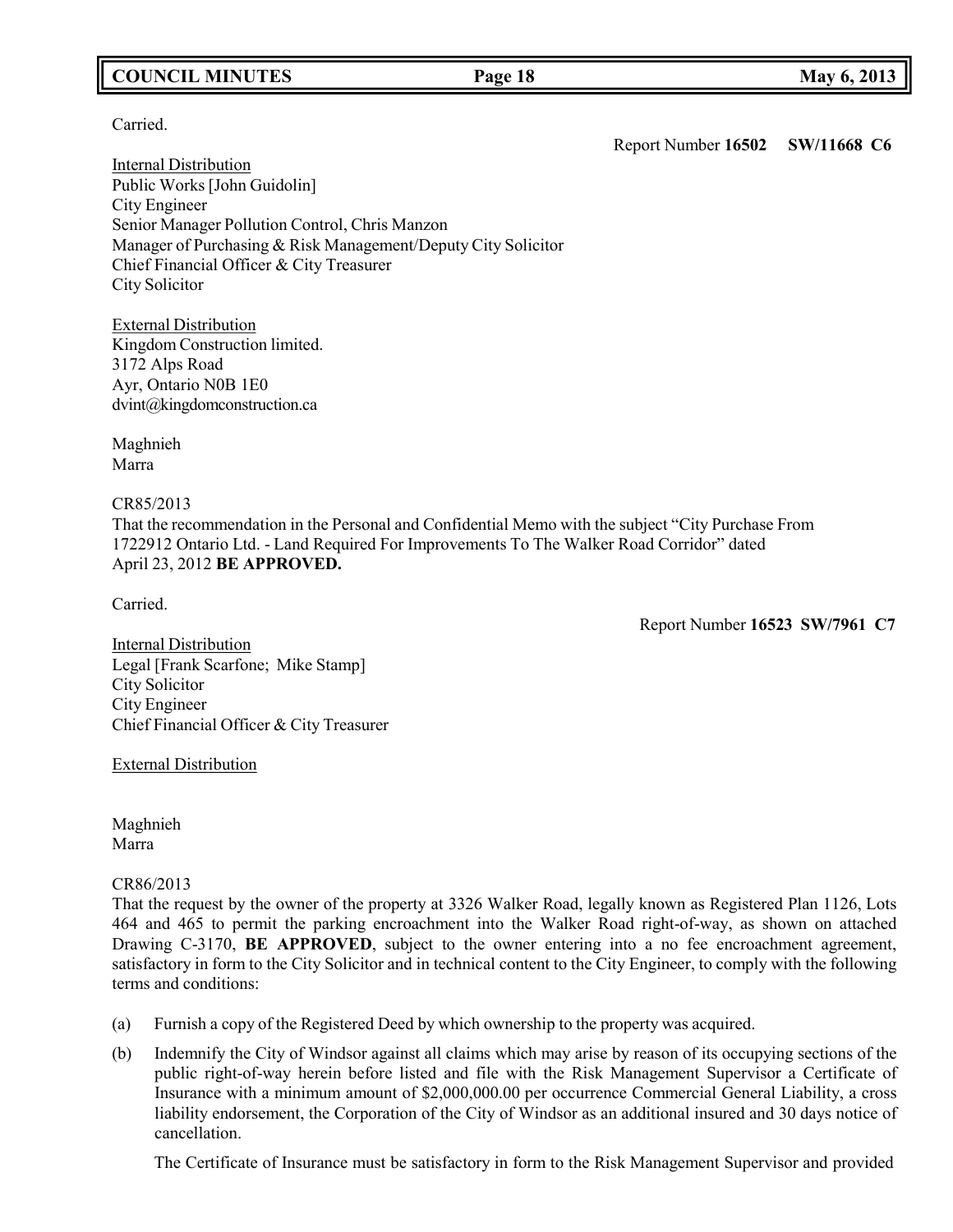|  | <b>COUNCIL MINUTES</b> | Page 19 | May 6, 2013 |
|--|------------------------|---------|-------------|
|--|------------------------|---------|-------------|

to the Risk Management Supervisor with the commencement of this encroachment and annually thereafter.

For insurance purposes only, the mailing address for the Corporation of the City of Windsor is:

**The Corporation of the City of Windsor Risk Management Division 400 City Hall Square, Suite 403 Windsor, ON N9A 7K6**

(c) Remove the encroachment and restore the area within 60 days to the condition of the surrounding area upon receipt of written notice by the City Engineer to do so;

and further, that the Chief Administrative Officer and City Clerk **BE AUTHORIZED** to sign the agreement, satisfactory in form to the City Solicitor and in technical content to the City Engineer, in accordance with By-law 208/2008 as the authority for Category "B" encroachments.

Carried.

Report Number **16510 SE2013 C8**

**Appendices** Drawing

Internal Distribution Public Works [Fahd Mikhael] Manager of Administration – Peter Breault City Engineer Chief Building Official City Planner Legal - Risk & Purchasing Analyst City Solicitor Manager of Purchasing and Risk Management/Deputy City Solicitor

#### External Distribution

\*Please remit the required documents if you have not already done so.

\*John & Catherine Drexler 2733 Armstrong Windsor, ON N8T 2G3

Maghnieh Marra

#### CR87/2013

That the request by the owner of the property at 3181 Walker Road, legally known as Registered Plan 1126, Lots 805 to 808 and Pt Lot 809, to permit the parking encroachment into the Walker Road right-of-way, as shown on attached Drawing C-3171, **BE APPROVED**, subject to the owner entering into a no fee encroachment agreement, satisfactory in form to the City Solicitor and in technical content to the City Engineer, to comply with the following terms and conditions:

- (a) Furnish a copy of the Registered Deed by which ownership to the property was acquired.
- (b) Indemnify the City of Windsor against all claims which may arise by reason of its occupying sections of the public right-of-way herein before listed and file with the Risk Management Supervisor a Certificate of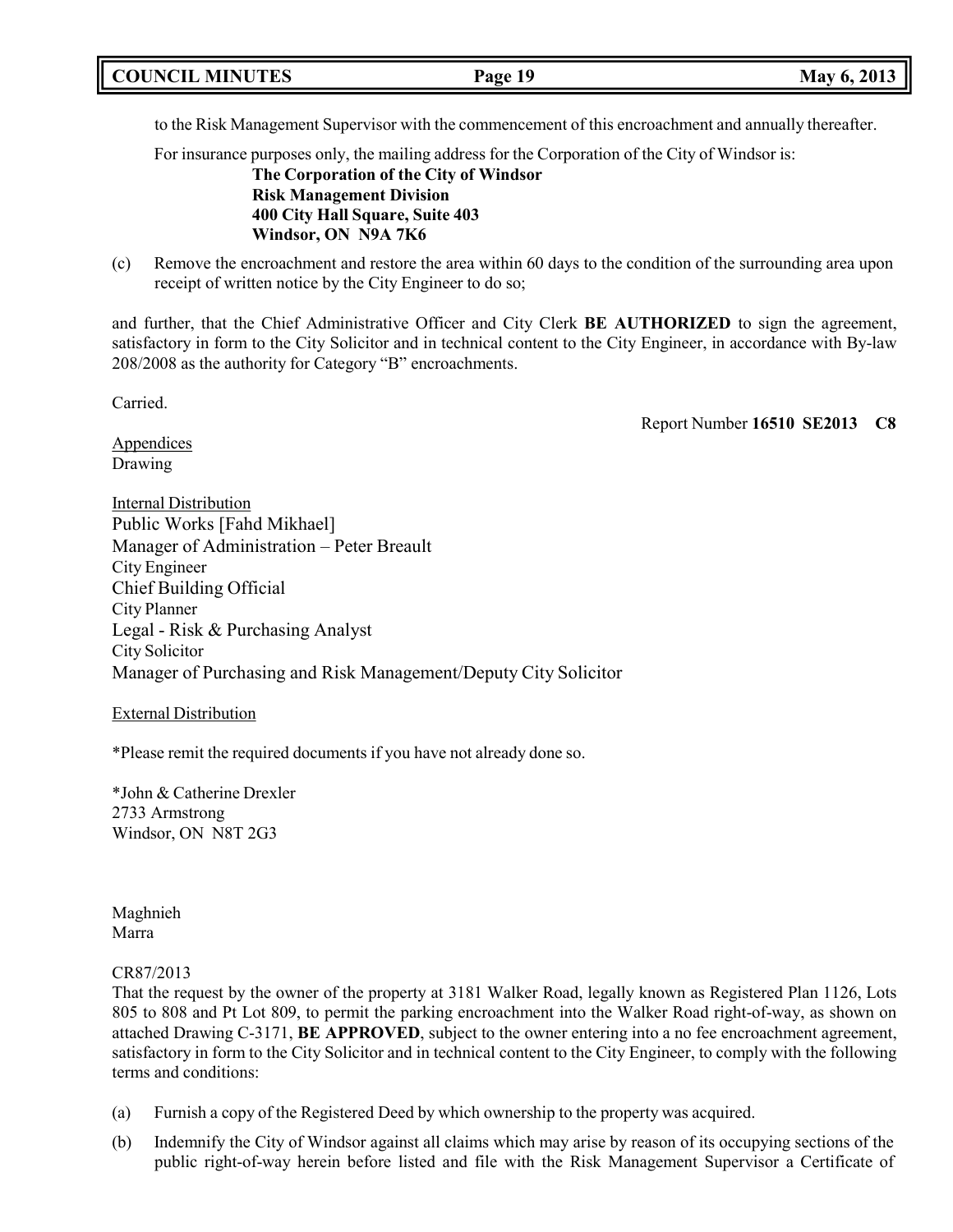# **COUNCIL MINUTES Page 20 May 6, 2013**

Insurance with a minimum amount of \$2,000,000.00 per occurrence Commercial General Liability, a cross liability endorsement, the Corporation of the City of Windsor as an additional insured and 30 days notice of cancellation.

The Certificate of Insurance must be satisfactory in form to the Risk Management Supervisor and provided to the Risk Management Supervisor with the commencement of this encroachment and annually thereafter.

For insurance purposes only, the mailing address for the Corporation of the City of Windsor is:

**The Corporation of the City of Windsor Risk Management Division 400 City Hall Square, Suite 403 Windsor, ON N9A 7K6**

(c) Remove the encroachment and restore the area within 60 days to the condition of the surrounding area upon receipt of written notice by the City Engineer to do so;

and further, that the Chief Administrative Officer and City Clerk **BE AUTHORIZED** to sign the agreement, satisfactory in form to the City Solicitor and in technical content to the City Engineer, in accordance with By-law 208/2008 as the authority for Category "B" encroachments.

Carried.

Report Number **16511 SE2013 C9**

**Appendices** Drawing

Internal Distribution Public Works [Fahd Mikhael] Manager of Administration – Peter Breault City Engineer Chief Building Official City Planner Legal - Risk & Purchasing Analyst City Solicitor Manager of Purchasing and Risk Management/Deputy City Solicitor

External Distribution

\*Please remit the required documents if you have not already done so.

\*MBK Holdings Inc. 3181 Walker Road Windsor, ON N8W 3R6

Maghnieh Marra

CR88/2013 I. THAT the following low tender **BE ACCEPTED:**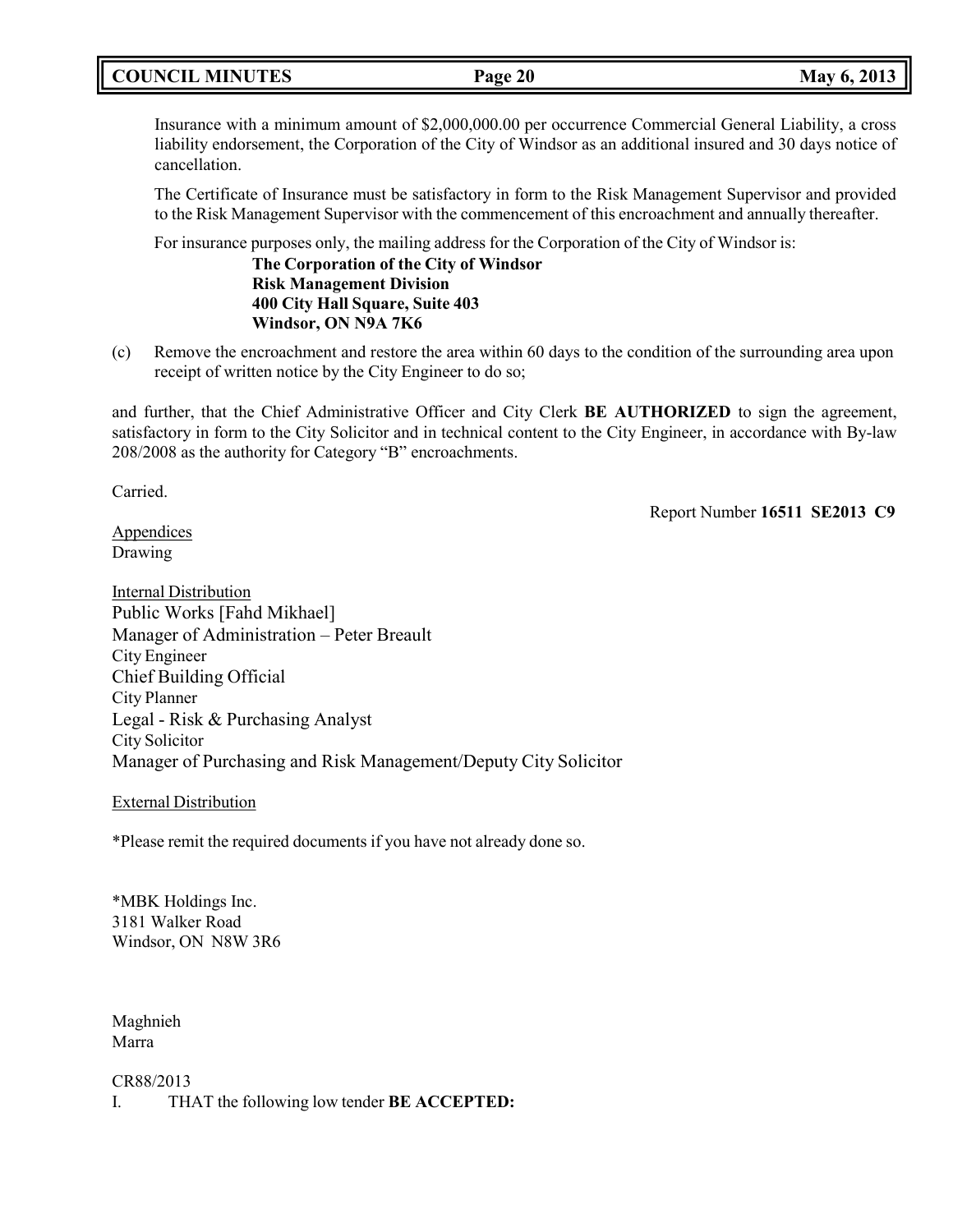| <b>Tenderer:</b>                       | <b>DiPonti Paving Ltd.</b>                                                                |  |  |
|----------------------------------------|-------------------------------------------------------------------------------------------|--|--|
| Work:                                  | Utility Cut Restoration – Asphalt Repairs<br>Tender No. $03-13$                           |  |  |
| <b>Total Tendered</b><br><b>Price:</b> | \$404,210.00 (excluding HST)                                                              |  |  |
| <b>Account Charged:</b>                | 001 2980 989P 03556 0162601<br>001 2980 101P 93400 0162031<br>001 2980 550P 93400 0172303 |  |  |

**AND THAT** the Chief Administrative Officer and City Clerk **BE AUTHORIZED** to sign a contract satisfactory in form to the City Solicitor, technical content to the City Engineer, and financial content to the City Treasurer, with DiPonti Paving Ltd. for Tender No. 03-13.

II. **THAT APPROVAL BE GIVEN** to undertake an expenditure of \$411,324.90 (including nonrecoverable HST) for the Restoration of Utility Cuts and Asphalt Repairs, as a charge to the Current Operating Budget.

Carried.

Report Number **16508 SW/11670 C10**

Internal Distribution Public Works[Peter Matheson] City Engineer Executive Director of Operations Manager of Purchasing and Risk Management/Deputy City Solicitor Chief Financial Officer & City Treasurer City Solicitor

External Distribution

Maghnieh Marra

### CR89/2013 That Council Resolution **B5/2013 part II BE AMENDED** to read:

II. That the 2013 5-year Capital Plan and the enhanced Capital Plan as presented by City Council (attached as Schedule A) and in the detailed "Summary Index" of the recommended Capital Budget 5-Year Plan previously distributed and the enhanced plan **BE WAIVED AND IMPLEMENTED** by the Chief Financial Officer as directed by City Council**;** and

That the City Engineer, City Treasurer and Chief Administrative Officer **BE AUTHORIZED** to proceed with the Award of Tenders to the low bidders, subject to the tenders meeting project specifications and being within the approved budget and subject to the terms and conditions of the City's Purchasing By-law 93-2012; and that the Chief Administrative Officer and City Clerk **BE AUTHORIZED** to sign contracts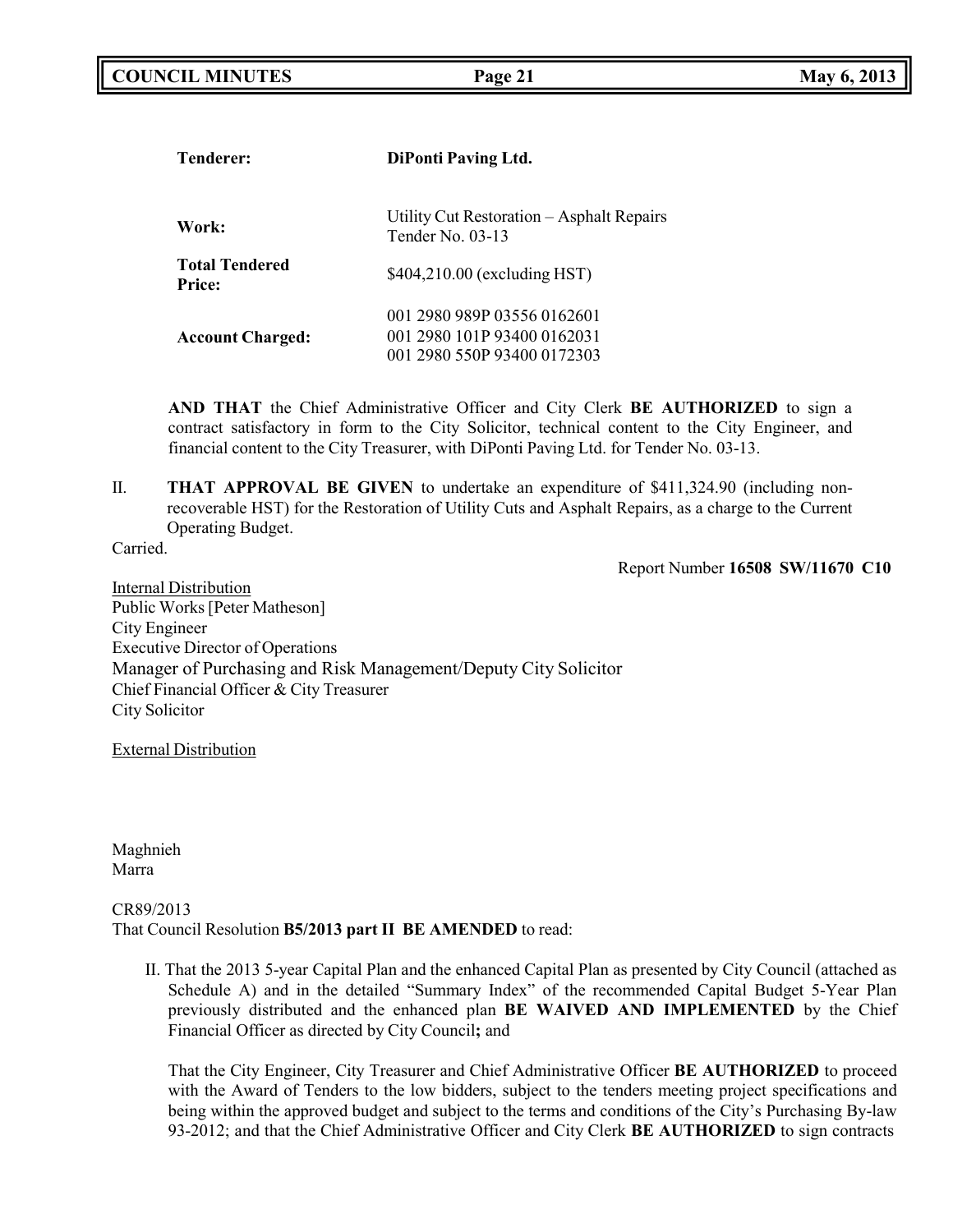|  | <b>COUNCIL MINUTES</b> |
|--|------------------------|
|--|------------------------|

with the low Tenderers, satisfactory in form to the City Solicitor, in financial content to the Chief Financial Officer and City Treasurer, and in technical content to the City Engineer.

Carried.

Report Number 16516 AFB/11544 C11

**COUNCIL EXECUTE: Page 22 May** 6, 2013

Internal Distribution Public Works [Mario Sonego, City Engineer] Manager of Purchasing and Risk Management/Deputy City Solicitor Chief Financial Officer & City Treasurer City Solicitor

### External Distribution

Abstract – Amend Minutes Budget File

Maghnieh Marra

#### CR90/2013

That the Rotary Club of Windsor (1918) request to erect 12 to 20 temporary signs on the existing fencing along Lauzon Parkway at the Children's Safety Village at 7515 Forest Glade Drive in order to promote the fundraising campaign during the Children's Fest event from August 1st to September 30th, 2013, **BE APPROVED** subject to the following terms and conditions:

- a) Sign permits shall be obtained from the Building Department; and
- b) The signs shall be erected no earlier than August 1<sup>st</sup>, 2013 and shall be removed no later than September 30th , 2013.

Carried.

Report Number **16522 AB2013 C12**

Internal Distribution Planning [Noushy Tavassoli] City Planner Chief Building Official City Solicitor

External Distribution

| Brenda S. Cohen                | Forest Glade Drive, Windsor | $info(\hat{\omega})$ rotary 1918.com |
|--------------------------------|-----------------------------|--------------------------------------|
| Coordinator                    | ON                          |                                      |
| Administration & Club Services | <b>N8T 3R7</b>              |                                      |
| Rotary Club of Windsor (1918)  |                             |                                      |

Dilkens Gignac

CR91/2013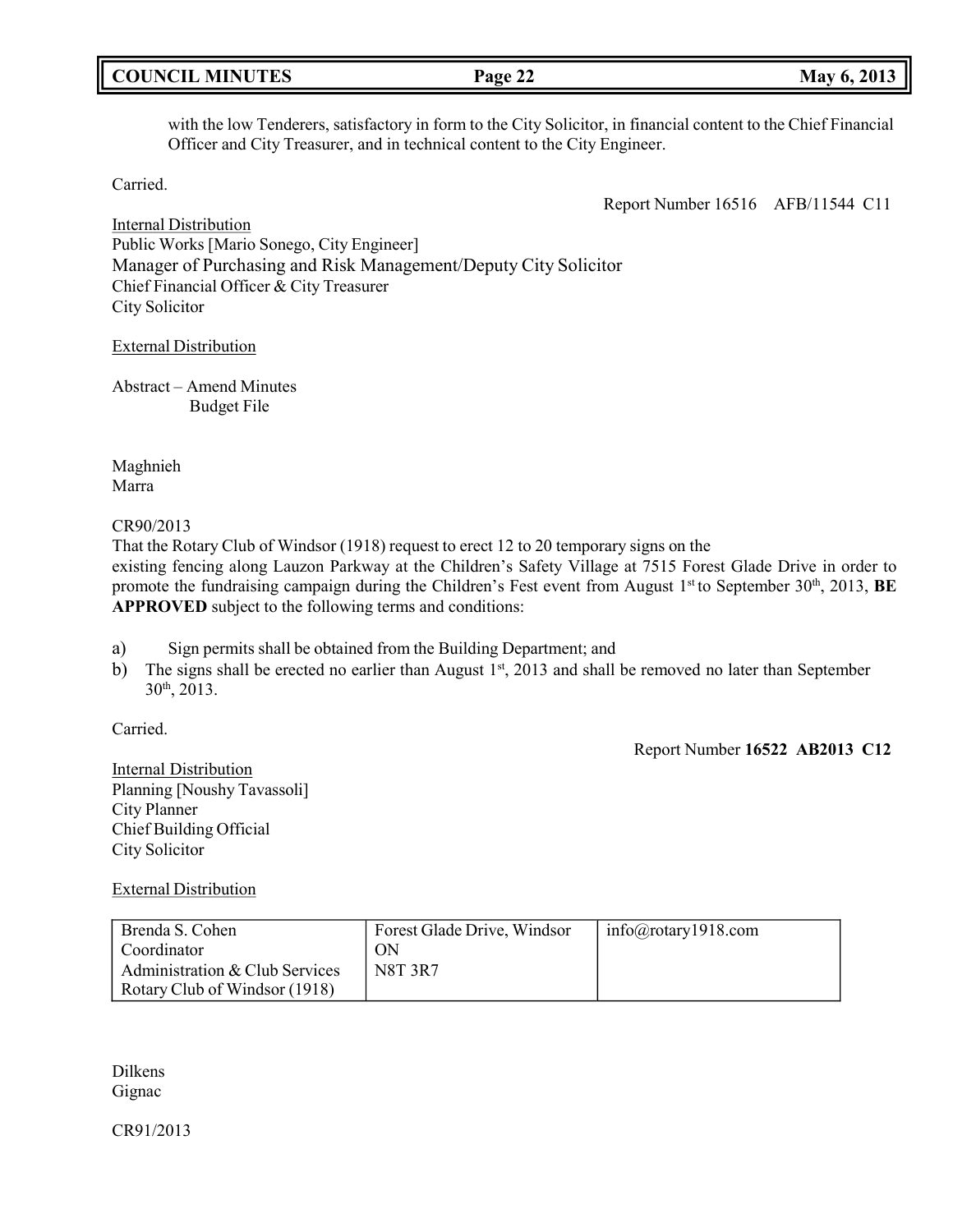|  |  | <b>COUNCIL MINUTES</b> |
|--|--|------------------------|
|  |  |                        |

That the report of the City Engineer dated February 13, 2013 entitled "Update on Contracted Parking Enforcement Services" **BE RECEIVED** for information.

Carried.

Report Number **15817 ST2013 13**

Internal Distribution Public Works [John Wolf] City Engineer Executive Director of Operations Chief Financial Officer & City Treasurer

External Distribution

| Cheryl Fifer MBA, BA            | 24 Colonnade Road,      | $cfifer@commissionaires-ottawa. on. ca$       |
|---------------------------------|-------------------------|-----------------------------------------------|
| Director of Business Operations | Ottawa, Ontario K2E 7J6 |                                               |
| Commissionaires Ottawa          |                         |                                               |
| CUPE Local 543                  |                         | $1543\sec(a)\csc$ or example 1543sec $\alpha$ |
| CUPE Local 82                   |                         | Cupelocal $82$ @cogeco.net                    |

### Dilkens Gignac

CR92/2013

That the report of the City Engineer dated April 2, 2013 entitled "Update on Contracted Waste Collection & Recycling Services" **BE RECEIVED** for information.

Carried.

Report Number **16418 EI/10515 14**

Internal Distribution Public Works [Mario Sonego, City Engineer] Executive Director of Operations Chief Financial Officer & City Treasurer Executive Director of Human Resources Executive Director of Parks & Facilities City Clerk Public Works, Mark Spizzirri

External Distribution

CUPE Local 82 [Cupelocal82@cogeco.net](mailto:Cupelocal82@cogeco.net)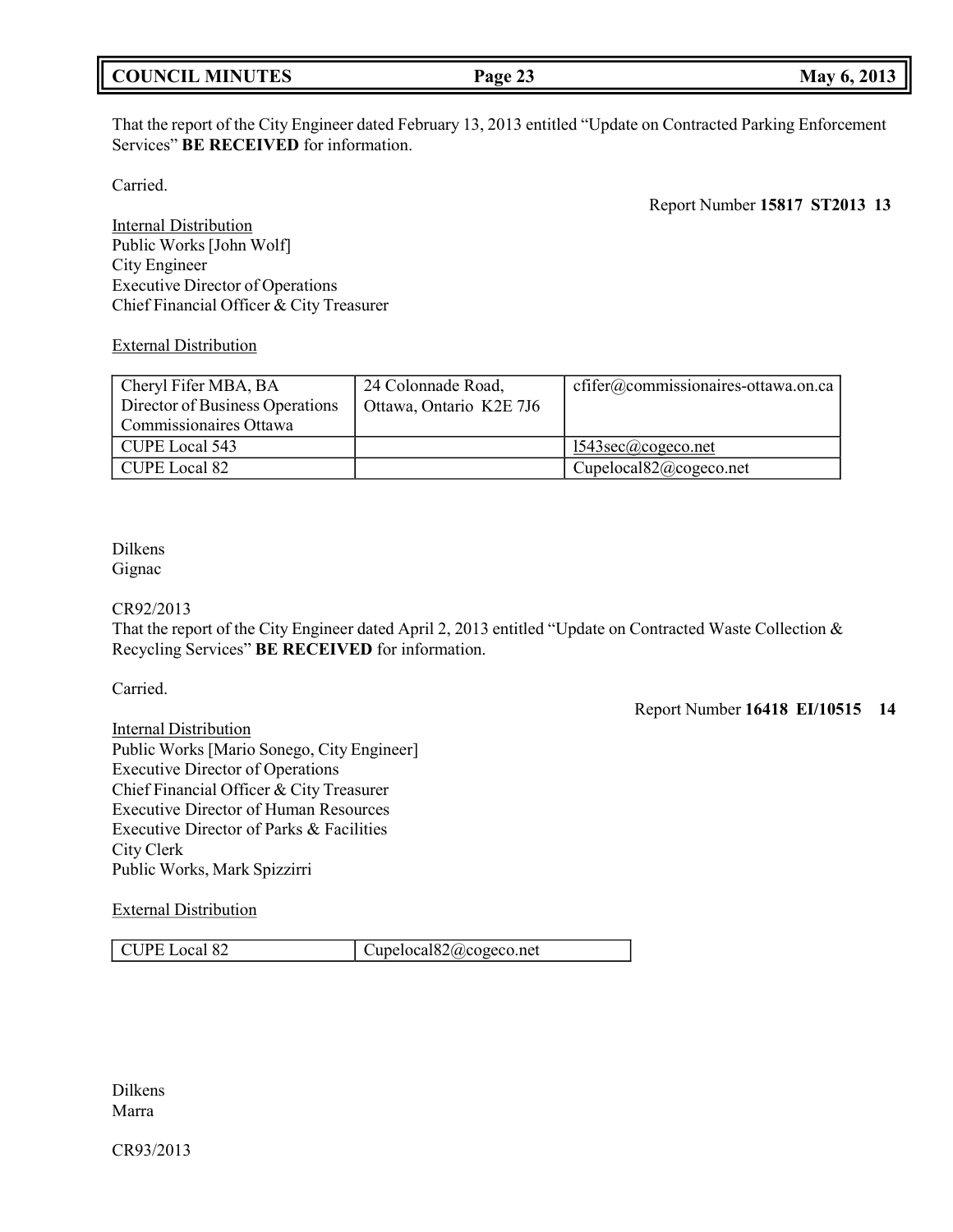| <b>COUNCIL MINUTES</b><br>May 6, 2013<br>Page 24 |  |
|--------------------------------------------------|--|
|--------------------------------------------------|--|

That the report of the City Engineer dated March 1, 2013 entitled "Residential Permit Parking – St Clair College Area" **BE RECEIVED** for information; and further, that residential permit parking **BE ALLOWED** in the area bound between Cousineau Road and Cabana and Mount Royal to the eastern boundary of St. Clair College, subject to the standard fees and provided that 95% of the residents in that area agree to the terms of the Permit Program.

Carried.

Report Number **16444 ST2013 C15**

Internal Distribution Public Works [Josette Eugeni] City Engineer Senior Manager, Infrastructure & Transportation Planning, Wes Hicks Executive Director of Operations Chief Financial Officer & City Treasurer

External Distribution

| Paul McIntyre           | Lloyd Harwood          | <b>Frank Matos</b>     |
|-------------------------|------------------------|------------------------|
| 4285 Mitchell Crescent  | lharwood@sympatico.ca  | fmatos50 $@$ cogeco.ca |
| Windsor, ON N9G 2G1     |                        |                        |
| $m$ cintyre@uwindsor.ca |                        |                        |
| James & Sallie Ford     | Mike & Michelle Omara  |                        |
| seford2004@yahoo.com    | 1502 Villa Maria North |                        |
|                         | Windsor, ON N9G 1W4    |                        |

Gignac Marra

#### CR94/2013

That the report of the City Engineer dated April 26, 2013 entitled "Options Relative to Provision of Outdoor Furnishings on the Public Right-of-Way" **BE DEFERRED** to the June 4, 2013 meeting of Council to allow all interested parties to be in attendance.

Carried.

Report Number **16446 SE2013 16**

**Internal Distribution** Public Works [Adrian Busa] City Engineer Senior Manager Development & Geomatics, France Isabelle-Tunks Chief Financial Officer & City Treasurer City Solicitor

External Distribution

John Dignan [john.dignan@cogeco.ca](mailto:john.dignan@cogeco.ca)

Abstract – SV – Deferred to June 4 Maghnieh Marra

CR95/2013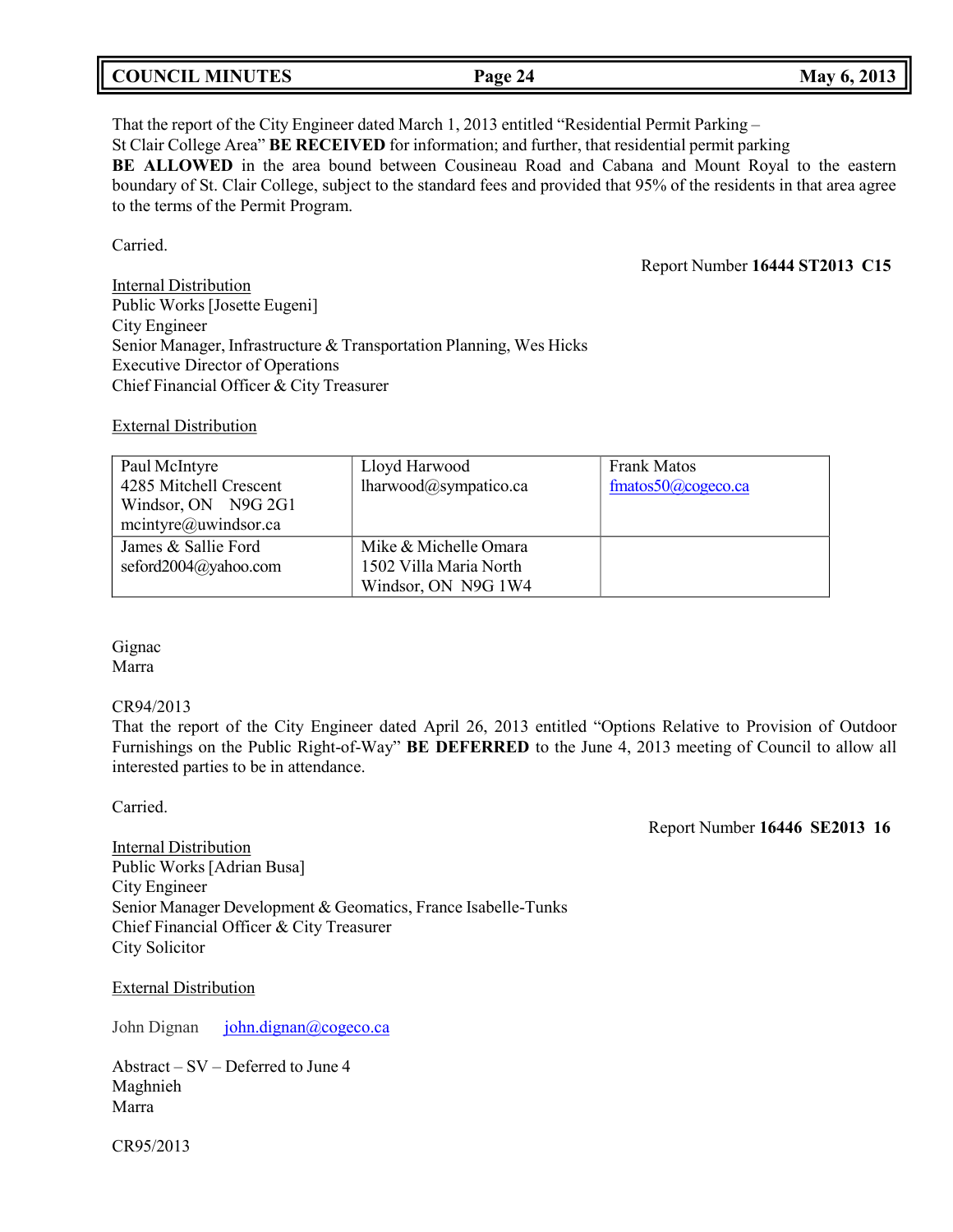# **COUNCIL MINUTES Page 25 May 6, 2013**

THAT City Council **ACCEPT** Administration's recommendations with regards to Applications for Tax Reduction, Cancellation and Refunds as noted in Appendices A through E and;

That the City Treasurer **BE AUTHORIZED** to amend the City's Tax Master Collector's Roll for the years 2009 through 2012 in the amount of \$93,342.17 (including education portion); and

THAT City Council **ACCEPT** Administration's recommendations with regards to denial of the application for the following property:

 $\bullet$  1214 Ottawa – Tax Year 2011

Carried.

Report Number **16529 ACEA/11600 C17**

Internal Distribution Finance [Roger E. Lauziere] Chief Financial Officer & City Treasurer Deputy Treasurer – Taxation & Financial Projects, Janice Guthrie

External Distribution

#### **STANDING COMMITTEE RESOLUTIONS**

Moved by Councillor Maghnieh, seconded by Councillor Marra, **M161-2013** That **Report No. 24 of the Family Aquatic Complex Steering Committee** of its meeting held April 5, 2013 regarding "Wall Treatment Natatorium – Family Aquatic Complex" **BE ADOPTED** as presented. Carried.

Internal Distribution Chief Financial Officer & City Treasurer City Engineer Project Manager [Don Sadler] Executive Director of Parks and Facilities Executive Director of Recreation & Culture City Solicitor Coordinator, Family Aquatic Complex Steering Committee

External Distribution

Moved by Councillor Maghnieh, seconded by Councillor Marra, **M162-2013** That **Report No. 321 of the Windsor Heritage Committee** of its meeting held April 17, 2013 regarding "Request for Demolition of Heritage-Listed - Property -John Davis House, 1271 Riverside Drive East" **BE ADOPTED** as presented. Carried. Councillor Payne discloses an interest and abstains from voting on this matter.

Report Number 16525 MB2013

Internal Distribution Planning [Heritage Planner, John R. Calhoun] City Planner City Solicitor

SR/11026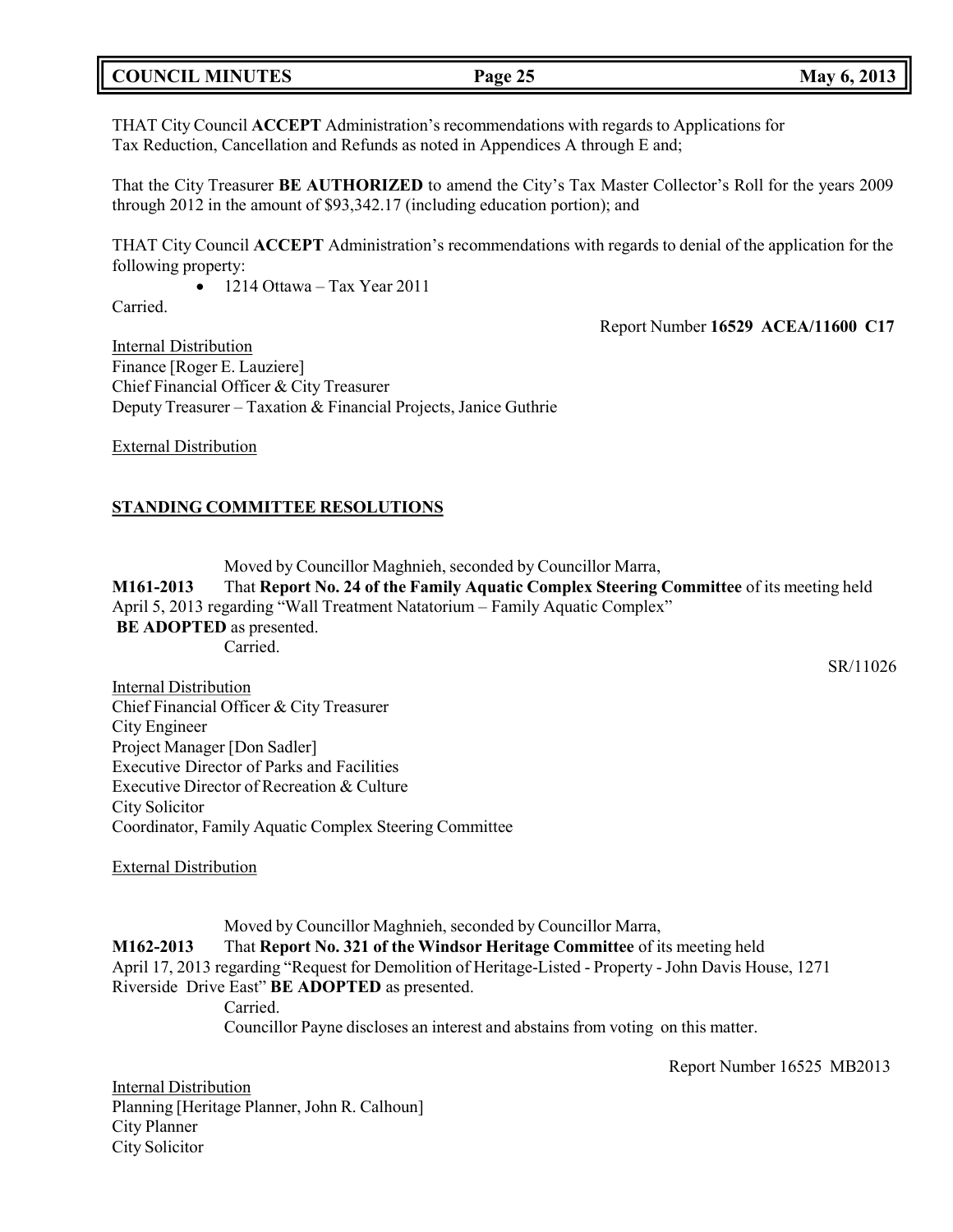# **COUNCIL MINUTES Page 26 May 6, 2013**

Chief Building Official Coordinator, Windsor Heritage Committee

#### External Distribution

| Mr. Jeffrey M. Slopen                | 300-443 Ouellette Avenue     | slopen@miller can field.com |
|--------------------------------------|------------------------------|-----------------------------|
| Miller, Canfield, Paddock and Stone, | P.O. Box 1390                |                             |
| LLP                                  | Windsor, ON N9A 6R4          |                             |
| Bellevue Tavern (1968) Limited       | 1271 Riverside Drive East    |                             |
|                                      | Windsor, ON N9A 2T7          |                             |
| Mary-Ann Keefner, Solicitor          | keefner@miller can field.com |                             |

Moved by Councillor Maghnieh, seconded by Councillor Marra, **M163-2013** That **Report No. 135 of the Planning & Economic Development Standing Committee Standing Committee** of its meeting held April 15, 2013 regarding "1701 Provincial Road, 2135652 Ontario Ltd. (Plaza Ontario Marble & Tile Ltd.)" **BE ADOPTED** as presented. Carried.

Report Number 16430 ZB/11625

Internal Distribution City Planner Planning – Justina Nwaesei Community Development Planning Assistant, Kathy Ye City Solicitor Manager of Development Applications, Don Wilson Chief Building Official City Engineer Zoning Clerk – Council Services Deputy Licence Commissioner Supervisor of Licensing City Clerk and Licence Commissioner

External Distribution

| Jeffrey Slopen, Solicitor    | $\log_{10}(a)$ millercanfield.com    |
|------------------------------|--------------------------------------|
| Terry Gouin                  | $terry(\omega)$ prudentialselect.com |
| Mary-Ann Keefner,, Solicitor | $keefner(\omega)$ millercanfield.com |

Moved by Councillor Maghnieh, seconded by Councillor Marra,

**M164-2013** That **Report No. 136 of the Planning & Economic Development Standing Committee Standing Committee** of its meeting held April 15, 2013 regarding "Request to close east/west alley west of King Street, south of Prince abutting the northerly limit of Lot 105, Plan 953, being all of PIN 01258-0150" **BE ADOPTED** as presented.

Carried.

Report Number 16486 SAA2013

**Appendices** Drawing

Internal Distribution Planning [Justina Nwaesei]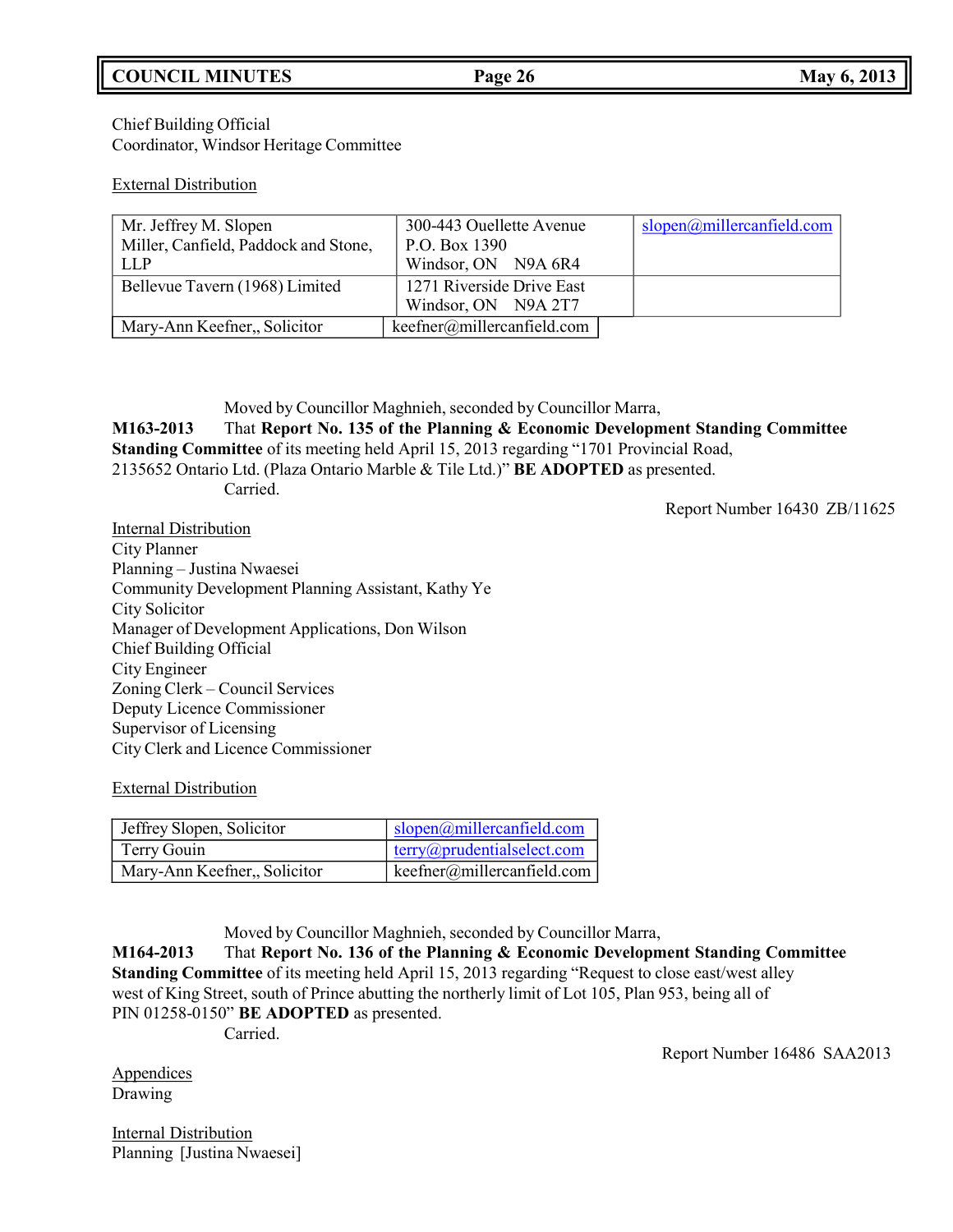# **COUNCIL MINUTES Page 27 May 6, 2013**

City Planner City Solicitor Legal [Frank Scarfone; Cheryl Glassford]-Prepare the Easement/Assuming/Closing By-law. Planning [Manager of Development Applications, Don Wilson; Laura MacDonald] - Prepare Ad Chief Building Official City Engineer Zoning Clerk – Council Services Deputy Licence Commissioner Supervisor of Licensing City Clerk and Licence Commissioner City Solicitor Chief Financial Officer & City Treasurer Public Works – Peter Breault Public Works – Travis Frickey Engineering – Development & Geomatics – Larisa Johnstone Engineering – Development & Geomatics – Kirk Tamm

#### External Distribution

| Pam Baksi                 | panbaksi@ssvpwindsoressex.com           |
|---------------------------|-----------------------------------------|
| Jerry Goldberg, Solicitor | goldberg@millercanfield.com             |
| Kate Dunlop, Solicitor    | $\frac{1}{2}$ dunlop@millercanfield.com |

Moved by Councillor Maghnieh, seconded by Councillor Marra,

**M165-2013** That **Report No. 138 of the Planning & Economic Development Standing Committee Standing Committee** of its meeting held April 15, 2013 regarding "Amendments to the Sidewalk Café Handbook" **BE ADOPTED** as presented.

Carried.

Report Number 16488 SE/8323

**Internal Distribution** City Planner Planning [Noushy Tavassoli] City Solicitor Manager of Development Applications, Don Wilson Chief Building Official City Engineer Zoning Clerk – Council Services Deputy Licence Commissioner Supervisor of Licensing City Clerk and Licence Commissioner

#### External Distribution

| Downtown BIA        | debi@downtownwindsor.ca     |
|---------------------|-----------------------------|
|                     | rochelle@downtownwindsor.ca |
| Ottawa Street BIA   | karens4kids@hotmail.com     |
| Olde Sandwich Towne | macuderman@cogeco.ca        |
| Via Italia          | eriebia@viaitalia.com       |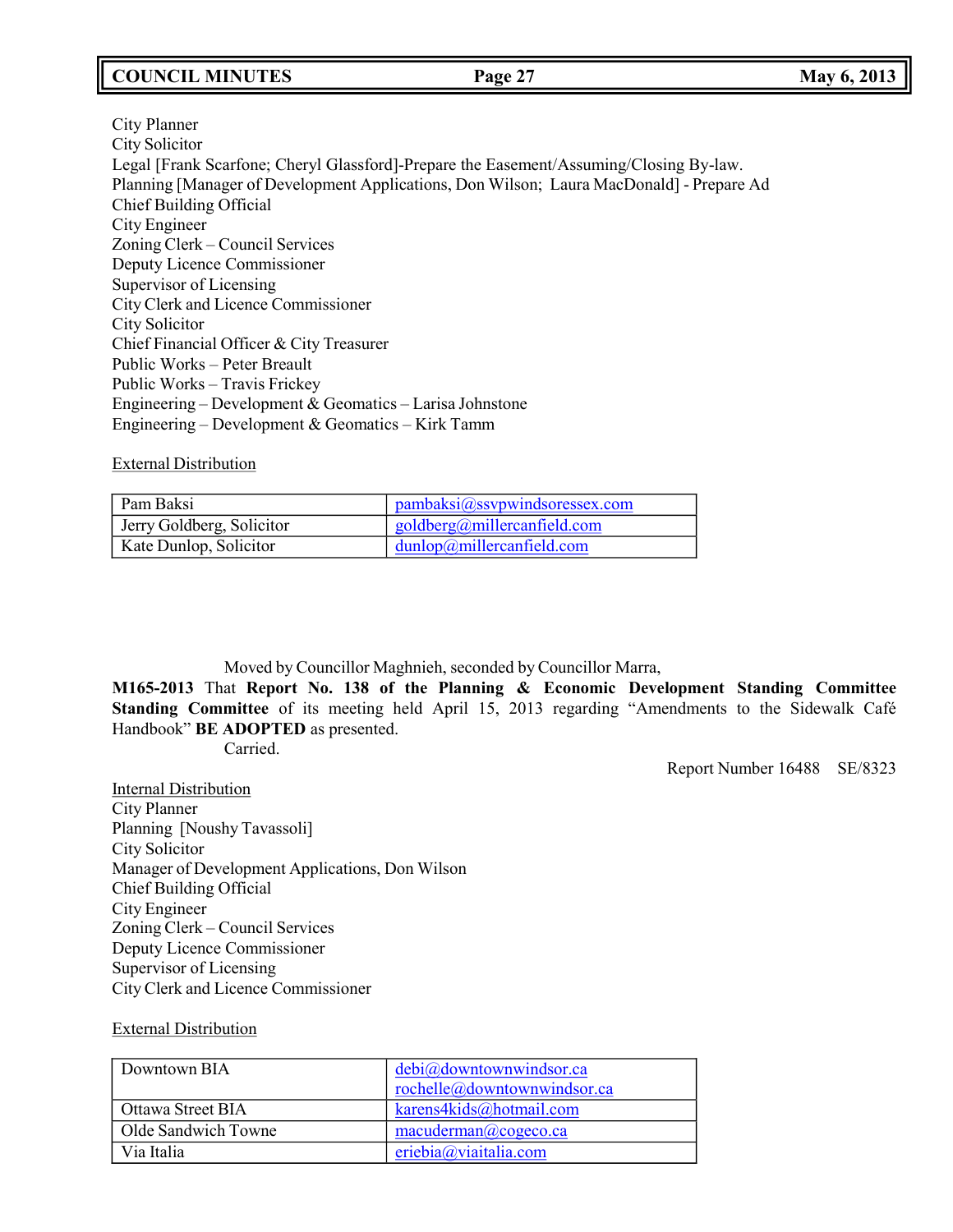| <b>COUNCIL MINUTES</b> | Page 28 | May 6, 2013 |
|------------------------|---------|-------------|
|                        |         |             |

| <b>May 6, 2013</b> |
|--------------------|
|--------------------|

| Pillette Village BIA              | bella vino@bellnet.ca        |
|-----------------------------------|------------------------------|
| Ford City BIA                     | $k$ erryippolito@gmail.com   |
| Walkerville BIA                   | info@walkervilledistrict.com |
| <b>Wyandotte Towne Centre</b>     | caroline.postma@hotmail.com  |
| Olde Riverside Town Centre        | bscheuerman@cogeco.ca        |
| <b>Hospitality Resource Panel</b> | riw@mnsi.net                 |
|                                   |                              |

Moved by Councillor Maghnieh, seconded by Councillor Marra,

**M166-2013** That **Report No. 139 of the Planning & Economic Development Standing Committee Standing Committee** of its meeting held April 15, 2013 regarding "Minutes of the Windsor BIA Advisory Committee meeting held February 27, 2013" **BE ADOPTED** as presented.

Carried.

Report Number 16488 SE/8323

Internal Distribution City Planner City Solicitor Manager of Development Applications, Don Wilson Chief Building Official City Engineer Zoning Clerk – Council Services Deputy Licence Commissioner Supervisor of Licensing City Clerk and Licence Commissioner Coordinator, BIA Advisory Committee

External Distribution

Moved by Councillor Gignac, seconded by Councillor Valentinis,

**M167-2013** That **Report No. 148 of the Social Development, Health & Culture Standing Committee** of its meeting held April 10, 2013 regarding "Riverfront Festival Plaza Booking Policy & Procedures" **BE ADOPTED** as presented.

Carried.

Report Number 16391 SR2013

**Appendices** Policy

Internal Distribution Community Development and Health Commissioner Social Services [Sandra Bradt] Manager of Leisure Outreach - Pam LaBute Executive Director of Recreation and Culture Executive Director of Parks and Facilities Chief Financial Officer & City Treasurer City Solicitor Manager of Policy, Gaming & Licensing/Deputy Licence Commissioner Acting Policy Coordinator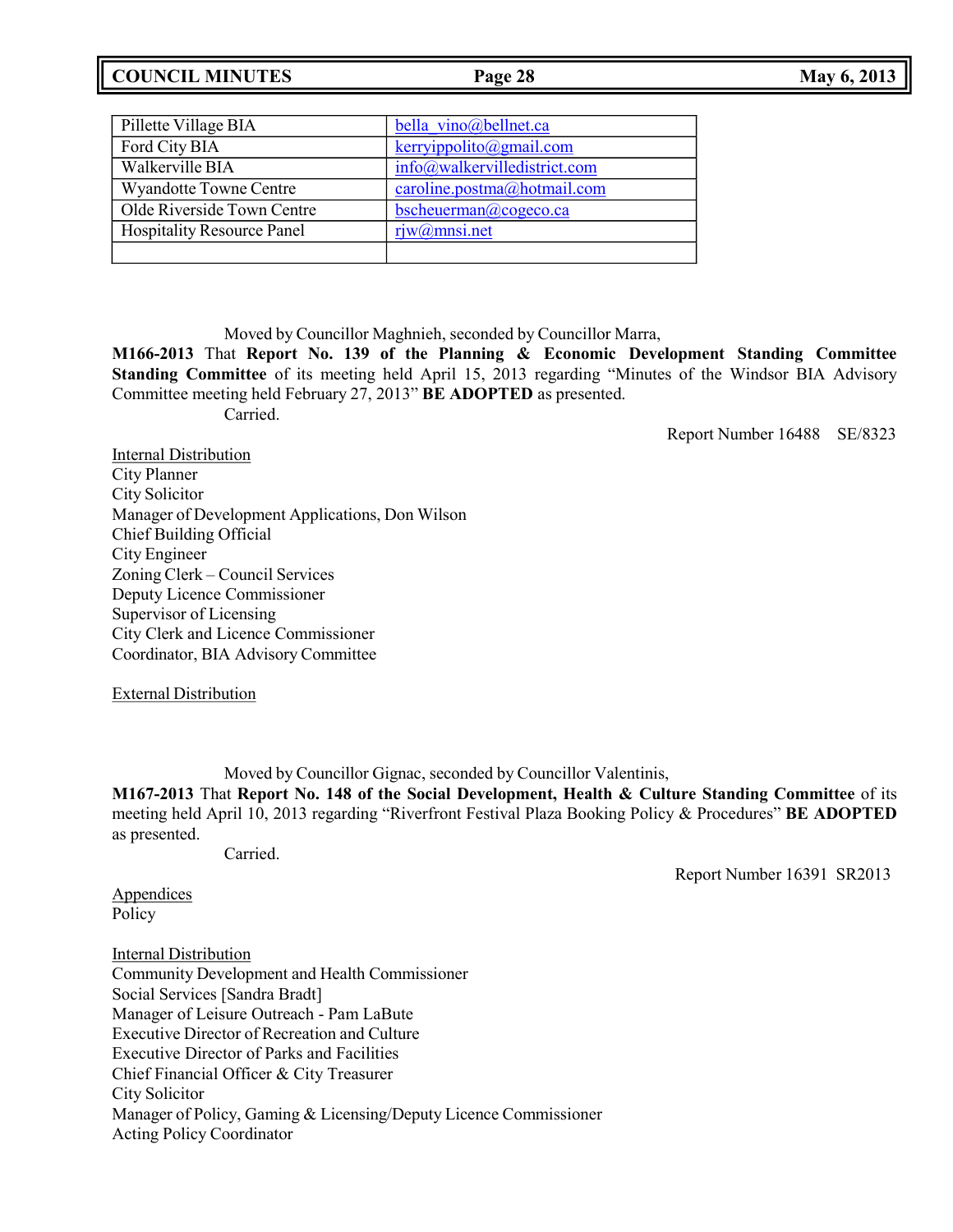# **COUNCIL MINUTES Page 29 May 6, 2013**

### External Distribution

| Debi Croucher                 | debi@downtownwindsor.ca                      |
|-------------------------------|----------------------------------------------|
| Mike Holdsworth               | drawindsorwebsite@gmail.com                  |
| Rita Ossington                | info@canadasouthfestivals.com                |
| Bluesfest                     | louise@thebluesfest.com; john@john1.ca       |
| <b>Kathy Thomas</b>           | kthomas@themcc.com                           |
| Maggie Durocher/Dave Grimaldi | $info(a)$ santaparade.org                    |
| Ian France/Dave Hunter        | ian@ianfrance.ca; dhunter@thedriveonline.com |
| Renaldo Agostino              | renaldoago@mac.com                           |
| Dale Coffin                   | dcoffin@uwindsor.ca                          |
| John Sheridan                 | info@windsorrivercruises.com                 |

Abstract – Policy Book

Moved by Councillor Maghnieh, seconded by Councillor Marra,

**M168-2013** That **Report No. 149 of the Social Development, Health & Culture Standing Committee** of its meeting held April 10, 2013 regarding "Windsor Fork and Cork Festival 2013 Riverfront Festival Plaza and Riverfront Civic Terrace" **BE ADOPTED** as presented.

Carried.

Report Number 16471 SR/11475

Internal Distribution Community Development and Health Commissioner Recreation [Mike Taylor] Executive Director of Recreation & Culture

External Distribution

| Chris Mickle                | chris@protenders.net      |
|-----------------------------|---------------------------|
| Mike Holdsworth             | $mnh61$ ( $a$ ) cogeco.ca |
| Debi Croucher               | debi@indabamarketing.com  |
| Special Events Mailing List |                           |

Moved by Councillor Maghnieh, seconded by Councillor Marra,

**M169-2013** That **Report No. 150 of the Social Development, Health & Culture Standing Committee** of its meeting held April 10, 2013 regarding "Commission for the Review of

Social Assistance in Ontario Report – Brighter Prospects: Transforming Social Assistance in Ontario" **BE ADOPTED** as presented.

Carried.

Report Number 16419 SS2013

Internal Distribution Community Development and Health Commissioner Social Services [Bruno Ierullo]

External Distribution

Brian Greg [bgregg@countyofessex.on.ca](mailto:bgregg@countyofessex.on.ca)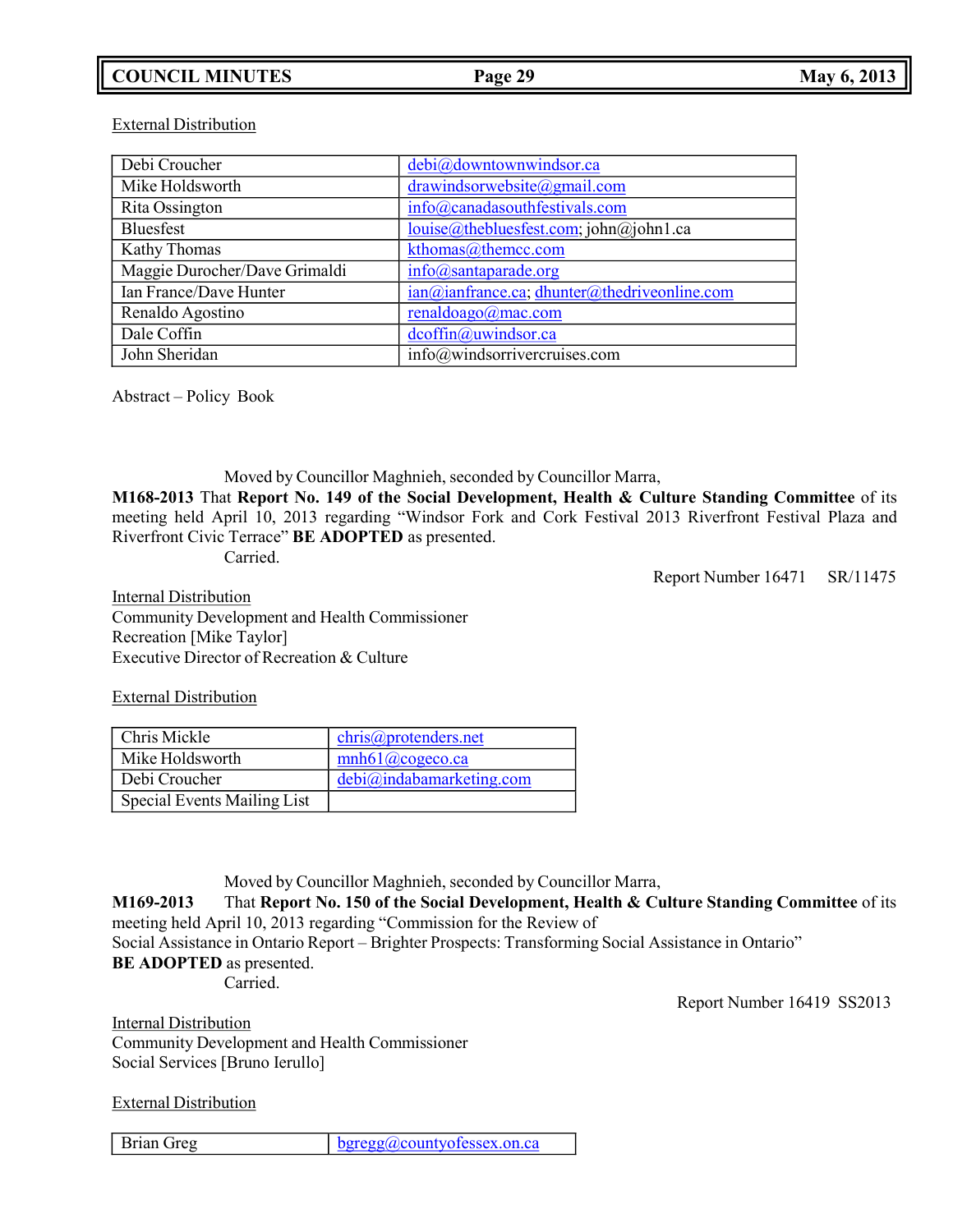**COUNCIL MINUTES Page 30 May 6, 2013**

| Marion Overholt | $overholm@lao.$ on.ca               |
|-----------------|-------------------------------------|
| Adam Vasey      | $\alpha$ avasey $\omega$ cogeco.net |

Moved by Councillor Maghnieh, seconded by Councillor Marra,

**M170-2013** That **Report No. 151 of the Social Development, Health & Culture Standing Committee** of its meeting held April 10, 2013 regarding "Update #2 on the Municipal Cultural Master Plan and 2012 Sectional Activities" **BE ADOPTED** as presented.

Carried.

Report Number 16342 APR/10206

Internal Distribution Community Development and Health Commissioner Recreation [Cathy Masterson, Manager of Cultural Affairs] Executive Director of Recreation & Culture

External Distribution

Moved by Councillor Maghnieh, seconded by Councillor Marra,

**M171-2013** That **Report No. 152 of the Social Development, Health & Culture Standing Committee** of its meeting held April 10, 2013 regarding "City of Windsor Lancaster Bomber FM212 Progress Report" **BE ADOPTED** as presented.

Carried.

Report Number 16416 APR/1699

Internal Distribution Community Development and Health Commissioner Recreation [Cathy Masterson, Manager of Cultural Affairs] Executive Director of Recreation & Culture

External Distribution

Moved by Councillor Maghnieh, seconded by Councillor Marra,

**M172-2013** That **Report No. 153 of the Social Development, Health & Culture Standing Committee** of its meeting held April 10, 2013 regarding "Establishing an Arm's Length Grant Program as per Recommendation #7 of the Municipal Cultural Master Plan" **BE ADOPTED** as presented. Carried.

Report Number 16392 GM/7387 APR/10206

Internal Distribution

Community Development and Health Commissioner Recreation [Cathy Masterson, Manager of Cultural Affairs] Executive Director of Recreation & Culture Chief Financial Officer & City Treasurer

External Distribution Abstract – Budget File

Moved by Councillor Maghnieh, seconded by Councillor Marra,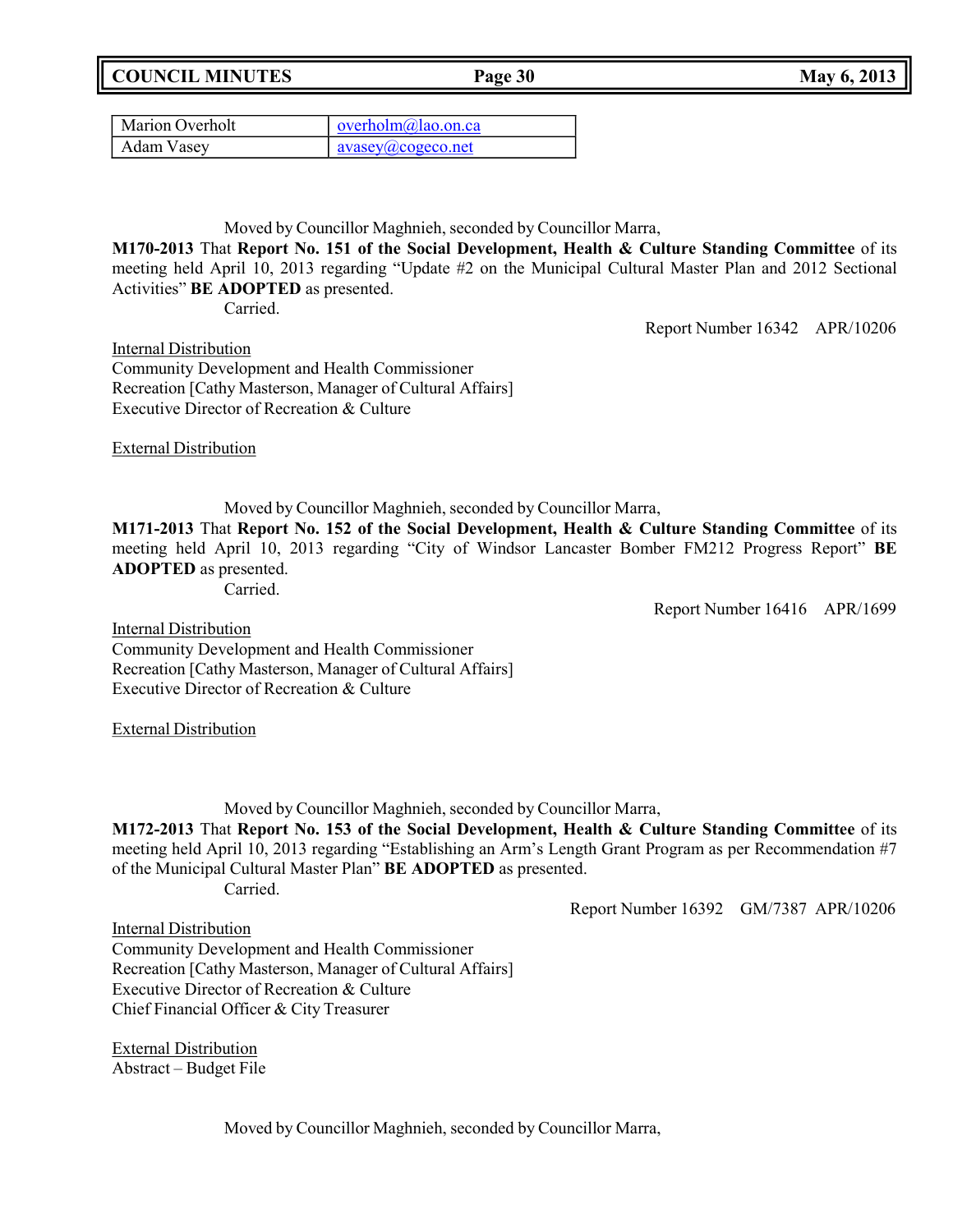| <b>COUNCIL MINUTES</b> | Page 31 | May 6, 2013 |
|------------------------|---------|-------------|

| M173-2013 That Report No. 154 of the Social Development, Health & Culture Standing Committee of its<br>meeting held April 10, 2013 regarding "Minutes of the meeting of the Willistead Manor Inc. Board of Directors<br>and Executive Committee held February 14, 2013" BE ADOPTED as presented.<br>Carried.                                        |  |
|-----------------------------------------------------------------------------------------------------------------------------------------------------------------------------------------------------------------------------------------------------------------------------------------------------------------------------------------------------|--|
| MB2013                                                                                                                                                                                                                                                                                                                                              |  |
| <b>Internal Distribution</b>                                                                                                                                                                                                                                                                                                                        |  |
| Community Development and Health Commissioner                                                                                                                                                                                                                                                                                                       |  |
| Coordinator, Willistead Manor Inc. Board of Directors and Executive Committee                                                                                                                                                                                                                                                                       |  |
| <b>External Distribution</b>                                                                                                                                                                                                                                                                                                                        |  |
| Moved by Councillor Maghnieh, seconded by Councillor Marra,<br>M174-2013 That Report No. 155 of the Social Development, Health & Culture Standing Committee of its<br>meeting held April 10, 2013 regarding "Minutes of the meeting of the Windsor Accessibility Advisory Committee<br>held February 21, 2013" BE ADOPTED as presented.<br>Carried. |  |
| MB2013                                                                                                                                                                                                                                                                                                                                              |  |
| <b>Internal Distribution</b><br>Community Development and Health Commissioner                                                                                                                                                                                                                                                                       |  |
| Coordinator, Windsor Accessibility Advisory Committee                                                                                                                                                                                                                                                                                               |  |
|                                                                                                                                                                                                                                                                                                                                                     |  |
| <b>External Distribution</b>                                                                                                                                                                                                                                                                                                                        |  |
|                                                                                                                                                                                                                                                                                                                                                     |  |

Moved by Councillor Maghnieh, seconded by Councillor Marra, **M175-2013** That **Report No. 156 of the Social Development, Health & Culture Standing Committee** of its meeting held April 10, 2013 regarding "Minutes of the meeting of the Housing Advisory Committee held February 13, 2013" **BE ADOPTED** as presented.

Carried.

Internal Distribution Community Development and Health Commissioner Coordinator, Housing Advisory Committee

External Distribution

Moved by Councillor Maghnieh, seconded by Councillor Marra,

**M176-2013** That **Report No. 157 of the Social Development, Health & Culture Standing Committee** of its meeting held April 10, 2013 regarding "Utilizing the Bequest of the Odette Estate for the Windsor Sculpture Garden" **BE ADOPTED** as presented.

Carried.

Report Number 16473 SR/7573

MB2013

Internal Distribution Community Development and Health Commissioner Recreation [Cathy Masterson, Manager of Cultural Affairs] Executive Director of Recreation & Culture Chief Financial Officer & City Treasurer City Solicitor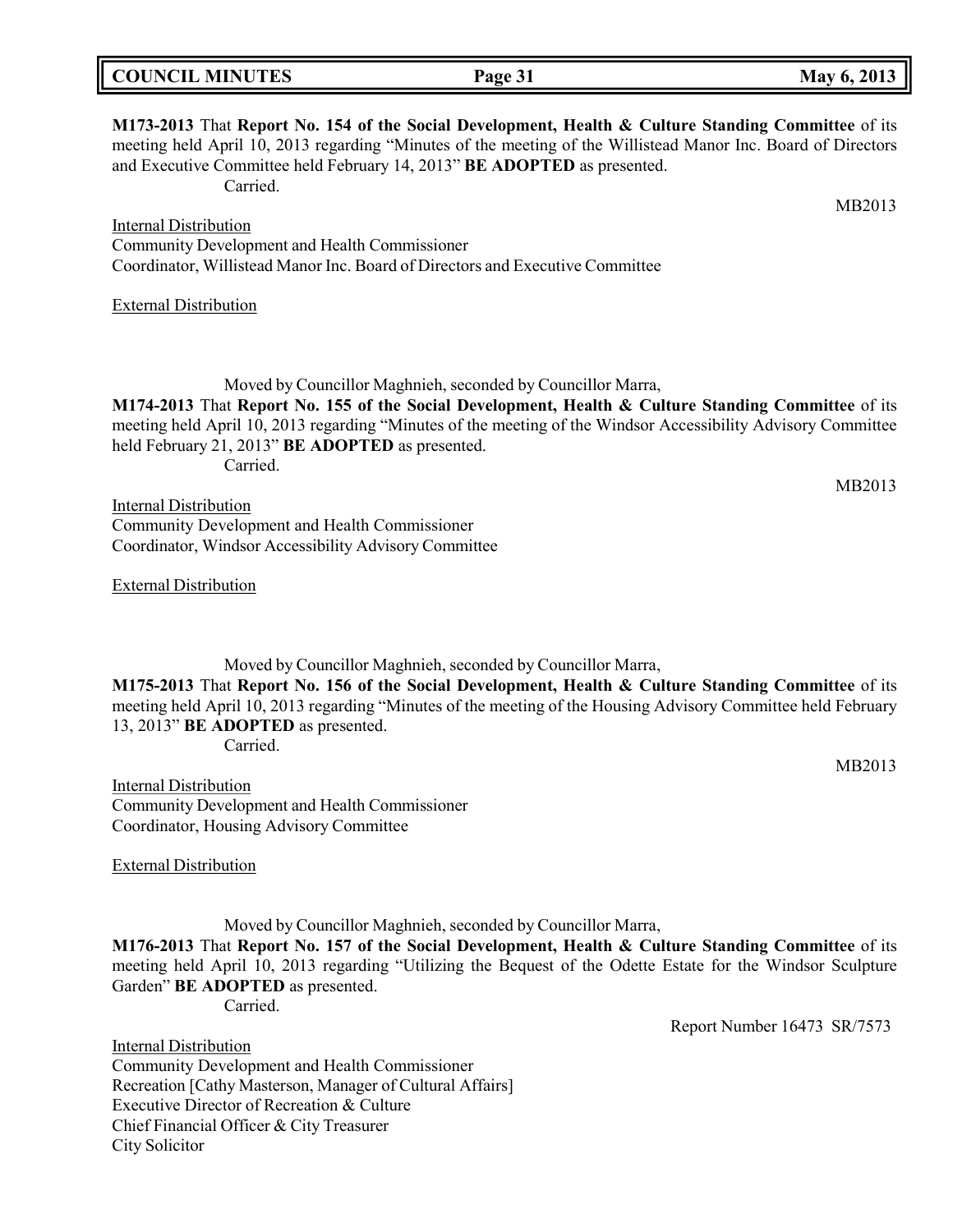External Distribution

# **STANDING COMMITTEE REPORTS**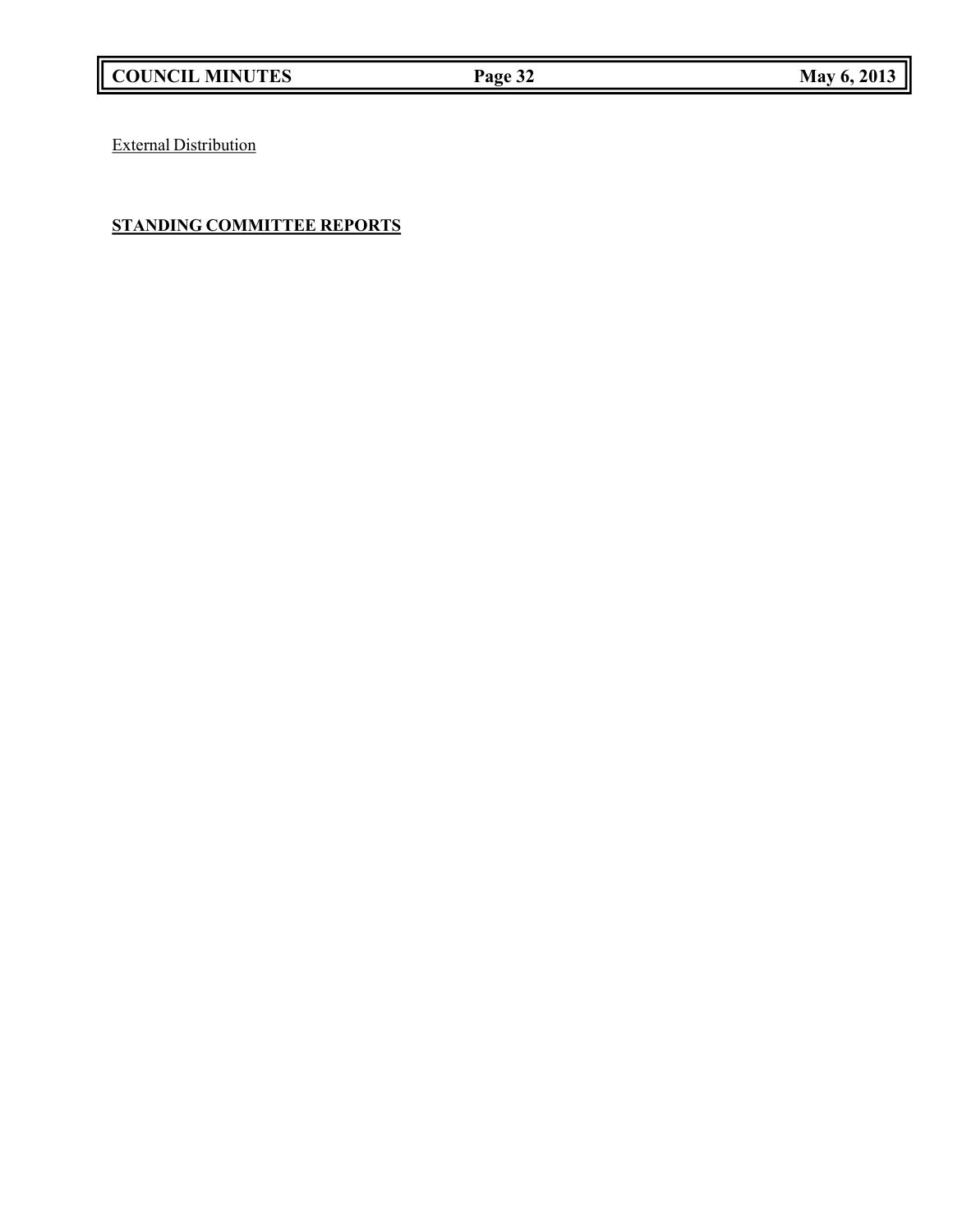**Page 33 May** 6, 2013

**Adopted by Council at its meeting held May 6, 2013 [M161-2013] KK/** Windsor, Ontario May 6, 2013

# **REPORT NO. 24** of the *FAMILY AQUATIC COMPLEX STEERING COMMITTEE* of its meeting held April 5, 2013

**Present: Councillor Drew Dilkens, Chair Mayor Eddie Francis Councillor Ron Jones Councillor Hilary Payne Councillor Ed Sleiman Councillor Fulvio Valentinis**

Your Committee submits the following recommendation:

Moved by Councillor Sleiman, seconded by Councillor Valentinis,

That **APPROVAL BE GIVEN** to an expenditure in the upset amount of \$600,000 from the Contingency Fund for interior wall treatments in the Natatorium of the Family Aquatic Complex and further, that the Project Sponsor and Project Manager **BE DIRECTED** to issue Change Orders for the wall treatments up to the budget cap and to report back the final costs to the Family Aquatic Complex Steering Committee. Carried.

*Clerk's Note:* The report of the Project Manager dated April 2, 2013 entitled "Wall Treatment Natatorium – Family Aquatic Complex" is *attached.*

**CHAIRPERSON** 

COMMITTEE COORDINATOR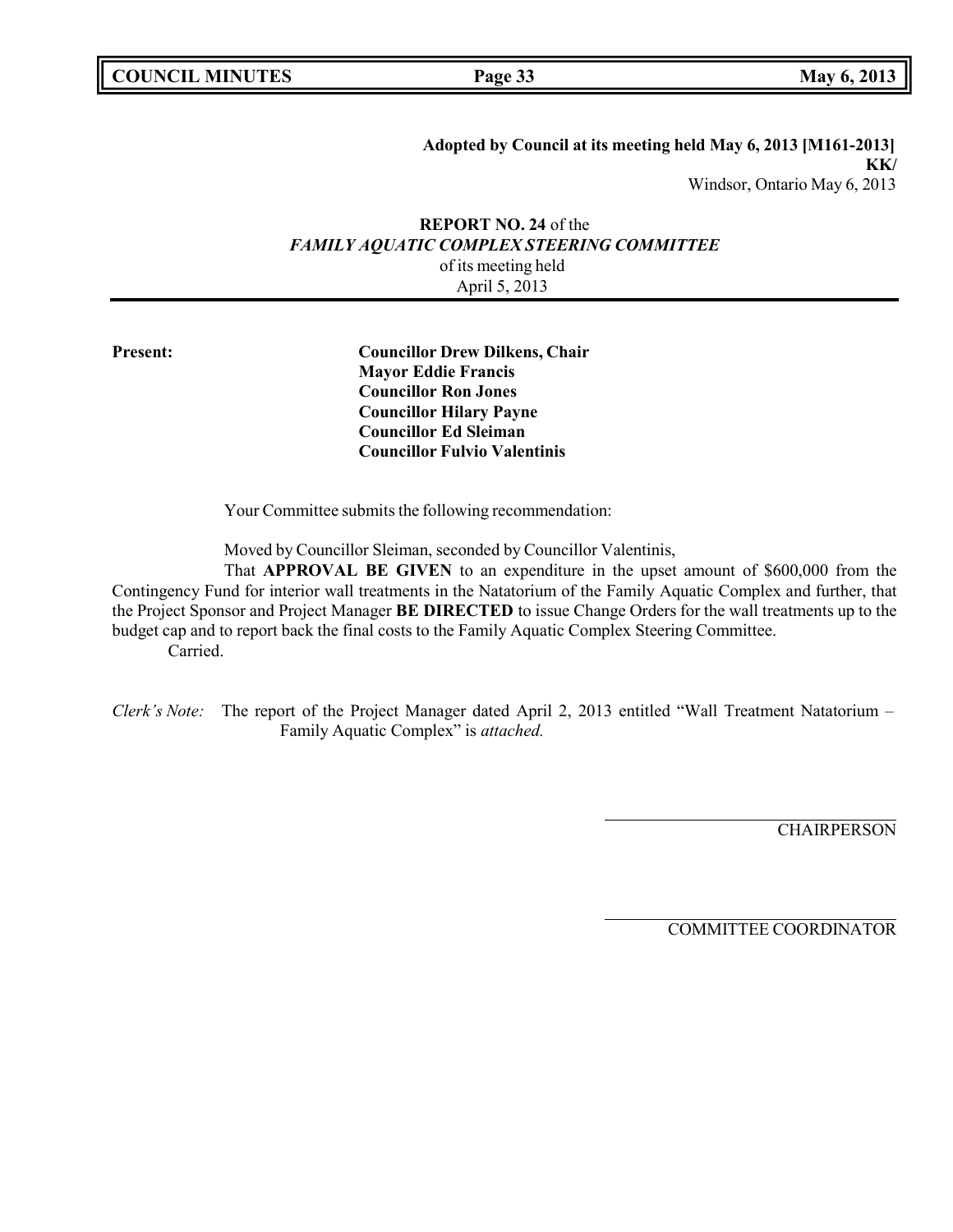# **Adopted by Council at its meeting held May 6, 2013 [M162-2013]** KK/ Windsor, Ontario May 6, 2013

## **REPORT NO. 321**

of the **Windsor Heritage Committee** at its meeting held April 17, 2013 5:30 o'clock p.m. Meeting Room 407, 400 City Hall Square East

# **Members Present at the April 17, 2013 meeting:**

Robin Easterbrook, Chair Councillor Fulvio Valentinis Lynn Baker Simon Chamely Andrew Foot Noreen Slack

Your Committee submits the following recommendation:

Moved by A. Foot, seconded by N. Slack,

That the request to demolish the John Davis House at 1271 Riverside Drive East, listed on the Windsor Municipal Heritage Register **BE GRANTED.**

Carried.

# **LIVELINK #16525**

*Note:* The report of the Heritage Planner dated April 11, 2013 entitled "John Davis House, 1271 Riverside Drive East" is *attached.* 

**CHAIR** 

COMMITTEE COORDINATOR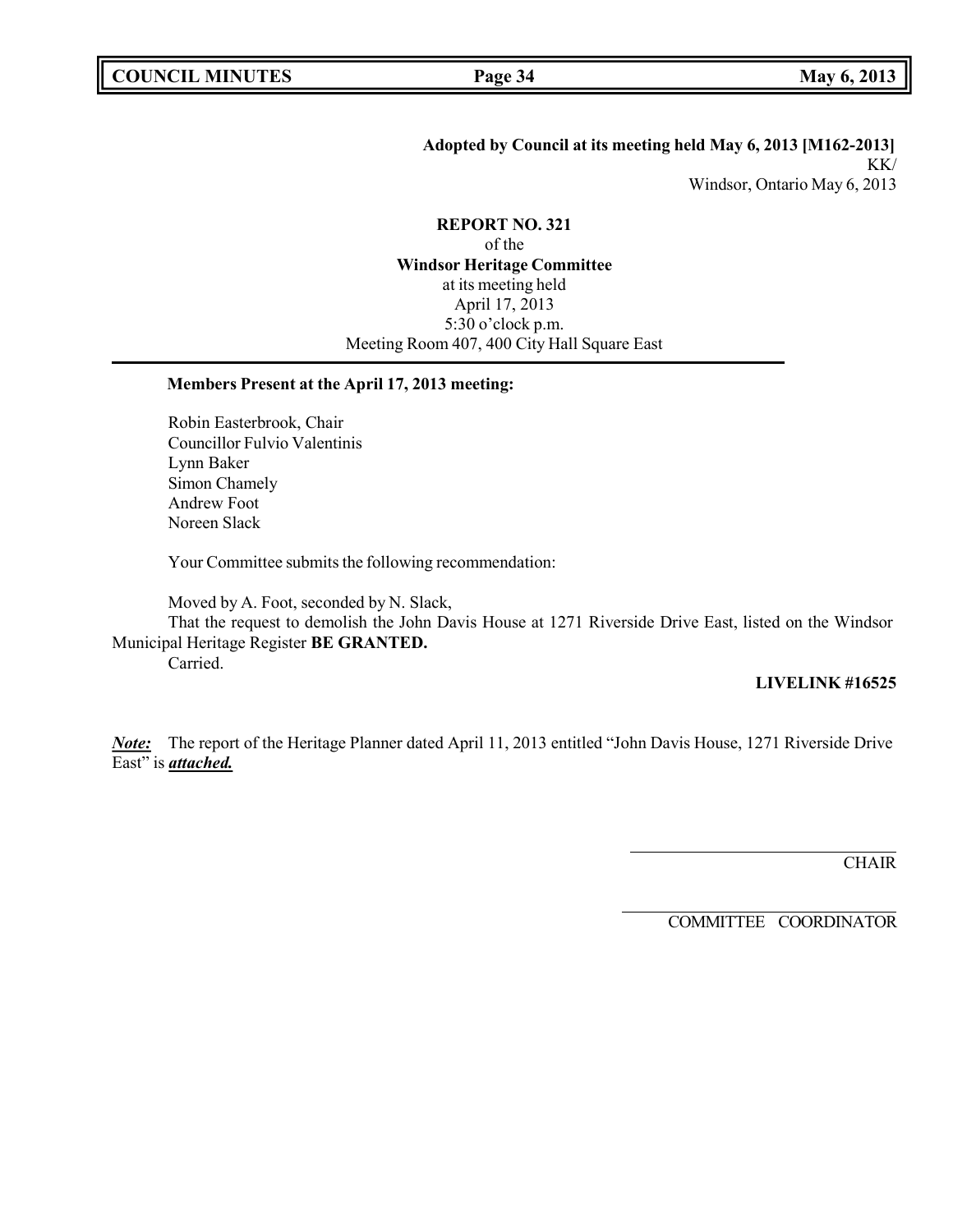| <b>COUNCIL MINUTES</b> |  |
|------------------------|--|
|------------------------|--|

**COUNCIL MINUTES Page 35 May 6, 2013**

**Adopted by Council at its meeting held May 6, 2013 [M163-2013]** /AA Windsor, Ontario May 6, 2013

# **REPORT NO. 135** of the **PLANNING & ECONOMIC DEVELOPMENT STANDING COMMITTEE** of its meeting held April 15, 2013

| <b>Present:</b> | <b>Councillor Drew Dilkens</b><br><b>Councillor Percy Hatfield</b><br><b>Councillor Bill Marra, Chair</b><br><b>Councillor Hilary Payne</b><br><b>Councillor Ed Sleiman</b> |
|-----------------|-----------------------------------------------------------------------------------------------------------------------------------------------------------------------------|
|                 | <b>Barbara Bjarneson</b><br><b>Cheryl Cross-Leal</b>                                                                                                                        |
| <b>Regrets:</b> | <b>Merrill Baker</b>                                                                                                                                                        |
|                 | That the following recommendations of the Planning & Economic Development Standing<br>Committee BE APPROVED as follows:                                                     |
|                 | Moved by Councillor Sleiman, seconded by B. Bjarneson                                                                                                                       |

**THAT** an amendment to the Zoning By-law 8600 **BE APPROVED** to change the zoning of the land located on the south side of Provincial Road, east of Sixth Concession Road, municipally known as 1701 Provincial Road, and legally described as Part Lots 14 and 15, concession 6, being Part 1 of Registered Plan 12R-23177, by adding a site specific provision allowing a "retail store" as an additional permitted use on the subject land.

Carried.

#### **LIVELINK 16430, ZB/11625**

*Clerk's Note:*The Planning Act report authored by the City Planner dated March 13, 2013 entitled "*Amended Rezoning Application, 1701 Provincial Road, 2135652 Ontario Ltd. (Plaza Ontario Marble & Tile Ltd).*" is *attached* as background information.

**CHAIRPERSON** 

DEPUTY CITY CLERK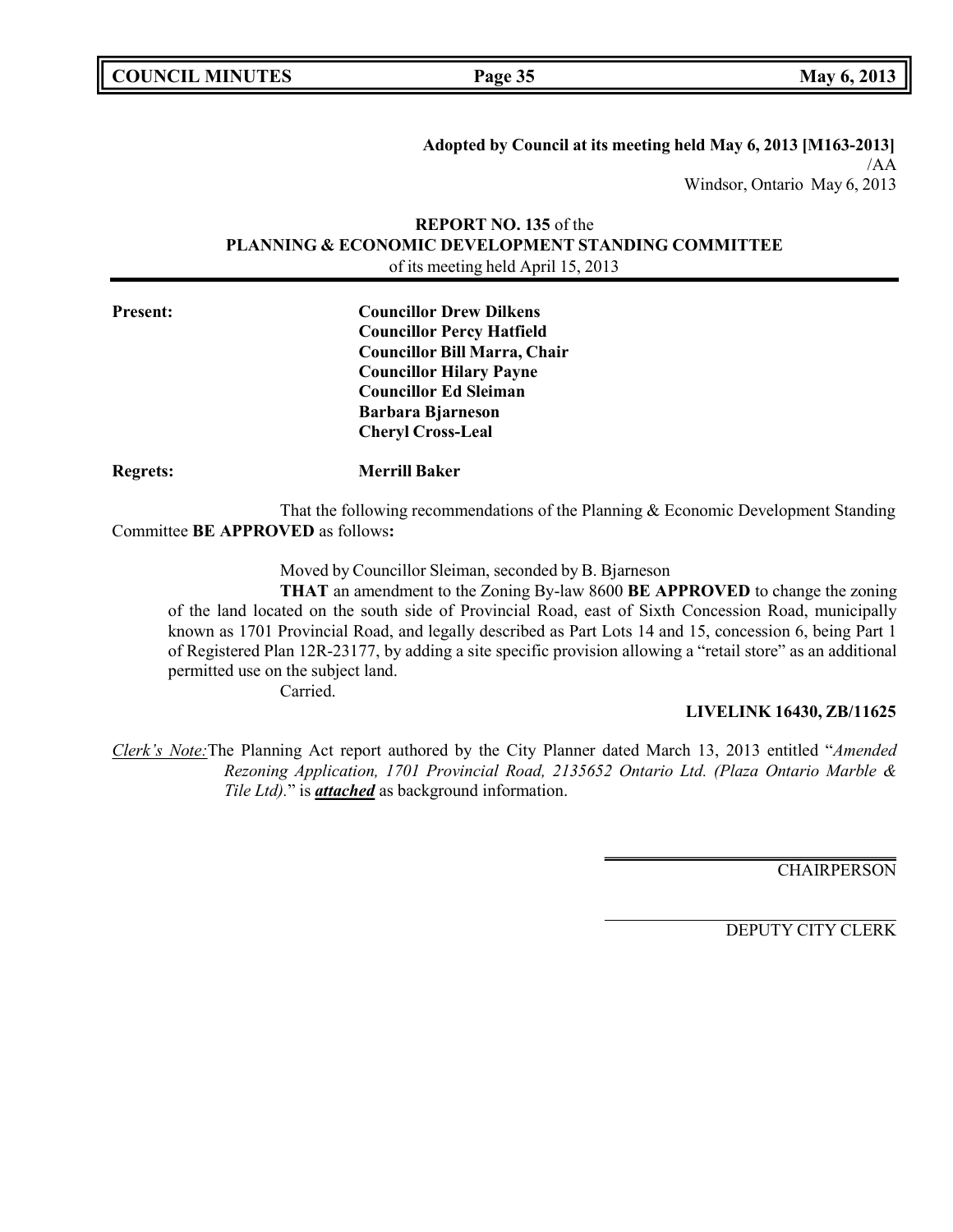|  | <b>COUNCIL MINUTES</b> |
|--|------------------------|
|--|------------------------|

**Page 36 May** 6, 2013

#### **Adopted by Council at its meeting held May 6, 2013 [M164-2013]**

/AA Windsor, Ontario May 6, 2013

# **REPORT NO. 136** of the **PLANNING & ECONOMIC DEVELOPMENT STANDING COMMITTEE** of its meeting held April 15, 2013

**Present: Councillor Drew Dilkens Councillor Percy Hatfield Councillor Bill Marra, Chair Councillor Hilary Payne Councillor Ed Sleiman**

That the following recommendations of the Planning & Economic Development Standing Committee **BE APPROVED** as follows**:**

Moved by Councillor Dilkens, seconded by Councillor Hatfield

I. That the 3.66 metre (12.0 feet) wide east/west alley west of King Street, south of Prince abutting the northerly limit of Lot 105, Plan 953, being all of PIN 01258-0150 as shown on Drawing No. CC-1637 *attached* hereto as Appendix "A", **BE ASSUMED** for subsequent closure and conveyance to the owner(s) of the property known as 3714 King Street; and

II. That the 3.66 metre (12.0 feet) wide east/west alley west of King Street, south of Prince abutting the northerly limit of Lot 105, Plan 953, being all of PIN 01258-0150 as shown on Drawing No. CC-1637 *attached* hereto as Appendix "A", **BE CLOSED AND CONVEYED** entirely to the owner(s) of the property known as 3714 King Street for lot consolidation purposes, subject to the following:

- i. Conveyance cost
	- Abutting properties zoned ID1.1:

\$2.00 per square foot (\$21.53 per square metre) no easements and \$1.00 per square foot (\$10.76 per square meter) with easements. Deed preparation is included in conveyance price.

and further:

- ii. The City Planner, or designate, **BE AUTHORIZED** to publish the required legal notice
- iii. The City Solicitor **BE REQUESTED** to prepare the by-law to close
- iv. The Chief Administrative Officer and City Clerk **BE AUTHORIZED** to sign all necessary documents approved as to form and content satisfactory to the City Solicitor
- v. The transaction **BE COMPLETED** electronically pursuant to By-law Number 366-2003.

Carried. **LIVELINK 16486, SAA2013**

*Clerk's Note:*The administrative report authored by the City Planner dated February 26, 2013 entitled "*Request to close east/west alley west of King Street, south of Prince abutting the northerly limit of Lot 105, Plan 953, being all of PIN 01258-0150"* is *attached* as background information.

CHAIRPERSON DEPUTY CITY CLERK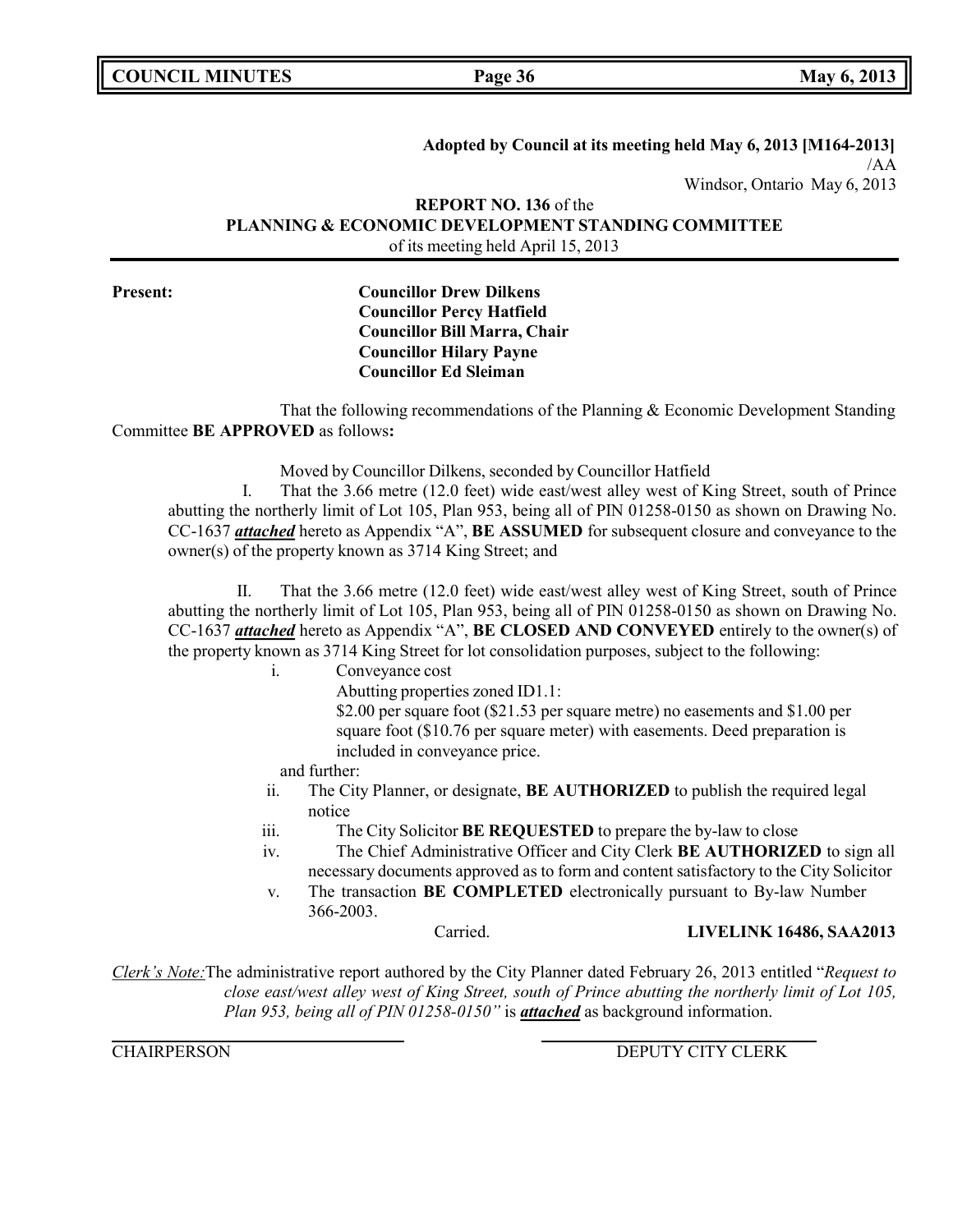**COUNCIL MINUTES Page 37 May 6, 2013**

**Adopted by Council at its meeting held May 6, 2013 [M165-2013]** /AA Windsor, Ontario May 6, 2013

# **REPORT NO. 138** of the **PLANNING & ECONOMIC DEVELOPMENT STANDING COMMITTEE** of its meeting held April 15, 2013

**Present: Councillor Drew Dilkens Councillor Percy Hatfield Councillor Bill Marra, Chair Councillor Hilary Payne Councillor Ed Sleiman**

That the following recommendations of the Planning & Economic Development Standing Committee **BE APPROVED** as follows**:**

Moved by Councillor Sleiman, seconded by Councillor Dilkens **THAT** the "Sidewalk Cafe Handbook" that was adopted on February 21, 2005 **BE AMENDED** to include the changes described by this report. Carried.

**LIVELINK 16488, SE/8323**

*Clerk's Note:*The administrative report authored by the City Planner dated March 28, 2013 entitled "*Amendments to the Sidewalk Cafe Handbook"* is *attached* as background information.

**CHAIRPERSON** 

DEPUTY CITY CLERK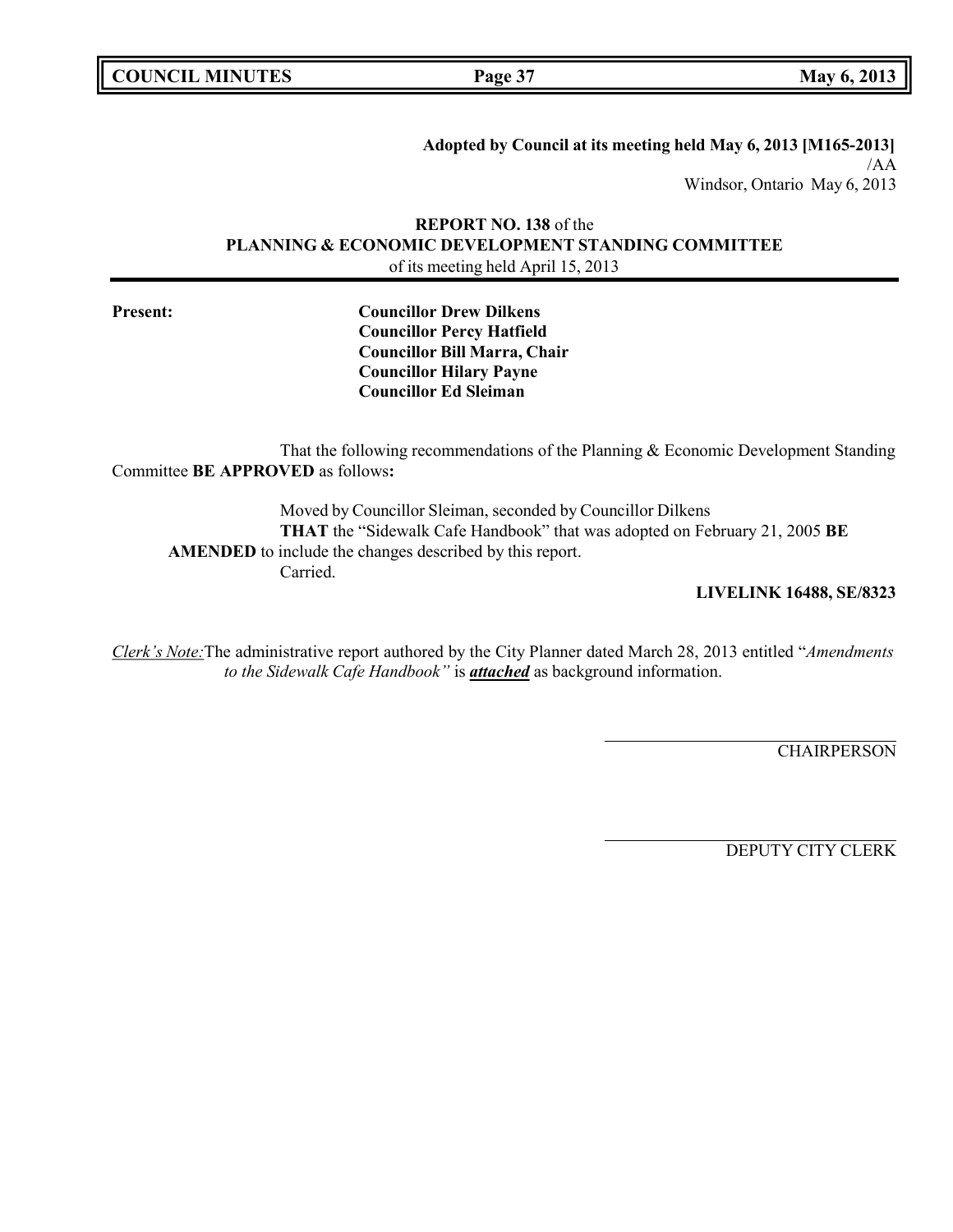**COUNCIL MINUTES Page 38 May 6, 2013**

**Adopted by Council at its meeting held May 6, 2013 [M166-2013]** /AA Windsor, Ontario May 6, 2013

# **REPORT NO. 139** of the **PLANNING & ECONOMIC DEVELOPMENT STANDING COMMITTEE** of its meeting held April 15, 2013

**Present: Councillor Drew Dilkens Councillor Percy Hatfield Councillor Bill Marra, Chair Councillor Hilary Payne Councillor Ed Sleiman**

That the following recommendations of the Planning & Economic Development Standing Committee **BE APPROVED** as follows**:**

Moved by Councillor Hatfield, seconded by Councillor Dilkens **THAT** the minutes of the Windsor BIA Advisory Committee meeting held February 27, 2013 **BE RECEIVED** for information. Carried.

*Clerk's Note:*The minutes of the Windsor BIA Advisory Committee meeting held February 27, 2013 are *attached* as background information.

**CHAIRPERSON**

**DEPUTY CITY CLERK**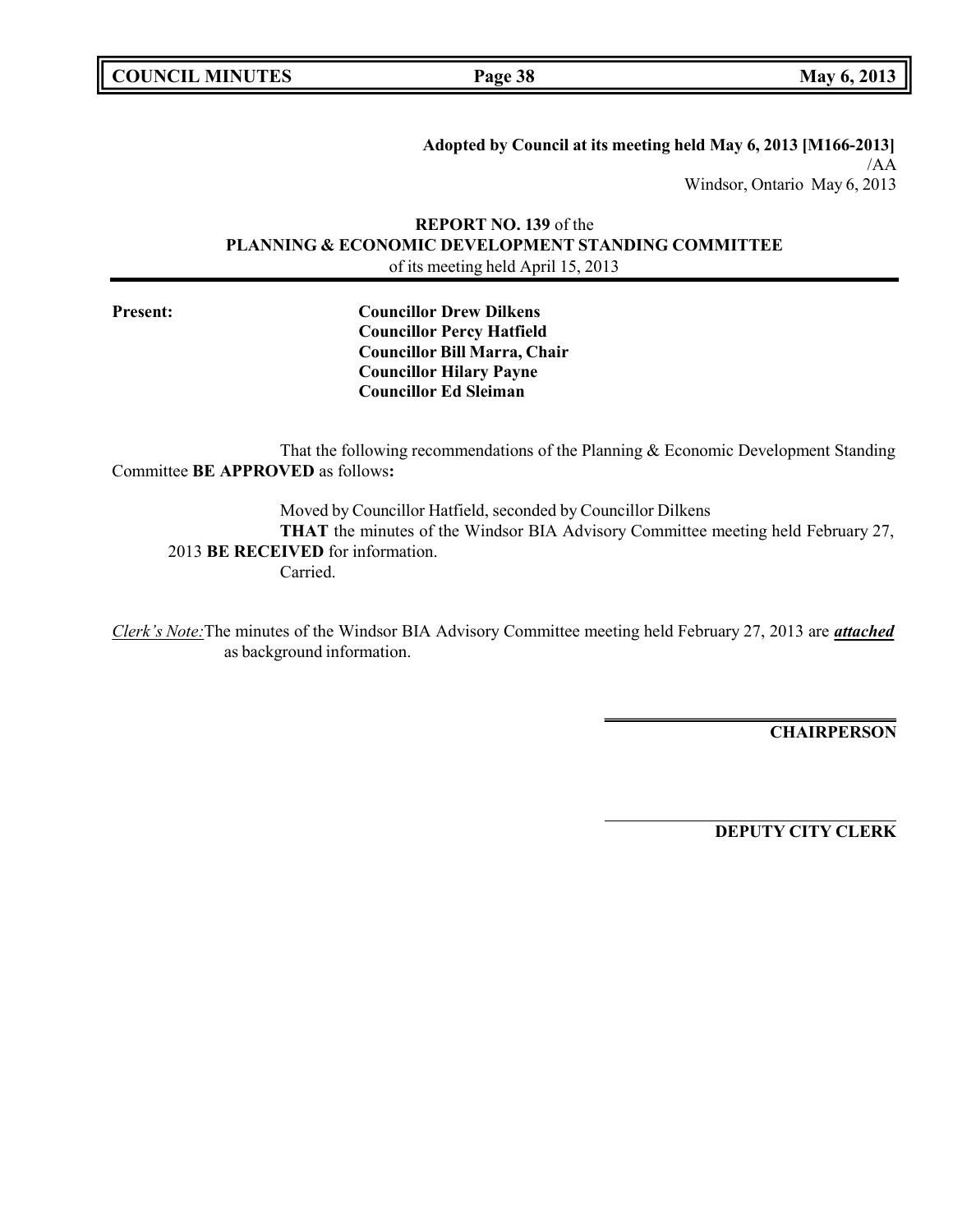**Adopted by Council at its meeting held May 6, 2013 [M167-2013] RB** Windsor, Ontario, May 6, 2013

# **REPORT NO. 148** of the **SOCIAL DEVELOPMENT, HEALTH & CULTURE STANDING COMMITTEE** of its meeting held April 10, 2013

**Present: Councillor Ed Sleiman, Chair Councillor Jo-Anne Gignac Councillor Percy Hatfield Councillor Alan Halberstadt Councillor Fulvio Valentinis**

That the following recommendation of the Social Development, Health and Culture Standing Committee **BE APPROVED** as follows**:**

Moved by Councillor Hatfield, seconded by Councillor Valentinis, **THAT** City Council **APPROVE** the Riverfront Festival Plaza Booking Policy, attached as Appendix "1" and further **THAT** City Council **DIRECT** Administration to implement the policy, and further **THAT** where modifications are required for Festival Plaza, City Council **ENDORSE** Option "A" as presented in the report; and further **THAT** City Council **DIRECT** that any events which may completely restrict east-west traffic flow **BE BROUGHT BEFORE COUNCIL FOR APPROVAL**; and further **THAT** Administration **BE REQUESTED** to meet with festival organizers to further **EXPLORE** safety measures dedicated to enhancing the venue; and further **THAT** Administration **INVESTIGATE** and **REPORT BACK** to City Council on the potential cost and strategies to mitigate the heat island effect on the plaza. Carried.

**Clerk's Note: The administrative report authored by the Executive Initiatives Coordinator dated March 8, 2013 entitled "***Riverfront Festival Plaza Booking Policy & Procedures***" is** *attached* **as background information. Also** *attached* **is a letter dated April 9, 2013 from Bluesfest International regarding the Riverfront Festival Plaza.**

**LIVELINK 16391, SR2013**

**CHAIRPERSON**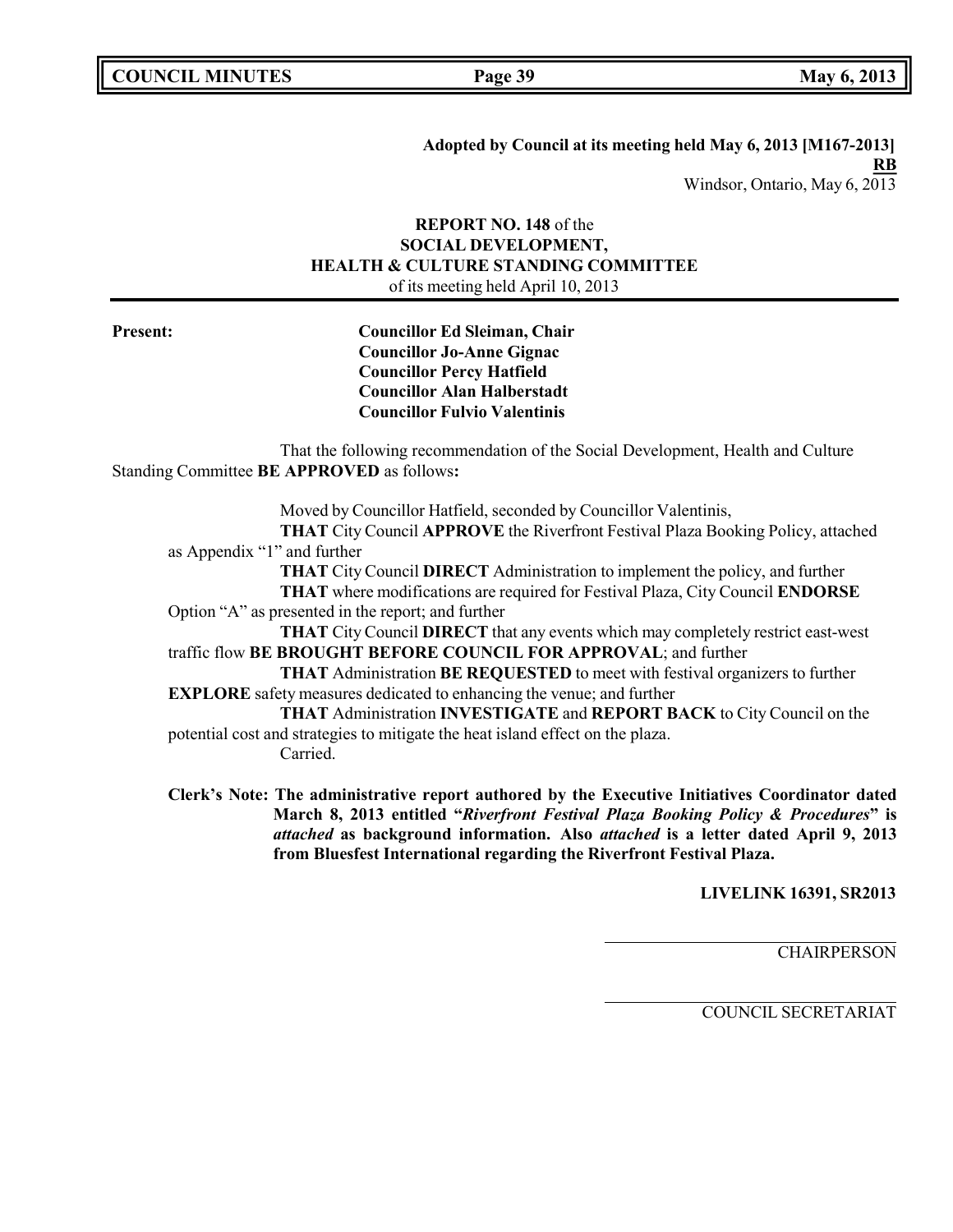**Adopted by Council at its meeting held May 6, 2013 [M168-2013] RB** Windsor, Ontario, May 6, 2013

## **REPORT NO. 149** of the **SOCIAL DEVELOPMENT, HEALTH & CULTURE STANDING COMMITTEE** of its meeting held April 10, 2013

**Present: Councillor Ed Sleiman, Chair Councillor Jo-Anne Gignac Councillor Percy Hatfield Councillor Alan Halberstadt Councillor Fulvio Valentinis**

That the following recommendation of the Social Development, Health and Culture Standing Committee **BE APPROVED** as follows**:**

Moved by Councillor Halberstadt, seconded by Councillor Gignac, **THAT** the application from Protenders Inc. to host the Windsor Fork and Cork Festival 2013 at the Riverfront Festival Plaza and Riverfront Civic Terrace on July 5-7, 2013 **BE APPROVED**; and further,

**THAT** the Windsor Fork and Cork Festival 2013 **BE DESIGNATED** as "Significant Municipal Event Status" for the purpose of applying for their Special Occasion Permit. Carried.

**Clerk's Note: The administrative report authored by the Coordinator, Community Special Events dated March 19, 2013 entitled "***Windsor Fork and Cork Festival 2013 Riverfront Festival Plaza and Riverfront Civic Terrace***" is** *attached* **as background information.**

**LIVELINK 16471, SR/11475**

**CHAIRPERSON**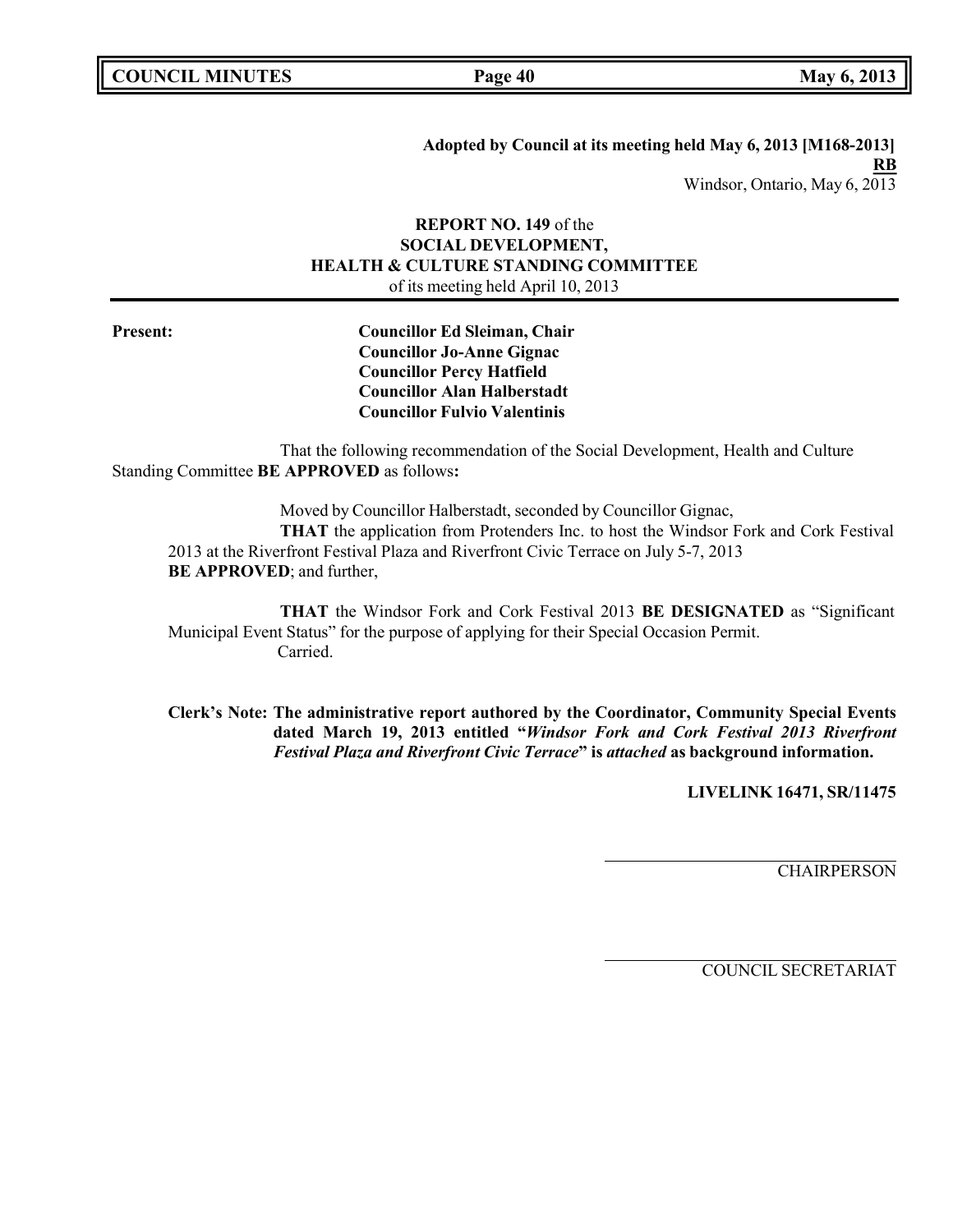**Adopted by Council at its meeting held May 6, 2013 [M169-2013] RB** Windsor, Ontario, May 6, 2013

## **REPORT NO. 150** of the **SOCIAL DEVELOPMENT, HEALTH & CULTURE STANDING COMMITTEE** of its meeting held April 10, 2013

**Present: Councillor Ed Sleiman, Chair Councillor Jo-Anne Gignac Councillor Percy Hatfield Councillor Alan Halberstadt Councillor Fulvio Valentinis**

That the following recommendation of the Social Development, Health and Culture Standing Committee **BE APPROVED** as follows**:**

Moved by Councillor Halberstadt, seconded by Councillor Valentinis,

**THAT** the Report from the Employment & Social Services Department providing an overview of the Commission for the Review of Social Assistance in Ontario Report – Brighter Prospects: Transforming Social Assistance in Ontario **BE RECEIVED** by City Council for information; and

**THAT** City Council **ALLOW** the City of Windsor's Executive Director of Employment & Social Services and/or the Community Development & Health Commissioner, to **TRAVEL, ATTEND and PARTICIPATE** in meetings involving the Association of Municipalities of Ontario (AMO), the Ontario Municipal Social Services Association (OMSSA) and other participating municipalities working together to provide input to the Province of Ontario within the context of social assistance transformation. Carried.

**Clerk's Note: The administrative report authored by the Executive Director of Employment & Social Services dated February 15, 2013 entitled "***Commission for the Review of Social Assistance in Ontario Report – Brighter Prospects: Transforming Social Assistance in Ontario***" is** *attached* **as background information.**

**LIVELINK 16419, SS2013**

CHAIRPERSON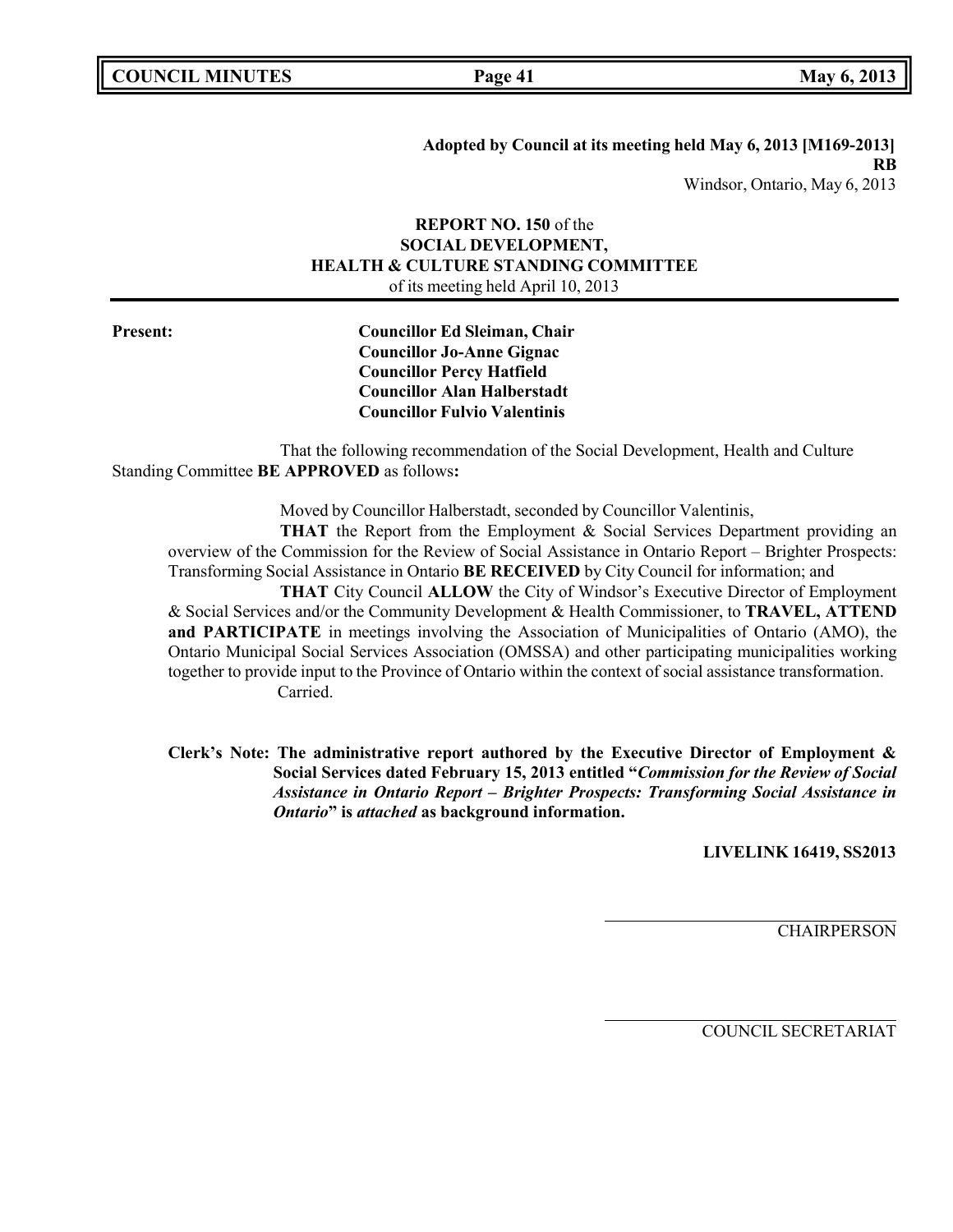**COUNCIL MINUTES Page 42 May 6, 2013**

**Adopted by Council at its meeting held May 6, 2013 [M170-2013] RB** Windsor, Ontario, May 6, 2013

# **REPORT NO. 151** of the **SOCIAL DEVELOPMENT, HEALTH & CULTURE STANDING COMMITTEE** of its meeting held April 10, 2013

**Present: Councillor Ed Sleiman, Chair Councillor Jo-Anne Gignac Councillor Percy Hatfield Councillor Alan Halberstadt Councillor Fulvio Valentinis**

That the following recommendation of the Social Development, Health and Culture Standing Committee **BE APPROVED** as follows**:**

Moved by Councillor Valentinis, seconded by Councillor Halberstadt, **THAT** the report from the Manager of Cultural Affairs regarding the Update of the Municipal Cultural Plan and 2012 Section Activities **BE RECEIVED.** Carried.

**Clerk's Note: The administrative report authored by the Manager of Cultural Affairs dated January 18, 2013 entitled "***Update #2 on the Municipal Cultural Master Plan and 2012 Sectional Activities***" is** *attached* **as background information.**

**LIVELINK 16342 APR/10206**

**CHAIRPERSON**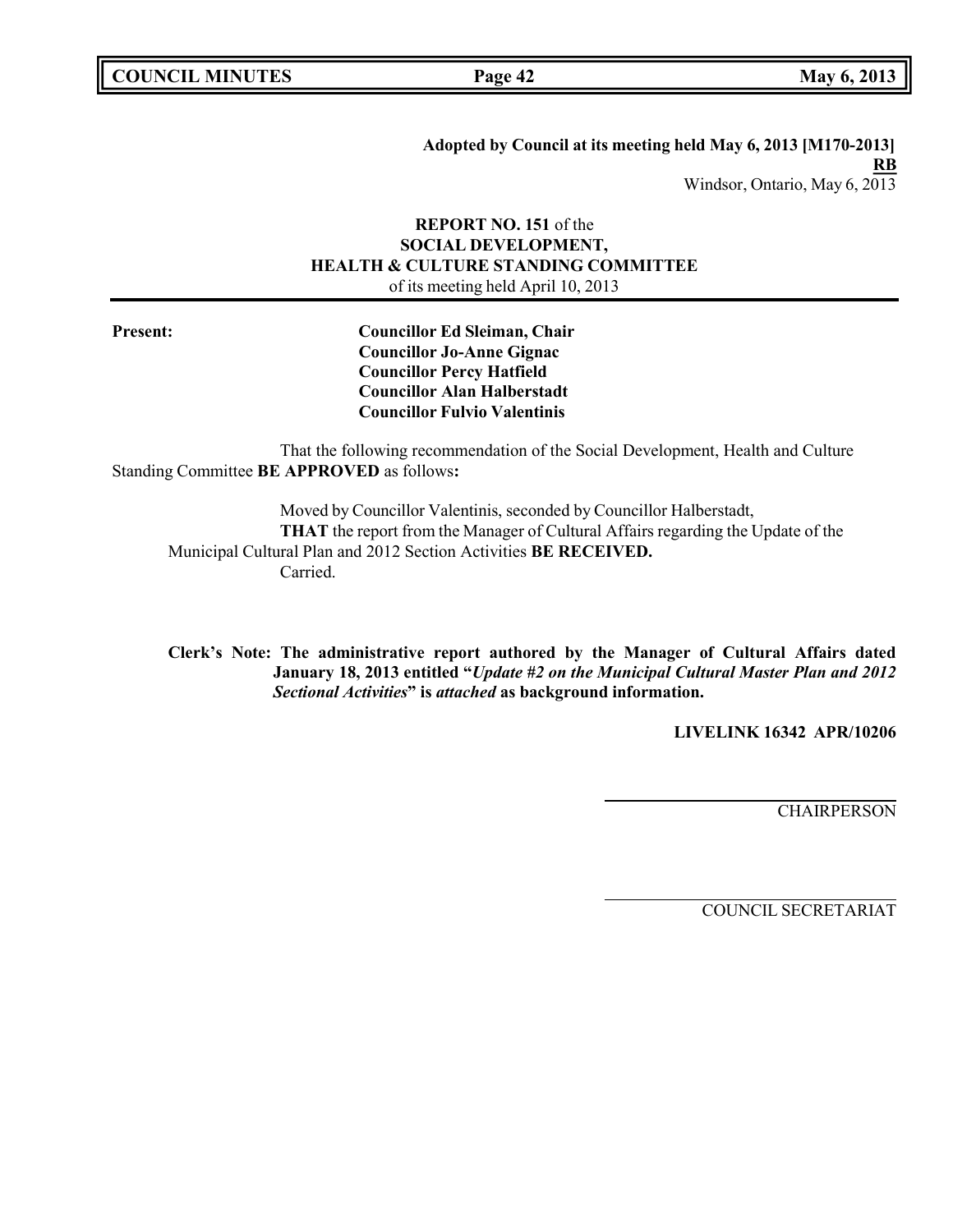**Adopted by Council at its meeting held May 6, 2013 [M171-2013] RB** Windsor, Ontario, May 6, 2013

## **REPORT NO. 152** of the **SOCIAL DEVELOPMENT, HEALTH & CULTURE STANDING COMMITTEE** of its meeting held April 10, 2013

**Present: Councillor Ed Sleiman, Chair Councillor Jo-Anne Gignac Councillor Percy Hatfield Councillor Alan Halberstadt Councillor Fulvio Valentinis**

That the following recommendation of the Social Development, Health and Culture Standing Committee **BE APPROVED** as follows**:**

Moved by Councillor Valentinis, seconded by Councillor Halberstadt, **THAT** the report from the Canadian Historical Aircraft Association **BE RECEIVED** for information as per the Stewardship Agreement of October 2006. Carried.

**Clerk's Note: The administrative report authored by the Manager of Cultural Affairs dated March 14, 2013 entitled** *"City of Windsor Lancaster Bomber FM 212 Progress Report"* **is** *attached* **as background information.**

**LIVELINK 16416, APR/1699**

**CHAIRPERSON**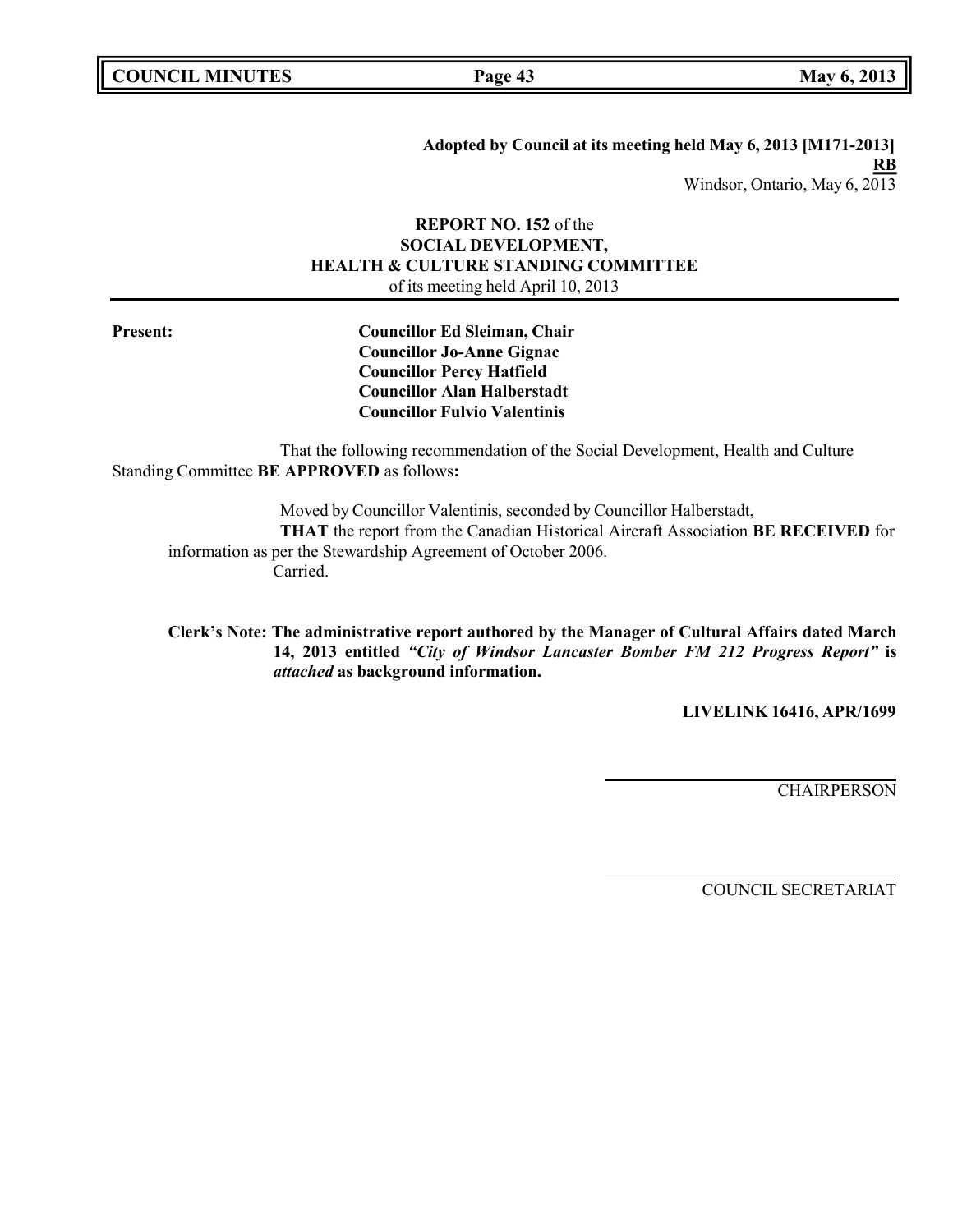**Adopted by Council at its meeting held May 6, 2013 [M172-2013] RB** Windsor, Ontario, May 6, 2013

# **REPORT NO. 153** of the **SOCIAL DEVELOPMENT, HEALTH & CULTURE STANDING COMMITTEE** of its meeting held April 10, 2013

**Present: Councillor Ed Sleiman, Chair Councillor Jo-Anne Gignac Councillor Percy Hatfield Councillor Alan Halberstadt Councillor Fulvio Valentinis**

That the following recommendation of the Social Development, Health and Culture Standing Committee **BE APPROVED** as follows**:**

Moved by Councillor Gignac, seconded by Councillor Valentinis,

**THAT** the report from the Manager of Cultural Affairs outlining the proposed City of Windsor's Cultural Funding Program as suggested in the Municipal Master Plan Recommendation #7 (Establish an arm's length funding commission) **BE RECEIVED**, and

**THAT** the report **BE REFERRED** to Council for the 2014 Operation Budget, and further;

**THAT** City Council **ENDORSE** the establishment of an Arm's Length Grant Program as per Recommendation #7 from the Cultural Master Plan as a Pilot Project for 2013 at a cost of \$87, 200 to be funded from the Budget Stabilization Reserve.

Carried.

**Clerk's Note: The administrative report authored by the Manager of Cultural Affairs dated March 14, 2013 entitled** *"Establishing and Arm's Length Grant Program as per Recommendation #7 of the Municipal Cultural Master Plan"* **is** *attached* **as background information.**

**LIVELINK 16392, GM/7387, APR/10206**

CHAIRPERSON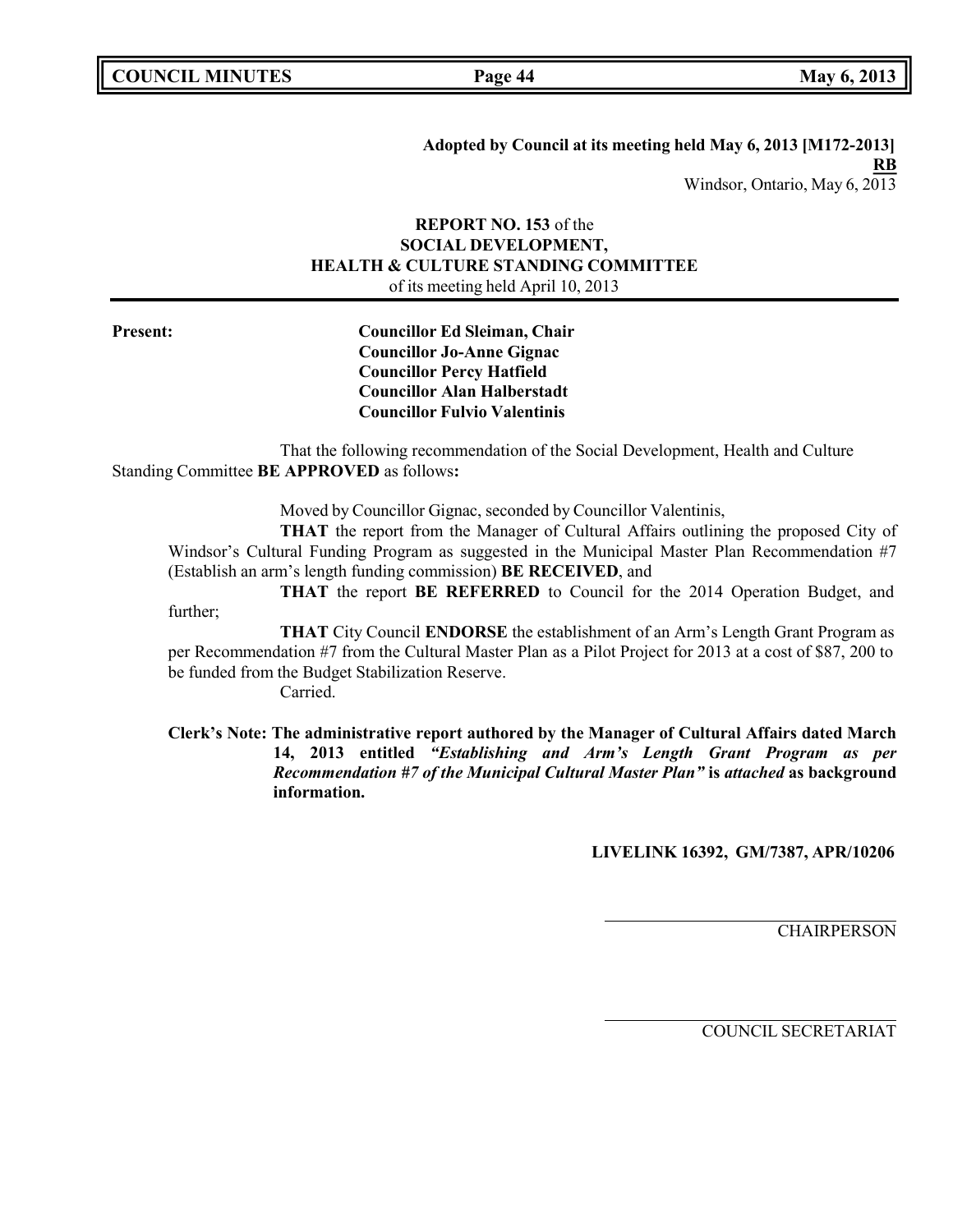**Adopted by Council at its meeting held May 6, 2013 [M173-2013] RB** Windsor, Ontario, May 6, 2013

## **REPORT NO. 154** of the **SOCIAL DEVELOPMENT, HEALTH & CULTURE STANDING COMMITTEE** of its meeting held April 10, 2013

**Present: Councillor Ed Sleiman, Chair Councillor Jo-Anne Gignac Councillor Percy Hatfield Councillor Alan Halberstadt Councillor Fulvio Valentinis**

That the following recommendation of the Social Development, Health and Culture Standing Committee **BE APPROVED** as follows**:**

Moved by Councillor Halberstadt, seconded by Councillor Hatfield, **THAT** the minutes of the Willlistead Manor Inc. Board of Directors and Executive Committee meeting held February 14, 2013 **BE RECEIVED** for information. Carried.

*Clerk's Note:* **The minutes of the meeting of the Willistead Manor Inc. Board of Directors and Executive Committee held February 14, 2013 are** *attached* **as background information.**

**CHAIRPERSON**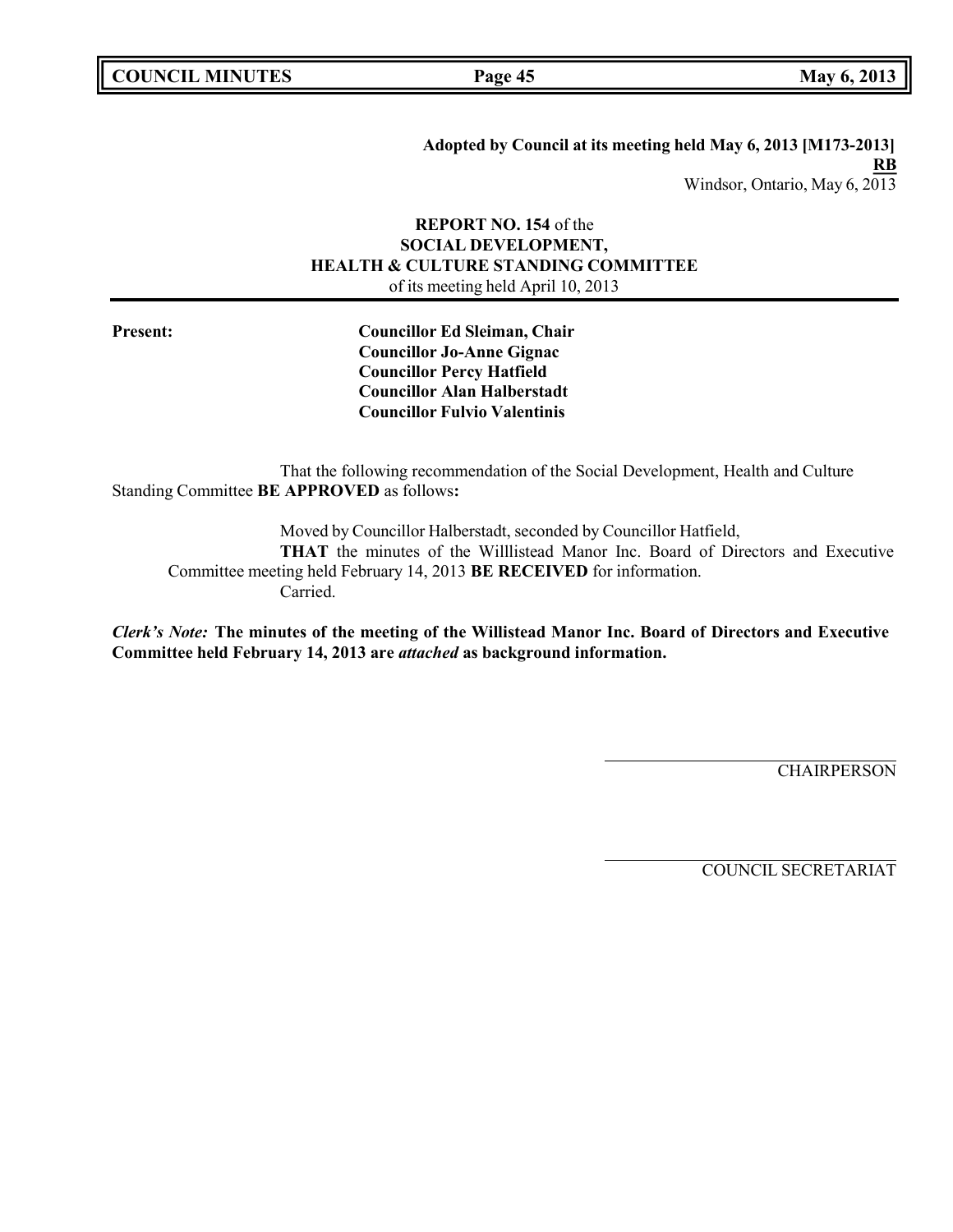**COUNCIL MINUTES Page 46 May 6, 2013**

**Adopted by Council at its meeting held May 6, 2013 [M174-2013] RB** Windsor, Ontario, May 6, 2013

# **REPORT NO. 155** of the **SOCIAL DEVELOPMENT, HEALTH & CULTURE STANDING COMMITTEE** of its meeting held April 10, 2013

**Present: Councillor Ed Sleiman, Chair Councillor Jo-Anne Gignac Councillor Percy Hatfield Councillor Alan Halberstadt Councillor Fulvio Valentinis**

That the following recommendation of the Social Development, Health and Culture Standing Committee **BE APPROVED** as follows**:**

Moved by Councillor Halberstadt, seconded by Councillor Hatfield, **THAT** the minutes of the Windsor Accessibility Advisory Committee minutes of the meeting held February 21, 2013 **BE RECEIVED** for information. Carried.

*Clerk's Note:* **The minutes of the meeting of the Windsor Accessibility Advisory Committee held February 21, 2013 are** *attached* **as background information.**

**CHAIRPERSON**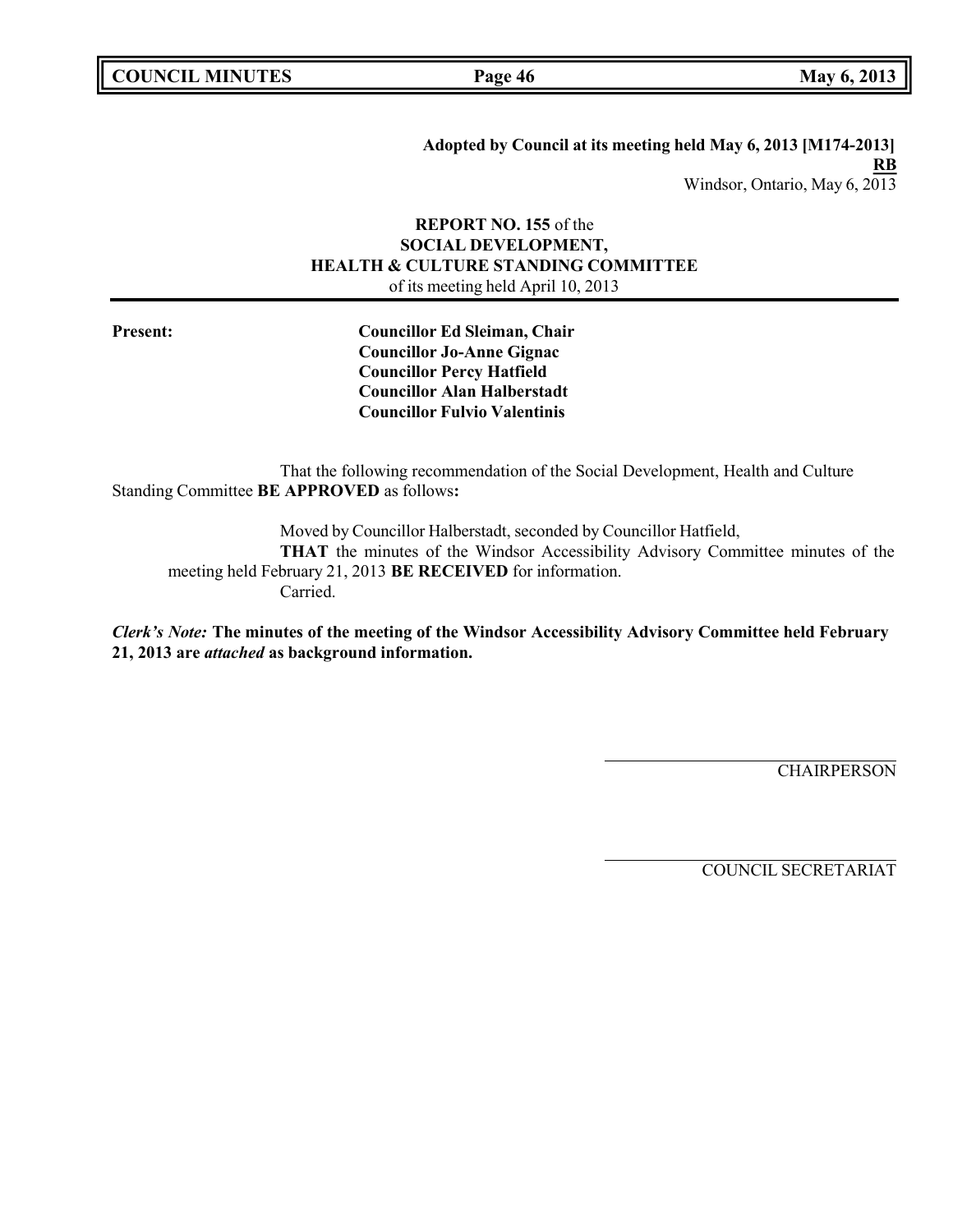**Adopted by Council at its meeting held May 6, 2013 [M175-2013] RB** Windsor, Ontario, May 6, 2013

## **REPORT NO. 156** of the **SOCIAL DEVELOPMENT, HEALTH & CULTURE STANDING COMMITTEE** of its meeting held April 10, 2013

**Present: Councillor Ed Sleiman, Chair Councillor Jo-Anne Gignac Councillor Percy Hatfield Councillor Alan Halberstadt Councillor Fulvio Valentinis**

That the following recommendation of the Social Development, Health and Culture Standing Committee **BE APPROVED** as follows**:**

Moved by Councillor Halberstadt, seconded by Councillor Hatfield, **THAT** the minutes of the Housing Advisory Committee minutes of the meeting held February 13, 2013 **BE RECEIVED** for information. Carried.

*Clerk's Note:* **The minutes of the meeting of the Housing Advisory Committee held February 13, 2013 are** *attached* **as background information.**

**CHAIRPERSON**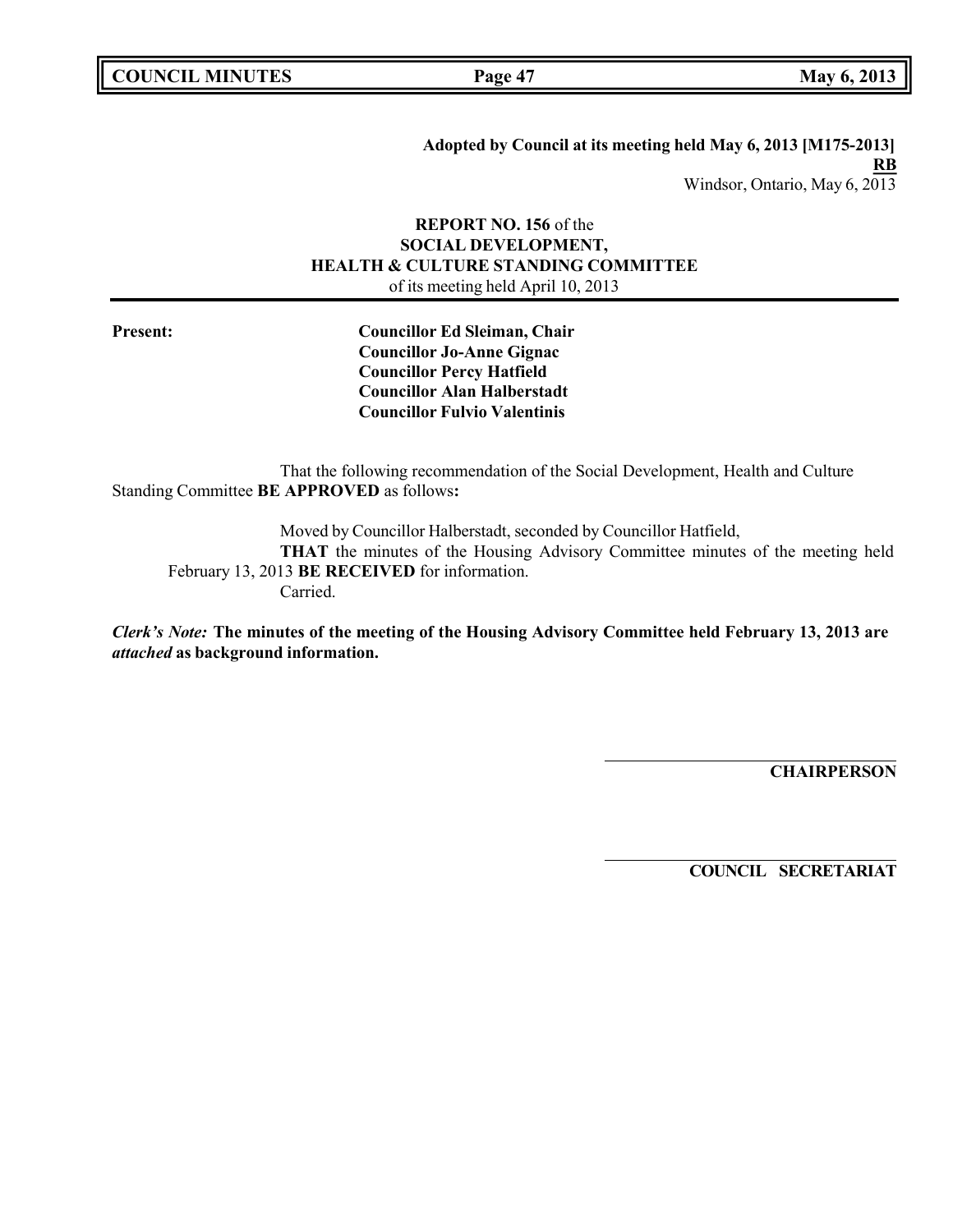**COUNCIL MINUTES Page 48 May 6, 2013**

**Adopted by Council at its meeting held May 6, 2013 [M176-2013] RB** Windsor, Ontario, May 6, 2013

# **REPORT NO. 157** of the **SOCIAL DEVELOPMENT, HEALTH & CULTURE STANDING COMMITTEE** of its meeting held April 10, 2013

**Present: Councillor Ed Sleiman, Chair Councillor Jo-Anne Gignac Councillor Percy Hatfield Councillor Alan Halberstadt Councillor Fulvio Valentinis**

That the following recommendation of the Social Development, Health and Culture Standing Committee **BE APPROVED** as follows**:**

Moved by Councillor Hatfield, seconded by Councillor Halberstadt,

**THAT** the report from the Manager of Cultural Affairs outlining the proposed activity plan to capitalize on the promotions and marketing of Windsor Sculpture Garden as funded through the Odette Estate Bequest **BE RECEIVED** for information.

Carried.

*Clerk's Note:* **The administrative report authored by the Manager of Cultural Affairs dated March 18, 2013 entitled "***Utilizing the Bequest of the Odette Estate for the Windsor Sculpture Garden"* **is** *attached* **as background information.**

**LIVELINK 16473, SR/7573**

**CHAIRPERSON**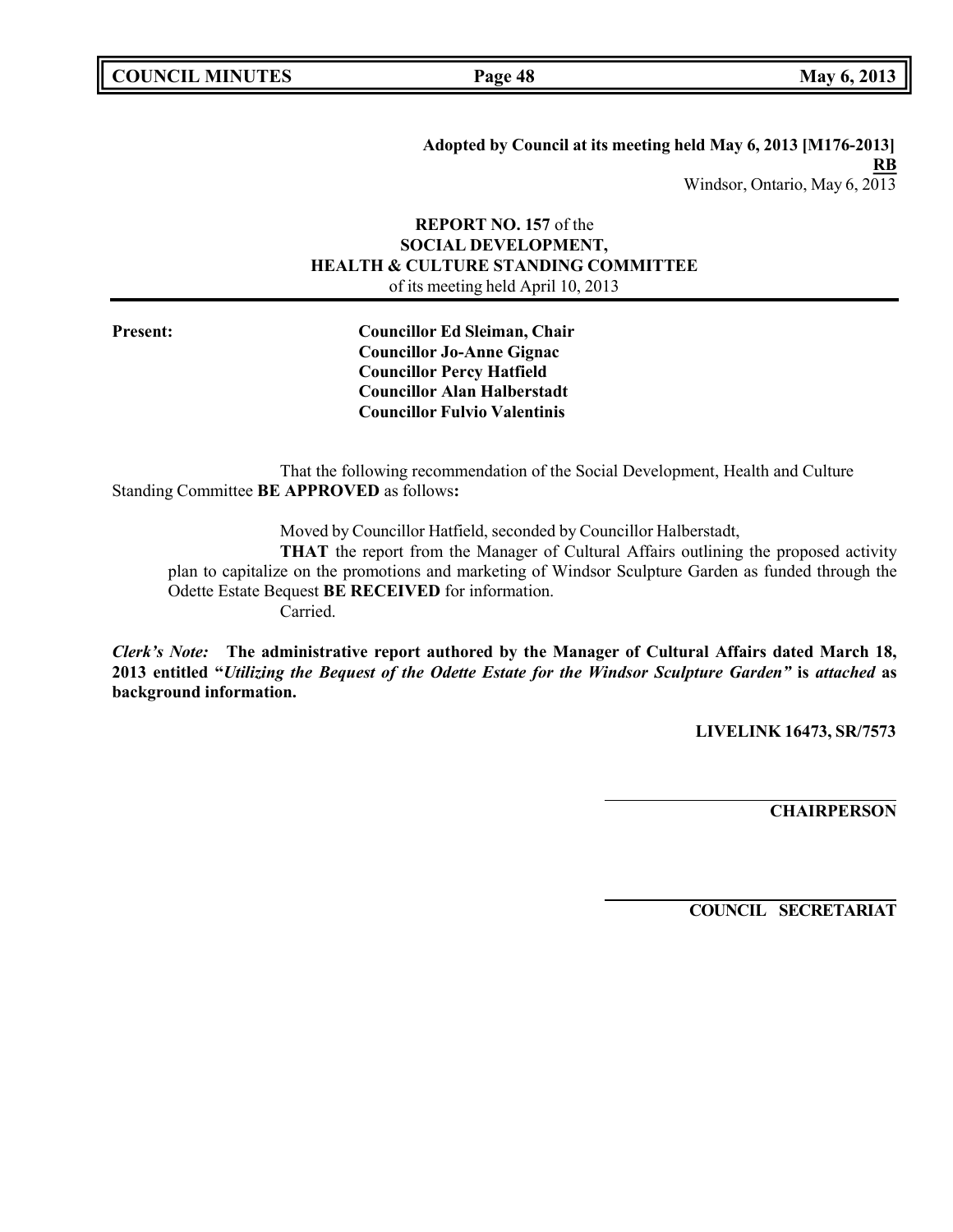| <b>COUNCIL MINUTES</b> |  |
|------------------------|--|
|------------------------|--|

**COUNCIL EXECUTE: Page 49 May** 6, 2013

ADOPTED by Council at its meeting held May 6, 2013 [**M178-2013**] VC/bm

# **SPECIAL MEETING OF COUNCIL – IN CAMERA May 6, 2013**

# **Meeting called to order at: 4:00 p.m.**

# **Members in Attendance:**

Mayor E. Francis Councillor D. Dilkens (arrives at 4:01 p.m.) Councillor A. Halberstadt Councillor F. Valentinis Councillor B. Marra (arrives at 4:01 p.m.) Councillor P. Hatfield (arrives at 4:07 p.m.) Councillor J. Gignac Councillor A. Maghnieh Councillor H. Payne Councillor E. Sleiman

# **Members Absent:**

Councillor R. Jones

# **Also in attendance:**

- H. Reidel, Chief Administrative Officer
- J. Payne, Community Development and Health Commissioner and
- Corporate Leader Social Development, Health, Recreation and Culture M. Sonego, City Engineer and Corporate Leader Environmental Protection and
	- Transportation
- G. Wilkki, City Solicitor and Corporate Leader Economic Development and Public Safety
- V. Critchley, City Clerk/Licence Commissioner and Corporate Leader Public Engagement and Human Resources
- O. Colucci, Chief Financial Officer/City Treasurer and Corporate Leader Finance and Technology
- N. Coleman, Mayor's Chief of Staff
- S. Askin Hager, Deputy City Solicitor/Manager of Purchasing and Risk Management (Items 1 and 2)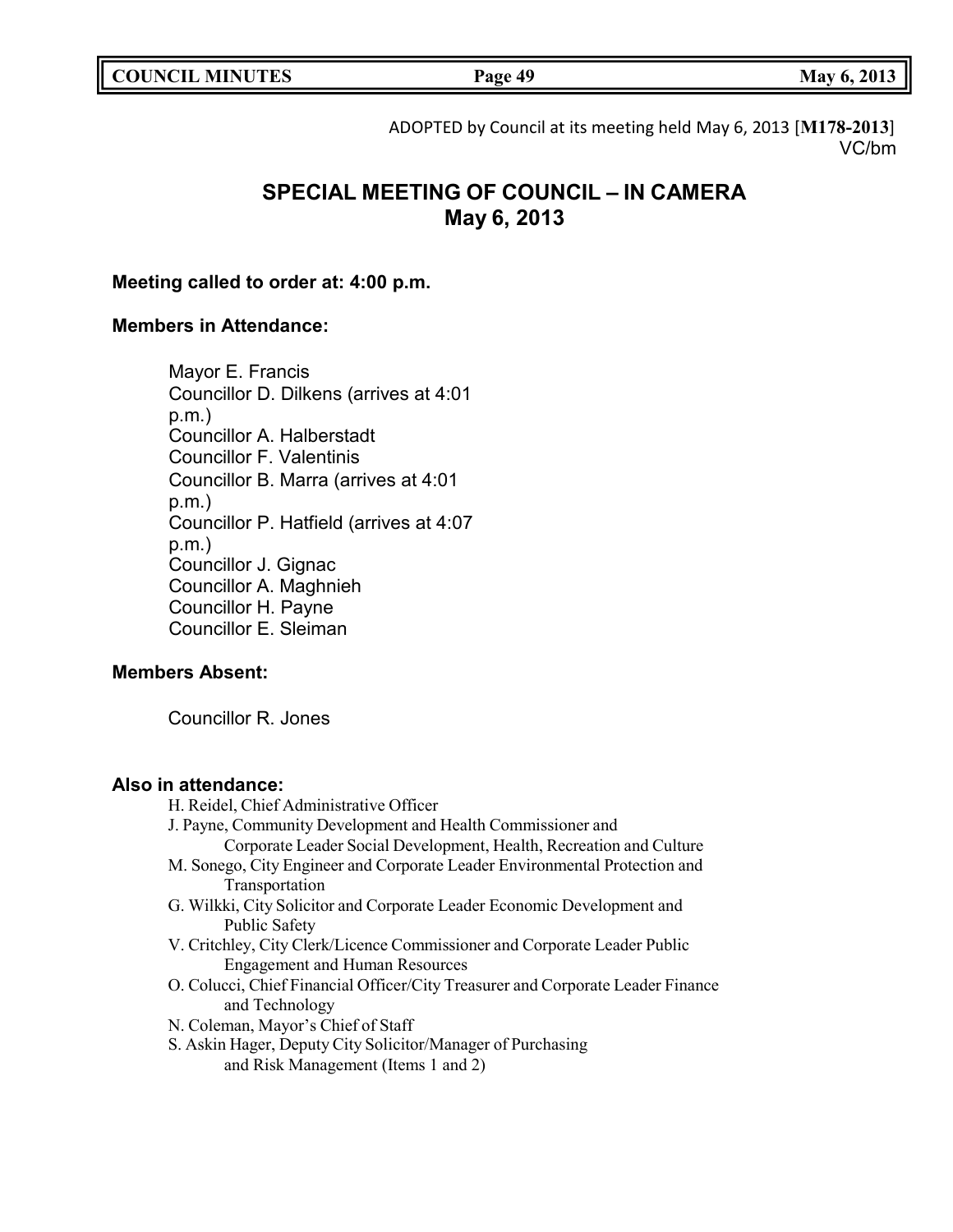| <b>COUNCIL MINUTES</b> |  |
|------------------------|--|
|------------------------|--|

**Verbal Motion is presented by Councillor Sleiman, seconded by Councillor Valentinis,**

**to move in Camera for discussion of the following item(s):**

| Item No.         | <b>Subject</b>                             | <b>Section – Pursuant</b>      |
|------------------|--------------------------------------------|--------------------------------|
|                  |                                            | <b>Municipal</b><br>Act,<br>to |
|                  |                                            | 2001,<br>as amended            |
| 1.               | Personal matter - about an identifiable    | 239(2)(b)                      |
|                  | individual                                 |                                |
| 2.               | <b>Property matter – agreement</b>         | 239(2)(a)                      |
| $3(a) \& (b)$ .  | Legal matter – litigation                  | 239(2)(e)(f)                   |
| $\overline{4}$ . | Property matter - Economic Development     | 239(2)(c)                      |
|                  | matter – verbal report                     |                                |
| 5.               | Property matter - Economic Development     | 239(2)(c)                      |
|                  | matter – verbal report                     |                                |
|                  | Property/personal matter – Economic        | 239(2)(c)                      |
|                  | Development update -property negotiation - |                                |
|                  | verbal report                              |                                |

# **Motion Carried.**

# **Declarations of Pecuniary Interest:**

None declared.

**Discussion on the items of business. (Items 1, 2, 3, 6, 4 and 5)**

**Verbal Motion is presented by Councillor Gignac, seconded by Councillor Valentinis,**

**to move back into public session.**

**Motion Carried.**

**Moved by Councillor Marra, seconded by Councillor Valentinis,**

**THAT the Clerk BE DIRECTED to transmit the recommendation(s) contained in the report(s) discussed at the In-Camera Council Meeting held May 6, 2013 directly to Council for consideration at the next Regular Meeting.**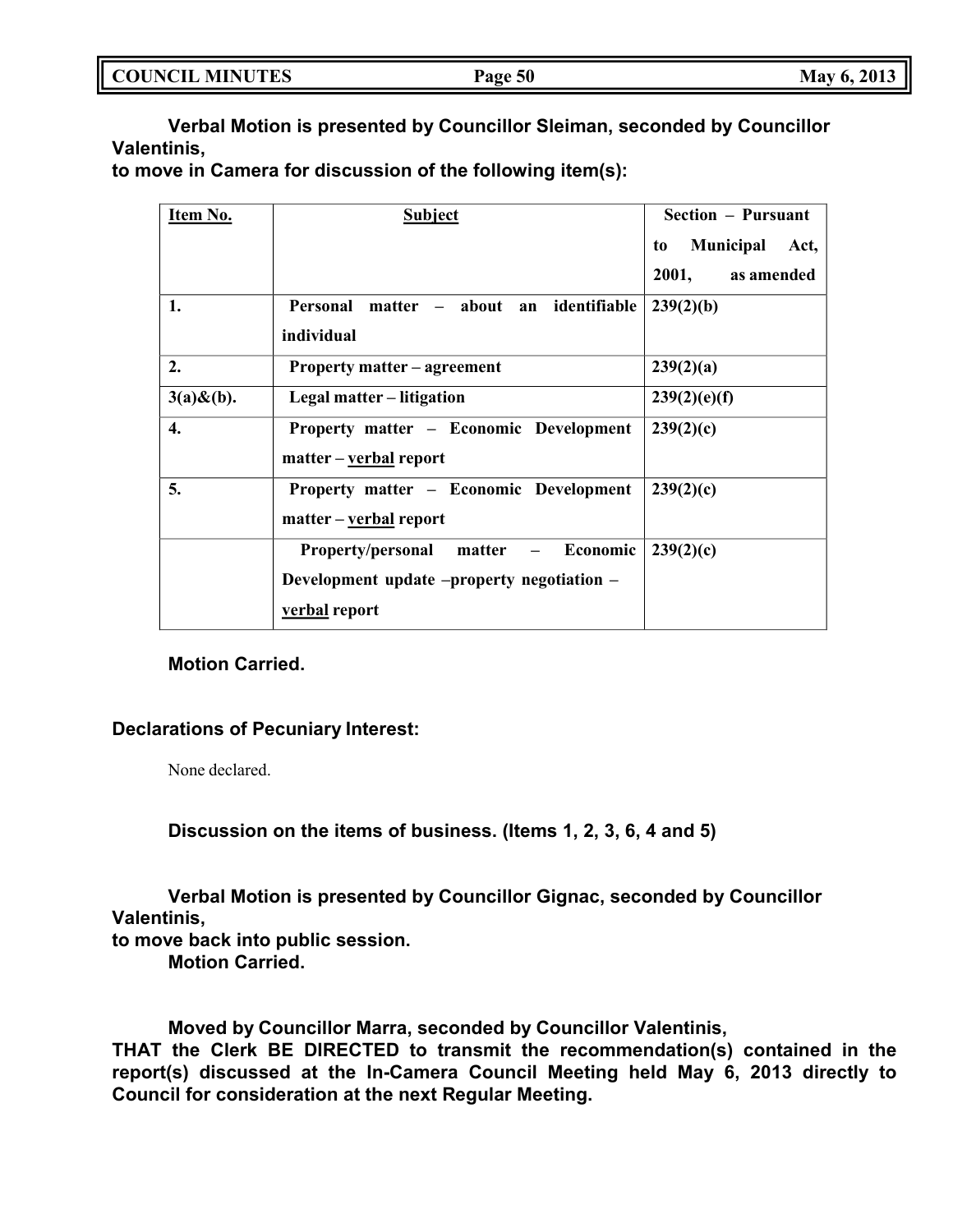**COUNCIL MINUTES Page 51 May 6, 2013**

1. That the confidential in-camera report from the Deputy City Solicitor/Manager of Purchasing and Risk Management, City Solicitor and Corporate Leader Economic Development and Public Safety and General Manager – Transit Windsor respecting a personal matter about an identifiable individual **BE DEFERRED** to allow Administration from Transit Windsor to attend.

2. That the recommendation contained in the in-camera report from the Deputy City Solicitor/Manager of Purchasing and Risk Management, City Solicitor and Corporate Leader Economic Development and Public Safety, Deputy Treasurer Taxation and Financial Projects, Executive Director Parks and Facility Operations and Chief Financial Officer/City Treasurer and Corporate Leader Finance and Technology respecting a property matter - agreement **BE APPROVED**.

3(a). That the recommendation contained in the in-camera report from Senior Legal Counsel, City Solicitor and Corporate Leader Economic Development and Public Safety, Senior Manager Development and Geomatics, Manager of Facility Operations and Chief Financial Officer/City Treasurer and Corporate Leader Finance and Technology respecting a legal matter - litigation **BE DEFERRED**.

3(b). That the confidential in-camera report from Senior Legal Counsel, City Solicitor and Corporate Leader Economic Development and Public Safety, Senior Manager Development and Geomatics, Manager of Facility Operations and Chief Financial Officer/City Treasurer and Corporate Leader Finance and Technology respecting a legal matter – litigation **BE DEFERRED.**

4. That the confidential verbal report from Mayor Francis respecting a property matter – Economic Development matter **BE RECEIVED FOR INFORMATION** and further the Mayor **BE AUTHORIZED TO PROCEED** in accordance with the verbal direction of Council.

5. That the confidential verbal report from Mayor Francis respecting a property matter – Economic Development matter **BE RECEIVED FOR INFORMATION** and further the Mayor **BE AUTHORIZED TO PROCEED** in accordance with the verbal direction of Council.

6. That the confidential verbal report from Mayor Francis respecting a property matter – Economic Development matter **BE RECEIVED FOR INFORMATION**.

**Motion Carried.**

**Moved by Councillor Dilkens, seconded by Councillor Marra, That the special meeting of council held May 6, 2013 BE ADJOURNED. (Time: 5:13 p.m.) Motion Carried.**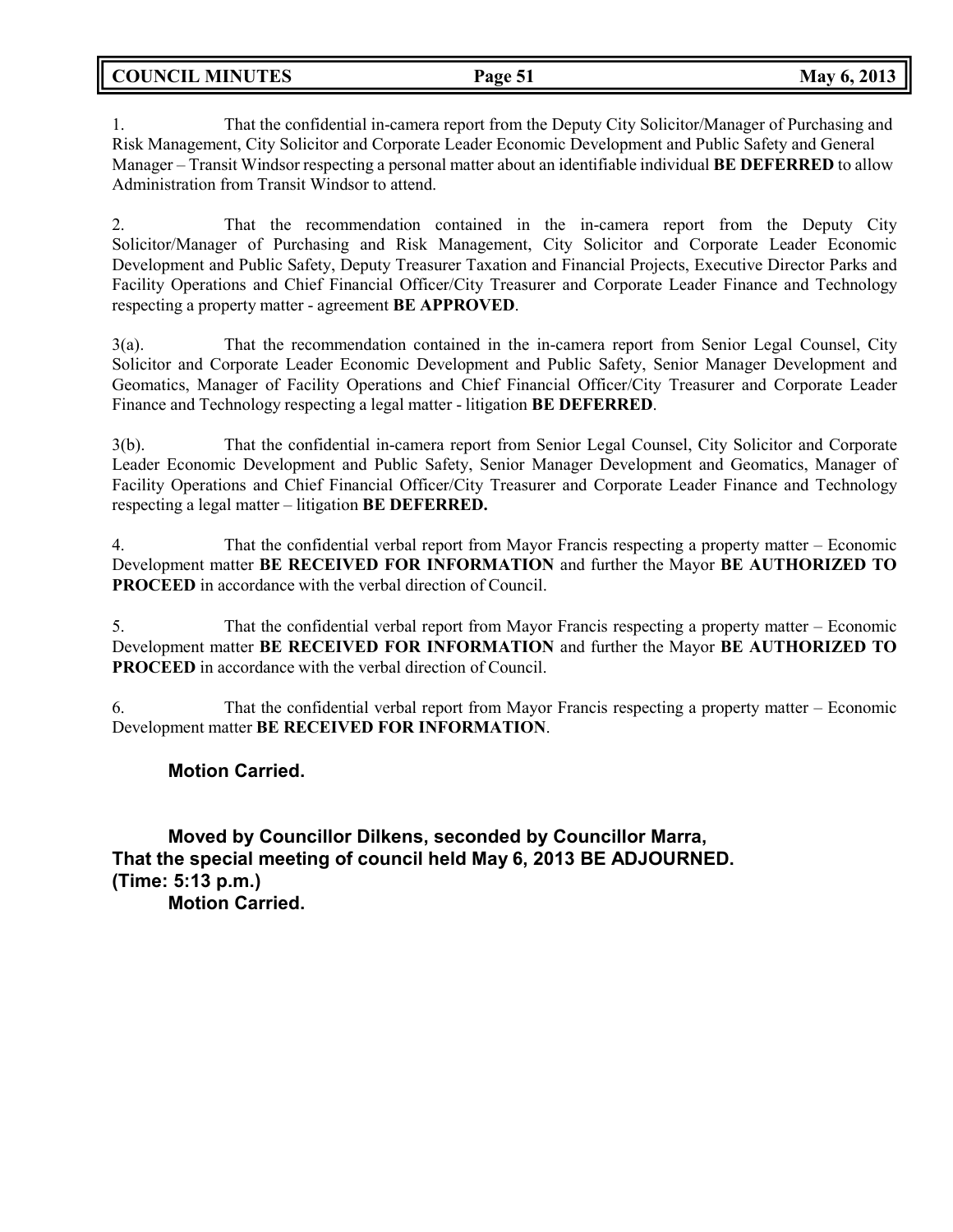**COUNCIL MINUTES Page 52 May 6, 2013**

Adopted by Council at its meeting held May 6, 2013 [M179-2013] **VC/bm Windsor, Ontario, May 6, 2013**

# **REPORT OF THE STRIKING COMMITTEE of its meeting held**

April 22, 2013

**PRESENT:** Mayor E. Francis Councillor J. Gignac Councillor R. Jones Councillor B. Marra Councillor F. Valentinis Councillor P. Hatfield Councillor E. Sleiman Councillor A. Halberstadt Councillor H. Payne Councillor D. Dilkens

## **Also in attendance:**

H. Reidel, Chief Administrative Officer

- J. Payne, Community Development and Health Commissioner and
	- Corporate Leader Social Development, Health, Recreation and Culture
- V. Critchley, City Clerk/Licence Commissioner and Corporate Leader Public Engagement and Human Resources
- O. Colucci, Chief Financial Officer/City Treasurer and Corporate Leader Finance and Technology
- J. Wilson, Executive Director of Recreation and Culture

## **Declarations of Pecuniary Interest:**

None declared.

Your Committee submits the following recommendations:

# (1) That a Committee **BE ESTABLISHED** to *Commemorate the Closing of Windsor Arena*, and further the following persons **BE APPOINTED** to the Committee:

- Councillor A. Halberstadt
- Councillor F. Valentinis
- Councillor B. Marra
- Representative Windsor Spitfires
- Representative Windsor Minor Hockey Association
- Representative University of Windsor Lancers